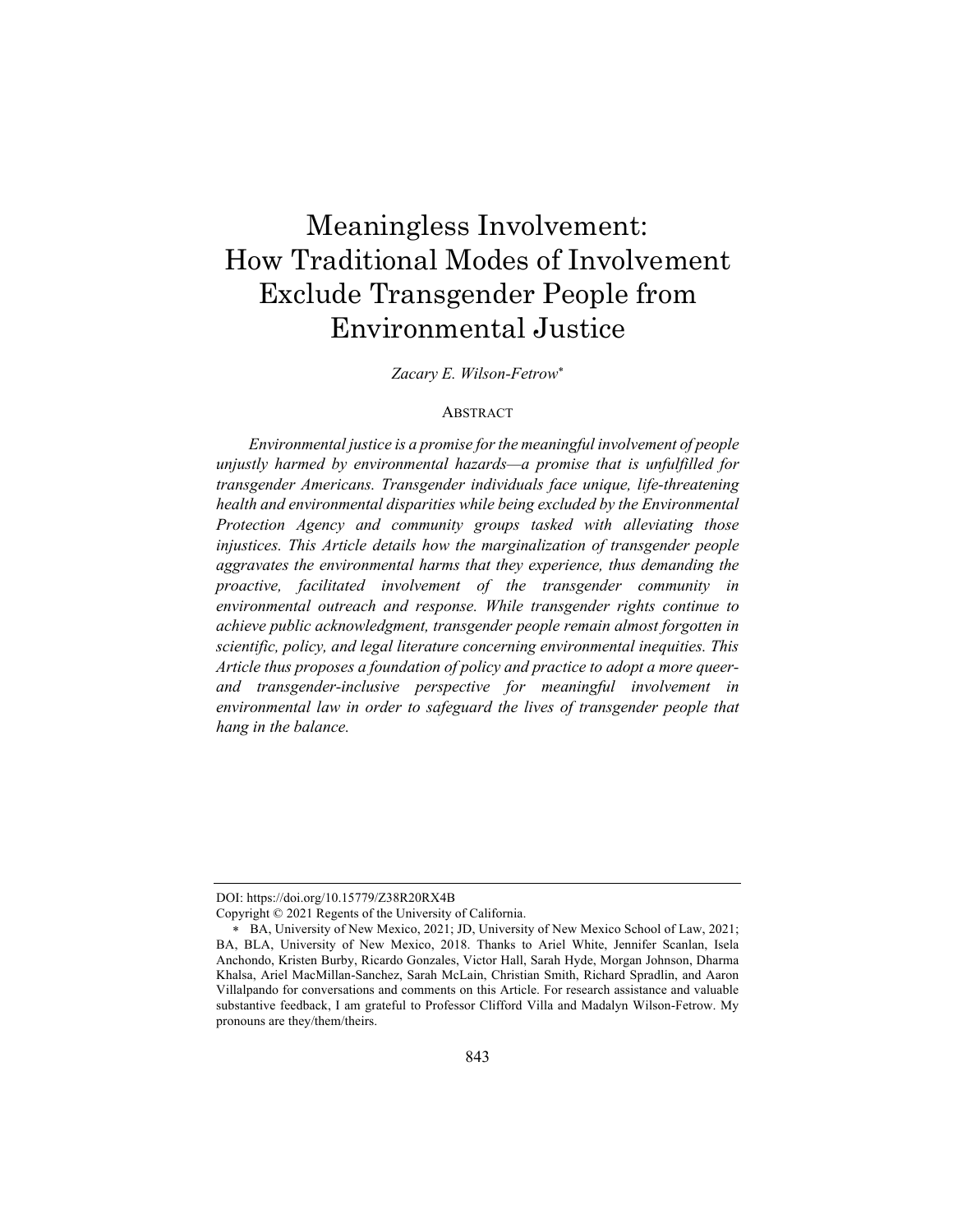| А.             |                                                           |  |
|----------------|-----------------------------------------------------------|--|
| В.             |                                                           |  |
| $C_{\cdot}$    |                                                           |  |
|                |                                                           |  |
| $A_{\cdot}$    |                                                           |  |
| <b>B.</b>      |                                                           |  |
| C.             |                                                           |  |
| D.             |                                                           |  |
| E.             |                                                           |  |
| F.             |                                                           |  |
|                |                                                           |  |
| А.             |                                                           |  |
|                | 1.                                                        |  |
|                | 2.                                                        |  |
|                | 3.                                                        |  |
|                | 4.                                                        |  |
|                | 5.                                                        |  |
|                | 6.                                                        |  |
| В.             |                                                           |  |
| $\mathbf{C}$ . |                                                           |  |
|                |                                                           |  |
| А.             |                                                           |  |
| <b>B.</b>      |                                                           |  |
| C.             |                                                           |  |
| D.             |                                                           |  |
| Е.             |                                                           |  |
| F.             |                                                           |  |
| G.             |                                                           |  |
| Η.             |                                                           |  |
| L.             |                                                           |  |
|                |                                                           |  |
| $A_{-}$        |                                                           |  |
| В.             |                                                           |  |
| C.             |                                                           |  |
| D.             |                                                           |  |
| E.             |                                                           |  |
|                | V. Recommendations to Promote Meaningful Involvement 887  |  |
| A.             |                                                           |  |
| В.             |                                                           |  |
| C.             |                                                           |  |
| D.             | Building Relationships with Transgender Organizations 892 |  |
| Е.             |                                                           |  |
| F.             |                                                           |  |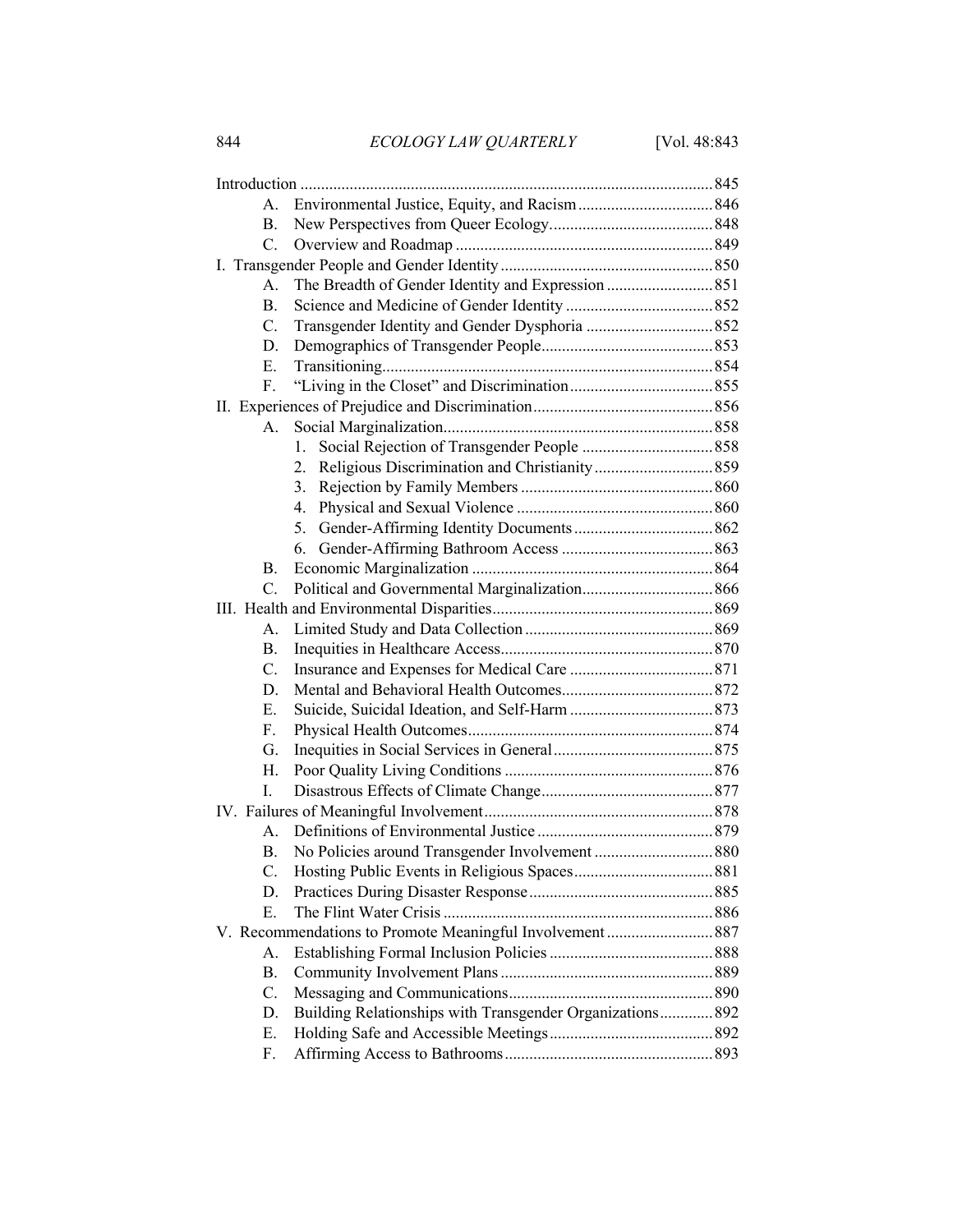#### **INTRODUCTION**

# *Environmental justice is served when people can realize their highest potential, without experiencing "isms."*<sup>1</sup>

On August 29, 2005, Hurricane Katrina made landfall in Louisiana and Mississippi as a Category 3 hurricane.2 One of the most destructive natural disasters in U.S. history, Katrina caused devastating flooding in New Orleans, after numerous levees around the city failed.3 By August 31, at least 80 percent of the city was under water.4 Hurricane Katrina was responsible for over 1,800 deaths, wrought over \$150 billion in damages, and displaced more than one million people in the Gulf region.<sup>5</sup>

Among the tales of destruction is the story of Sharli'e Vicks, a transgender woman, New Orleans resident, and survivor of Hurricane Katrina.<sup>6</sup> In the hurricane's wake, Ms. Vicks and two of her cousins were forced to swim a mile and a half to escape their flooded downtown neighborhood.7 Finding shelter at the New Orleans Convention Center, then on an overpass of Interstate 10, and then at the Louisiana Superdome, the trio was finally evacuated days later by bus to College Station, Texas.8 In College Station, a shelter was set up at Texas A&M University.<sup>9</sup>

However, the shelter would not become the refuge Ms. Vicks had sought. Once she arrived, Ms. Vicks spoke with a shelter volunteer about showering, explaining her need to use women's facilities, as she was uncomfortable using

<sup>1.</sup> Interview, BUNYAN BRYANT, PHD, http://www-personal.umich.edu/~bbryant/interview1.html (last visited July 25, 2020).

<sup>2.</sup> *Hurricane Katrina Statistics Fast Facts*, CNN, https://www.cnn.com/2013/08/23/us/hurricanekatrina-statistics-fast-facts/index.html (last updated Aug. 27, 2021, 8:56 PM); Jeffrey Medlin et al., *Extremely Powerful Hurricane Katrina Leaves a Historic Mark on the Northern Gulf Coast*, NAT'L WEATHER SERV., https://weather.gov/mob/katrina (last updated Nov. 2016).

<sup>3.</sup> *Hurricane Katrina Statistics Fast Facts*, *supra* note 2.

<sup>4.</sup> Medlin et al., *supra* note 2.

<sup>5.</sup> *Hurricane Katrina Statistics Fast Facts*, *supra* note 2.

<sup>6.</sup> Lisa Gray, *Transgender Evacuee Survives All Obstacles*, HOUSTON CHRON. (Sept. 15, 2005), https://www.chron.com/news/hurricanes/article/Transgender-evacuee-survives-all-obstacles-1931933.php.

<sup>7.</sup> *Id.*; Laura Hensley, *Transgendered Evacuee Arrested*, EAGLE, https://theeagle.com/ news/local/transgendered-evacuee-arrested/article\_1e6d0ab3-8123-5050-9b71-11528863bb17.html (Oct. 23, 2015).

<sup>8.</sup> Gray, *supra* note 6.

<sup>9.</sup> *Id.*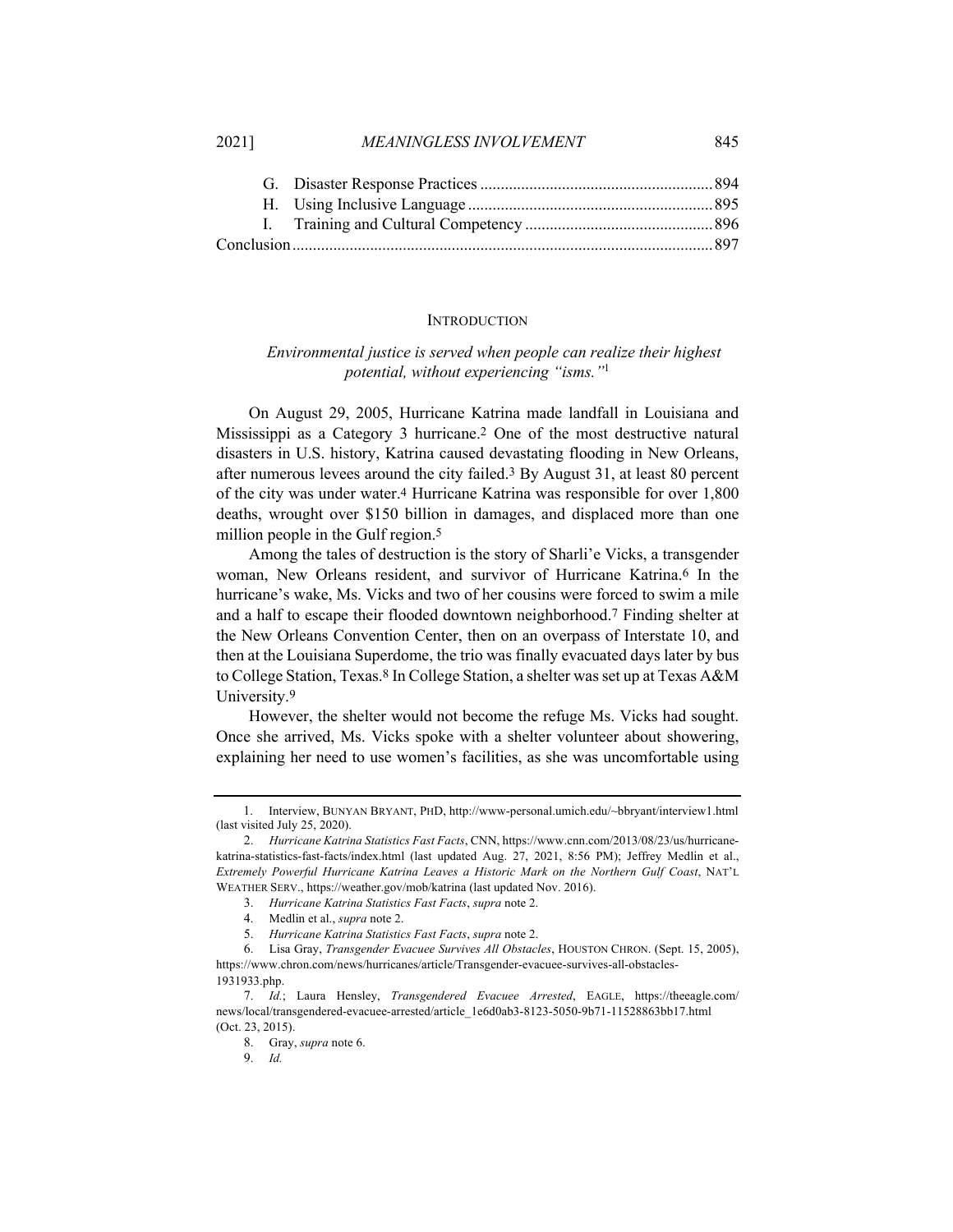facilities with men.10 Later that evening, Ms. Vicks showered in the women's facilities without incident.11 After receiving medical care the following day, Ms. Vicks returned to the showers again that evening.12 Shortly after leaving the shower this time, Ms. Vicks was confronted and arrested by the university police department.13 Her charge was trespassing by using the women's facilities of the shelter, despite her womanhood.14

Ms. Vicks languished in a solitary cell at the local jail for the better part of a week.15 Ms. Vicks faced a \$6,000 bond she could not afford, much less as an evacuee of Hurricane Katrina.16 Only after a local paper ran the story of her struggle did public attention shine scrutiny on Ms. Vicks' case.17 The Human Rights Campaign, which began to advocate on Ms. Vicks' behalf, contacted the local sheriff's department, and heard from deputies who referred to Ms. Vicks as an "it."18 Finally, the county attorney was pressured into declining to press charges, and Ms. Vicks was released.19

## *A. Environmental Justice, Equity, and Racism*

The story of Sharli'e Vicks, a transgender woman who simply wanted to shower after escaping from the most destructive hurricane in United States history, is a story without environmental justice. The principles of environmental justice state that all communities where people live, work, play, and learn<sup>20</sup> should be "safe, nurturing and productive."21 Ms. Vicks survived an environmental disaster, yet was denied equal access to shelter and sanitation, impeding her safety, health, and productivity.

The environmental justice movement originated from cries against environmental racism and the disparate impacts environmental hazards and pollution impose on communities of color.22 The first widely recognized action of the environmental justice movement took place in Warren County, North

<sup>10.</sup> *Id.*

<sup>11.</sup> *Id.*

<sup>12.</sup> *Id.*

<sup>13.</sup> *Id.*

<sup>14.</sup> Hensley, *supra* note 7. 15. *Id.*; Gray, *supra* note 6.

<sup>16.</sup> Hensley, *supra* note 7; Gray, *supra* note 6.

<sup>17.</sup> Gray, *supra* note 6.

<sup>18.</sup> *Id.*

<sup>19.</sup> *Id.*

<sup>20.</sup> QUEER ECOLOGIES: SEX, NATURE, POLITICS, DESIRE 200 (Catriona Mortimer-Sandilands & Bruce Erickson eds., 2010).

<sup>21.</sup> R.I. LEGAL SERVS., ENVIRONMENTAL JUSTICE FOR STATES: A GUIDE FOR DEVELOPING ENVIRONMENTAL JUSTICE PROGRAMS FOR STATE ENVIRONMENTAL AGENCIES 5 (2006), dem.ri.gov/envequity/pdf/rilsrept.pdf (quoting ENVIRONMENTAL JUSTICE: ISSUES, POLICIES, AND SOLUTIONS 5–6 (Bunyan Bryant ed., 1995)).

<sup>22.</sup> *Id.* at 5–6.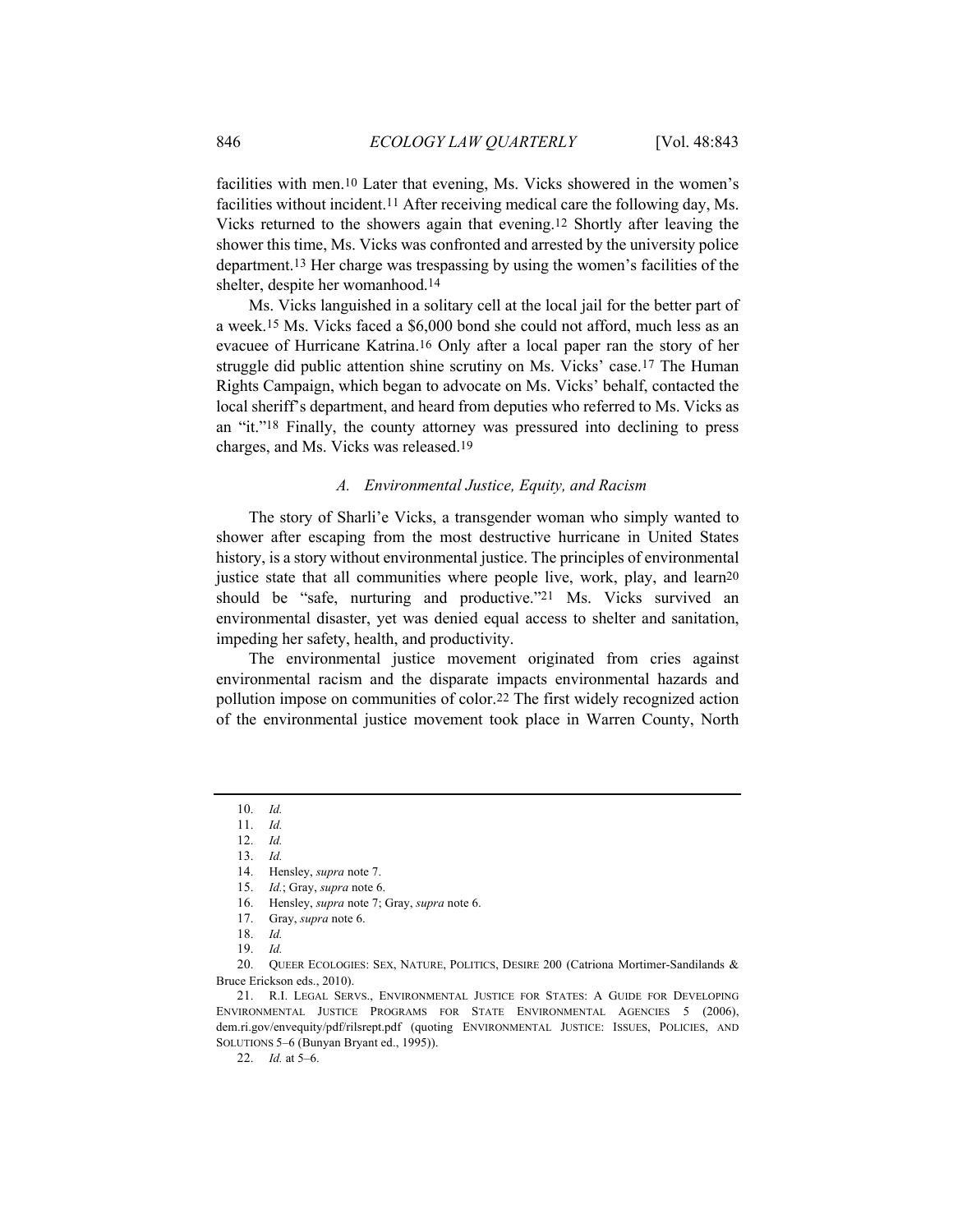Carolina in 1982.23 There, community members made an organized protest against the addition of a polychlorinated biphenyl landfill in the predominantly Black community.24 After 500 people were arrested for resisting the landfill, the project still went forward.25 But the Warren County protests proved to be a watershed moment, establishing environmental justice as a movement in the United States.26 Soon after, the United States General Accounting Office would conduct research finding that three-fourths of commercial hazardous waste landfills were located in predominately Black communities nationwide, formalizing the importance of the environmental justice struggle.27

Today, environmental justice is not merely an idea—it is also law. In 1994, President Bill Clinton signed Executive Order No. 12,898, which established environmental justice as a mission of every executive agency.28 Environmental justice has since been adopted into common law, and challenges of environmental justice analyses have been recognized in several circuit courts under the Administrative Procedure Act.29 For its frontline work in environmental issues, the Environmental Protection Agency (EPA) is an essential player for pursuing environmental justice in communities nationwide. The definition of environmental justice, as established by the EPA, thus remains highly influential in environmental justice discourse: "Environmental justice (EJ) is the fair treatment and meaningful involvement of all people regardless of race, color, national origin, or income with respect to the development, implementation and enforcement of environmental laws, regulations, and policies."30

But what does "meaningful involvement" entail? How are people meaningfully involved in environmental concerns that affect them? The EPA provides a definition for meaningful involvement:

<sup>23.</sup> *Id.* at 7; LESLIE R. KAHIHIKOLO, HAWAI'I ENVIRONMENTAL JUSTICE INITIATIVE REPORT 2-1 (Jan. 9, 2008), oeqc2.doh.hawaii.gov/Miscellaneous\_Docs/2008-Hawaii-Environmental-Justice-Report. pdf.

<sup>24.</sup> KAHIHIKOLO, *supra* note 23, at 2-1; R.I. LEGAL SERVS., *supra* note 21, at 7.

<sup>25.</sup> Clifford Villa, Nadia Ahmad, Rebecca Bratspies, Roger Lin, Clifford Rechtschaffen, Eileen Gauna, & Catherine O'Neill, ENVIRONMENTAL JUSTICE: LAW, POLICY & REGULATION 4 (3d ed. 2020); *see also* KAHIHIKOLO, *supra* note 23, at 2-1.

<sup>26.</sup> VILLA ET AL., *supra* note 25, at 4; *see also* KAHIHIKOLO, *supra* note 23, at 2-1;

<sup>27.</sup> *See id.*; U.S. GEN. ACCOUNTING OFF., RCED-83-168, SITING OF HAZARDOUS WASTE LANDFILLS AND THEIR CORRELATION WITH RACIAL AND ECONOMIC STATUS OF SURROUNDING COMMUNITIES 2 (1983), https://www.gao.gov/products/rced-83-168.

<sup>28.</sup> Federal Actions to Address Environmental Justice in Minority Populations and Low-Income Populations, Exec. Order No. 12,898, 59 Fed. Reg. 7629 (Feb. 16, 1994).

<sup>29.</sup> *See, e.g.*, Standing Rock Sioux Tribe v. U.S. Army Corps of Eng'rs, 255 F. Supp. 3d 101, 136 (D.D.C. 2017) (citing Cmtys. Against Runaway Expansion, Inc. v. Fed. Aviation Admin., 355 F.3d 678 (D.C. Cir. 2004)); Coal. for the Advancement of Reg'l Transp. v. Fed. Highway Admin., 576 Fed. App'x 477, 495 (6th Cir. 2014) (utilizing Executive Order No. 12,898 as a standard to evaluate "procedural and substantive requirements" for assessing environmental justice impacts); Coliseum Square Ass'n, Inc. v. Jackson, 465 F.3d 215, 232 (5th Cir. 2006); *see also* Administrative Procedure Act, 5 U.S.C. §§ 500–96.

<sup>30.</sup> *Learn About Environmental Justice*, EPA, https://www.epa.gov/environmentaljustice/learnabout-environmental-justice (last updated Sept. 22, 2021).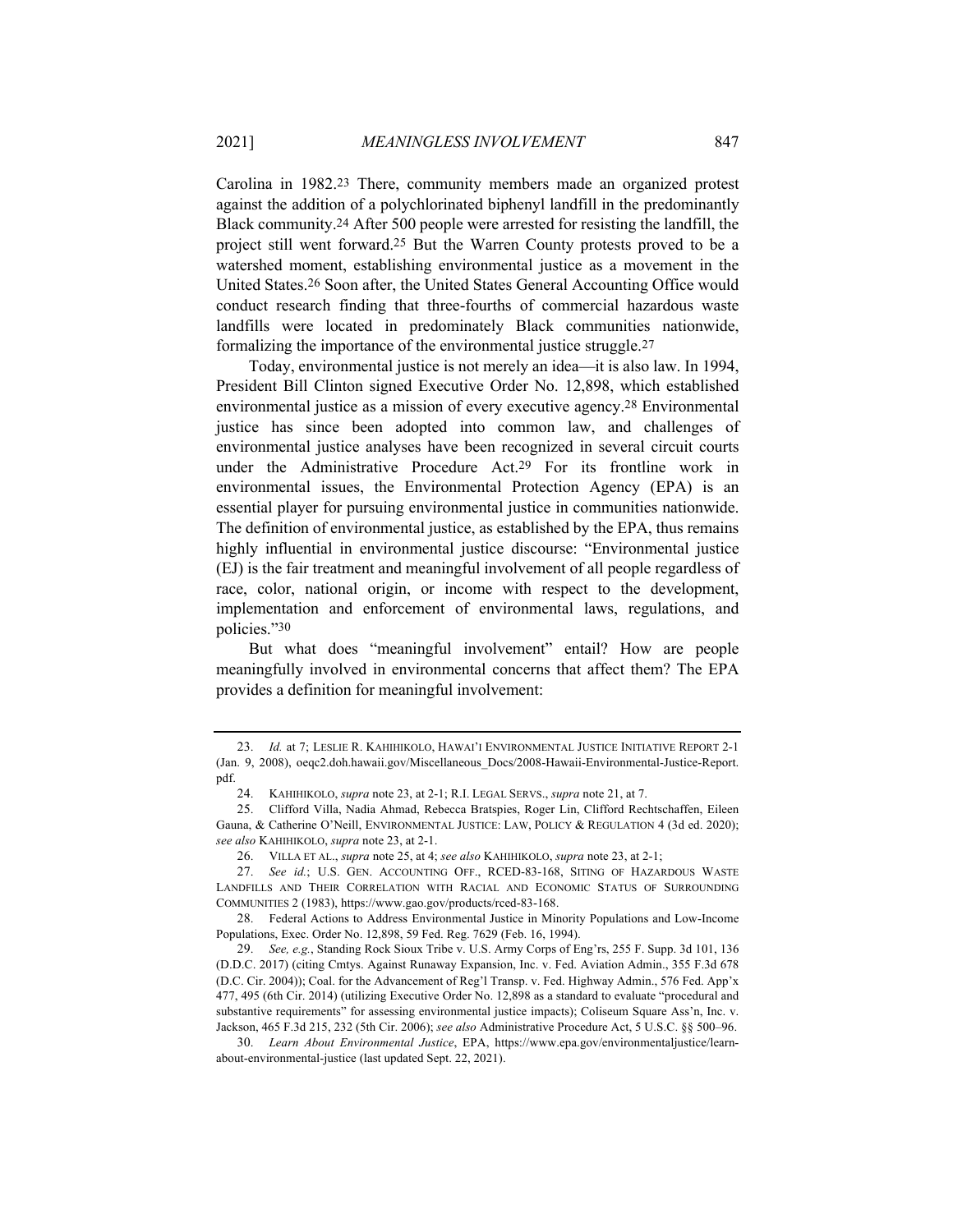People have an opportunity to participate in decisions about activities that may affect their environment and/or health; The public's contribution can influence the regulatory agency's decision; Community concerns will be considered in the decision making process; and Decision makers will seek out and facilitate the involvement of those potentially affected.31

In other documents, the EPA expands its definition, stating that meaningful involvement should: "Provide the public with the opportunity to give informed and meaningful input; Ensure adequate time and opportunity for the public to provide input and for that input to be considered[.]"32

#### *B. New Perspectives from Queer Ecology*

When Sharli'e Vicks, a survivor of Hurricane Katrina, was arrested at an evacuation shelter for her transgender identity, was she meaningfully involved in the implementation of disaster response? Was her involvement in the rescue process meaningfully facilitated in any way?

A perspective of environmental justice grounded in queer ecology would certainly say no. Queer ecology, referencing not only transgender people but LGBTQ people in general,33 is a field which combines concepts of feminism and environmentalism into a new social justice perspective, advocating for inclusivity and diversity.34 While some argue that LGBTQ rights and environmental justice do not overlap,35 queer ecology instead acknowledges the often queer nature of the environment itself.36 Nature is queer by its vibrant complexity; it is also queer through its ignorance of prescriptive roles imposed with human assumptions, such as heterosexuality. The red squirrel mounts partners of both sexes with fever, and around 12 percent of pairs of the "estimable" Canada geese are same sexed.37 Nature's queerness defies the "easy" narrative of nature as "pure," and thus heterosexual. Likewise, queer ecology rejects the cis-heteronormative38 perspective of environmentalism that

<sup>31.</sup> *Id.*

<sup>32.</sup> EPA REGION 2, HUDSON RIVER PCBS SUPERFUND SITE DRAFT COMMUNITY INVOLVEMENT PLAN 4-1 (2003), https://www3.epa.gov/hudson/draft\_cip.pdf.

<sup>33.</sup> Caitlin Marie Doak, Queering Nature: The Liberatory Effects of Queer Ecology 1–2 (May 13, 2016) (Honors Thesis, Dickinson College), scholar.dickinson.edu/cgi/viewcontent.cgi?article=1229& context=student\_honors.

<sup>34.</sup> QUEER ECOLOGIES: SEX, NATURE, POLITICS, DESIRE, *supra* note 20, at 203.

<sup>35.</sup> Margaret Overton, *Blog Post Why Queer Ecology Is Pointless*, DUKE GREEN CLASSROOM (Jan. 28, 2017), https://sites.duke.edu/lit290s-1\_02\_s2017/2017/01/28/blog-post-why-queer-ecology-ispointless/.

<sup>36.</sup> Alex Johnson, *How to Queer Ecology One Goose at a Time*, ORION MAG., https:// orionmagazine.org/article/how-to-queer-ecology-once-goose-at-a-time/ (last visited Dec. 2, 2021).

<sup>37.</sup> *Id.*; BRUCE BAGEMIHL, BIOLOGICAL EXUBERANCE: ANIMAL HOMOSEXUALITY AND NATURAL DIVERSITY 461–64, 483–87 (2000).

<sup>38.</sup> The term "cis-heteronormative" refers to ideas that conform to gender- and sexuality-based expectations of society, particularly to ideas that are "cis" (not transgender) and "hetero" (straight) in expectation. *See Terms & Definitions*, AMHERST COLL., https://www.amherst.edu/campuslife/ourcommunity/queer-resource-center/terms-definitions (last visited Oct. 23, 2021).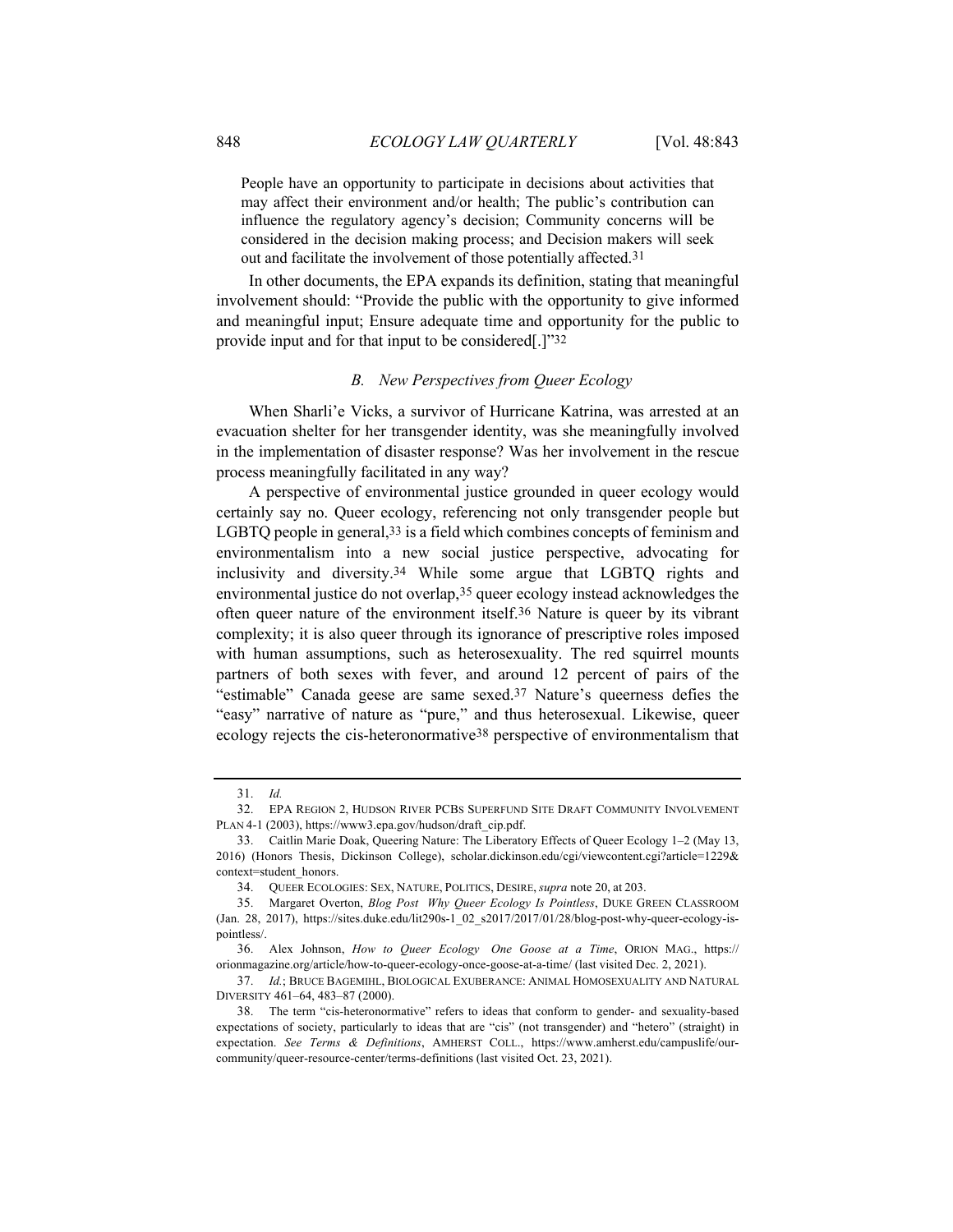cisgender and heterosexual individuals are the standard for "normal" and thus the primary people of focus in all environmental injustice concerns.39

It was the recognition of this ingrained normalcy of cis-heteronormativity in environmental justice that led to this Article. This Article began as an investigation into how well the EPA and community groups pursue outreach with the transgender community and meaningfully involve the transgender community in discourse around health and environmental concerns. It was an investigation into how a queer ecology may have found roots in the modes of the EPA and disaster response organizations, such as state emergency management offices, the Federal Emergency Management Agency (FEMA), other agencies like the Coast Guard, and groups like the American Red Cross. But a more somber picture emerged: meaningful involvement of the transgender community is almost entirely nonexistent in environmental justice.

This Article details how the failures of the EPA and community groups to meaningfully involve the transgender community come with real-world costs. Silence on transgender issues—by the very groups tasked with advocating and pursuing environmental justice—excludes and threatens the lives of transgender people who already suffer greatly under health and environmental disparities.<sup>40</sup>

## *C. Overview and Roadmap*

To address how transgender people are excluded from meaningful involvement in health and environmental concerns, this Article will proceed in five parts. Part I will discuss the breadth of gender identity and major elements of the transgender experience. Part II will address the social, economic, and political oppression of transgender people, which in turn silences voices in the transgender community. Then, Part III will address the health and environmental disparities experienced by transgender people in the United States. Part IV will discuss how the EPA and community groups have failed to meaningfully involve transgender individuals. And finally, Part V will provide concrete suggestions for the EPA and other organizations to meaningfully involve the transgender community.

This Article will not perpetuate the belief that transgender bodies are fair game for debate and dissection.41 Instead, it assumes that transgender people, as human beings, are worthy of concern and support when their health and safety are jeopardized. Thus, this Article will not address the question of *whether* transgender people should be meaningfully involved, but instead asks *how* transgender individuals can be meaningfully involved.

<sup>39.</sup> *See* Johnson, *supra* note 36.

<sup>40.</sup> *See* Kyle C. Velte, *Mitigating The "LGBT Disconnect" Title IX's Protection of Transgender Students, Birth Certificate Correction Statutes, and the Transformative Potential of Connecting the Two*, 27 AM. U. J. GENDER, SOC. POL'Y, & L. 193, 258 (2019).

<sup>41.</sup> *See* M. Dru Levasseur, *Gender Identity Defines Sex Updating the Law to Reflect Modern Medical Science Is Key to Transgender Rights*, 39 VT. L. REV. 943, 998 (2015).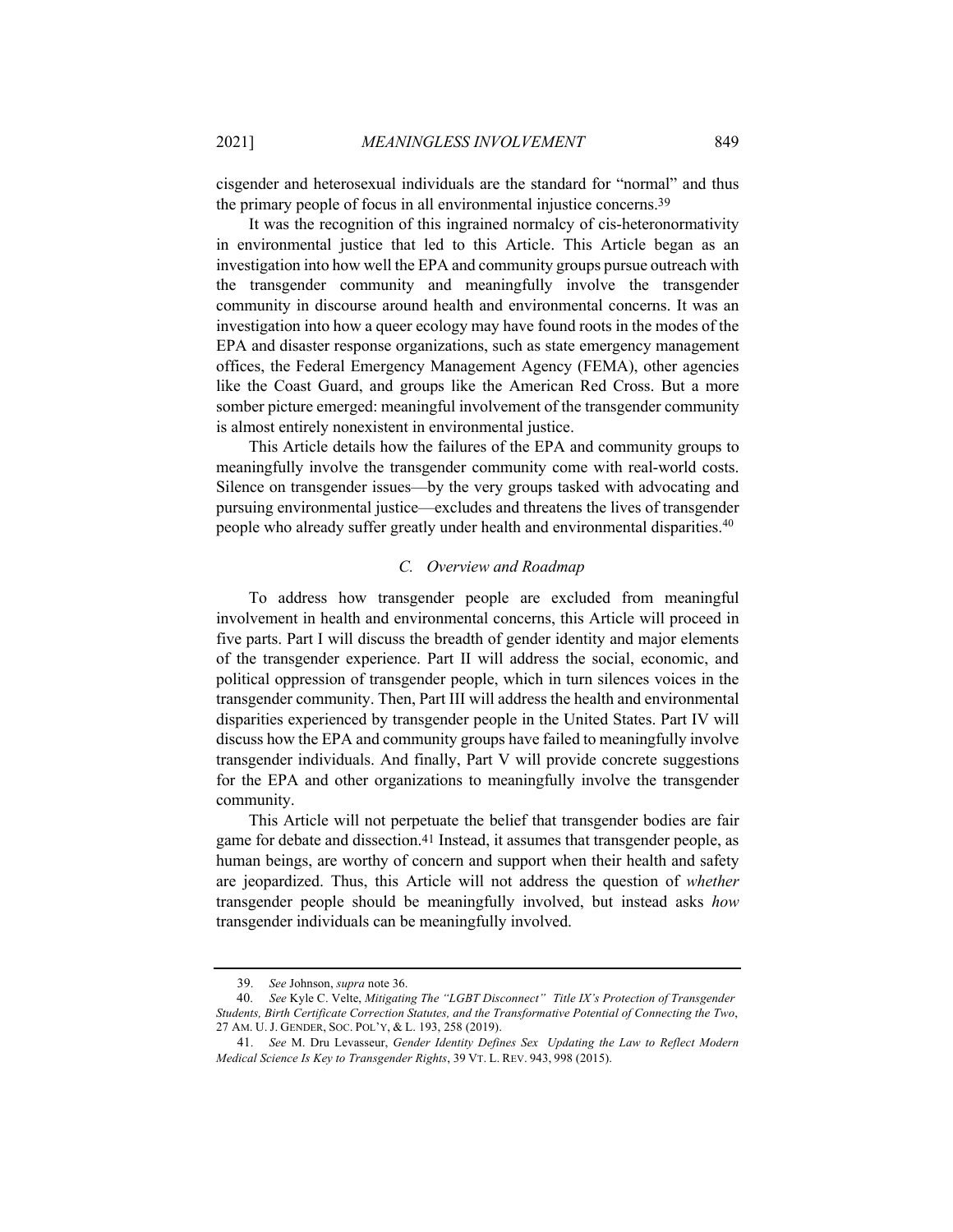#### I. TRANSGENDER PEOPLE AND GENDER IDENTITY

There's a gender in your brain and a gender in your body. For 99 percent of people, those things are in alignment. For transgender people, they're mismatched. That's all it is. It's not complicated, it's not a neurosis. It's a mixup.42

Transgender people are people whose gender identities or expressions do not match the sex assigned to them at birth.<sup>43</sup> "Transgender" is an umbrella term, encompassing a wide range of identities and expressions of gender.44 Because transgender people as a community and as individuals are not monolithic, this Part describes the key elements of transgender identity as they are commonly known, based on present data and information.45 However, terminology and identities are ever-evolving.46

"Sex assigned at birth" is a label made mostly by an observer's interpretation of a newborn's external anatomy and genitals.47 This label is usually then applied to a newborn's birth certificate as legal recognition of the initial observation.48 When a transgender person realizes their identity, it often includes a sensation or self-knowledge that their assignment at birth was incorrect.49 Many also realize that their body's characteristics, genitals, and other physical attributes are not congruent with their internal sense of gender.50

Transgender people differ from *cisgender* people, those who do not experience an incongruence between assigned sex and their gender identity.51 Transgender people can also be distinguished from intersex people, whose

45. *See* Jessica A. Clarke, *They, Them, and Theirs*, 132 HARV. L. REV. 894, 904–05 (2019).

46. *Id.* at 904.

48. *See* Pamuela Halliwell, *The Psychological & Emotional Effects of Discrimination Within the LGBTQ, Transgender, & Non-Binary Communities*, 41 T. JEFFERSON L. REV. 222, 223–24 (2019).

<sup>42.</sup> Cintra Wilson, *The Reluctant Transgender Role Model*, N.Y. TIMES (May 6, 2011), https:// www.nytimes.com/=2011/05/08/fashion/08CHAZ.html.

<sup>43.</sup> Catherine Jean Archibald, *Transgender and Intersex Sports Rights*, 26 VA. J. SOC. POL'Y & L. 246, 249–50 (2019).

<sup>44.</sup> *Transgender Persons*, CTRS. FOR DISEASE CONTROL & PREVENTION, cdc.gov/lgbthealth/transgender.htm (last visited Dec. 2, 2021). I use the term "transgender" throughout this Article for the sake of consistency. I also reference specific gender identities when specific information is available in the literature. However, "transgender" should be interpreted in its broadest form to include transgender women and men; nonbinary people; agender, genderqueer and genderfluid people; third-gender and two-spirit people; and all other people who acknowledge being transgender as or as part of their gender identity.

<sup>47.</sup> Christy Hall & Conner Suddick, *Beyond the Binary Practical Advice for Using Gender Pronouns*, BENCH & B. MINN., Feb. 2019, at 22, 22, https://my.mnbar.org/HigherLogic/System/ DownloadDocumentFile.ashx?DocumentFileKey=a39bc242-d146-c6a5-abda-87f58bcb055a&force Dialog=0.

<sup>49.</sup> Clarke, *supra* note 44, at 899 n.22; Levasseur, *supra* note 41, at 955.

<sup>50.</sup> Clarke, *supra* note 45, at 897–98.

<sup>51.</sup> *See* Levasseur, *supra* note 41, at 946.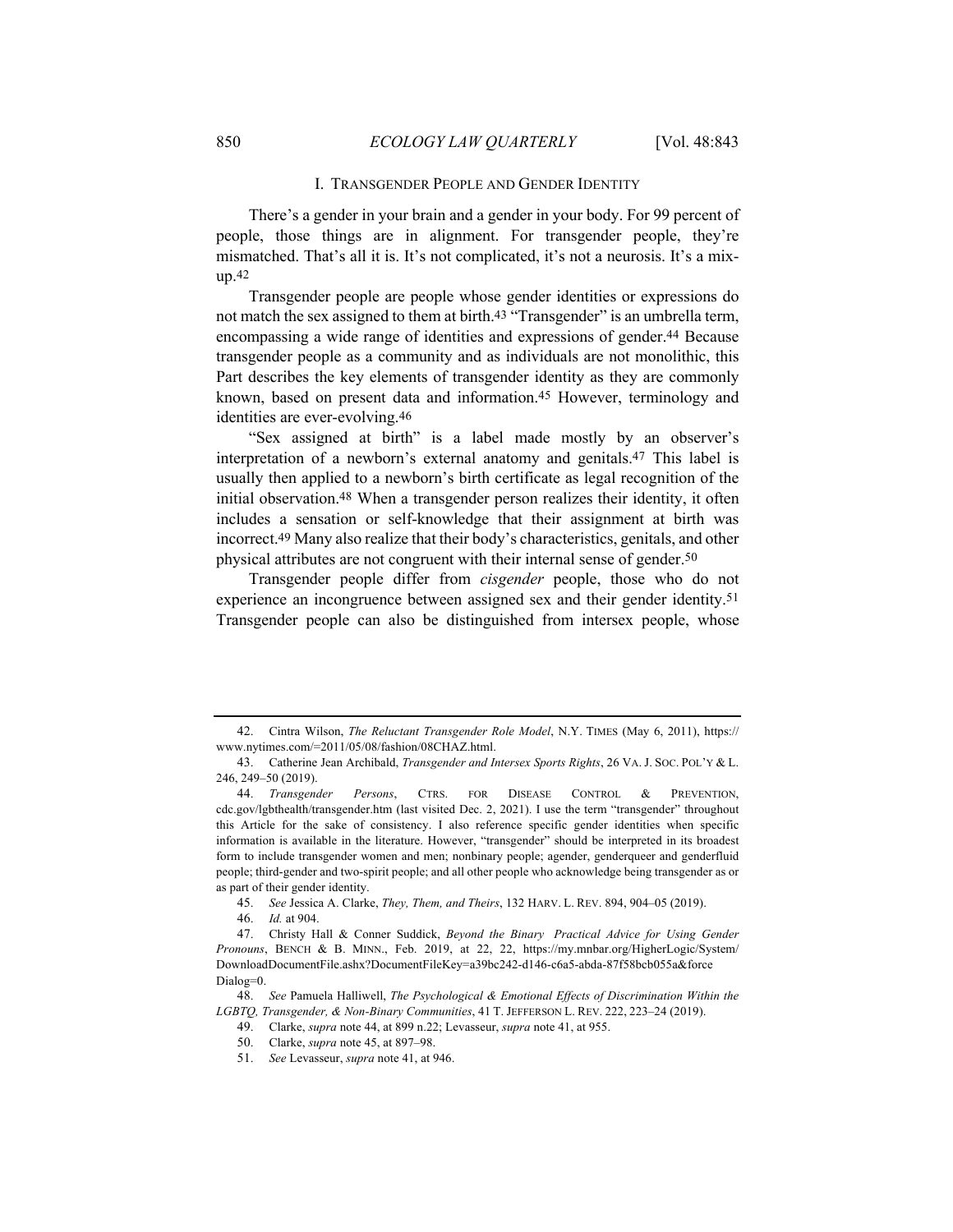physical attributes of sex differ from or may lie in between categories of male and female.52 Intersex people, however, may still identify as transgender.53

# *A. The Breadth of Gender Identity and Expression*

Because "transgender" is an umbrella term, it is important to recognize the breadth of gender identity and expression that it reflects.54 Gender identity is commonly defined as the internal understanding of an individual's own gender, or the gender someone identifies with.55 Gender expression is often understood to be an individual's outward presentation of their gender, such as their clothing, haircut, behavior, etc.<sup>56</sup> How an individual describes their gender, and then chooses to express it, is often influenced by a host of social, cultural, and psychological factors.57

Transgender people may have a gender identity that aligns with the binary identities of men and women or associate with one of many nonbinary identities.58 Nonbinary people generally do not identify exclusively as male or female59 but can instead be both binary genders, multiple genders, no gender, a third gender, or simply right in between.60 People whose identity flows between genders may identify as genderqueer or genderfluid.61 Outside of modern U.S. perceptions of gender, other peoples recognize third gender categories, such as two-spirit persons among First Nations, American Indian, and Alaskan Native peoples and *mahuwahine* among Native Hawaiians.62

All people can also express their gender along a spectrum, sometimes conceptualized as a range from feminine, through androgynous, to masculine.63 How an individual expresses their gender may or may not conform to societal ideas and expectations of one's gender.64 People who do not conform to these

61. Heather A. McCabe & M. Killian Kinney, *LGBTQ+ Individuals, Health Inequities, and Policy Implications*, 52 CREIGHTON L. REV. 427, 429 (2019).

<sup>52.</sup> AYDEN SCHEIM ET AL., COUNTING TRANS PEOPLE IN: ADVANCING GLOBAL DATA COLLECTION ON TRANSGENDER COMMUNITIES AND HIV 7 (2016), https://transglobalactivism.org/wpcontent/uploads/2016/07/Counting-Trans-People-In-Web.pdf; Clarke, *supra* note 45, at 898.

<sup>53.</sup> *See* Clarke, *supra* note 45, at 898.

<sup>54.</sup> *Transgender Persons*, *supra* note 44.

<sup>55.</sup> *Id.*; MOVEMENT ADVANCEMENT PROJECT ET AL., A BROKEN BARGAIN FOR TRANSGENDER WORKERS 1 (2013), https://www.nrcs.usda.gov/Internet/FSE\_DOCUMENTS/stelprdb1244474.pdf.

<sup>56.</sup> *Transgender Persons*, *supra* note 44; MOVEMENT ADVANCEMENT PROJECT ET AL., *supra* note 55, at 1.

<sup>57.</sup> Hall & Suddick, *supra* note 47, at 22.

<sup>58.</sup> ORG. FOR REFUGE, ASYLUM & MIGRATION, ORAM TRAINING ON SEXUAL AND GENDER MINORITIES: WHAT REFUGEE PROFESSIONALS NEED TO KNOW AND DO 5 (2015), https://65cf986c-561b-404d-86c6-239bb71dad13.usrfiles.com/ugd/65cf98\_02f09ee0311b4c16873ad42ebdf0d986.pdf.

<sup>59.</sup> Archibald, *supra* note 43, at 250; Clarke, *supra* note 45, at 897.

<sup>60.</sup> Clarke, *supra* note 45, at 905–08.

<sup>62.</sup> Clarke, *supra* note 45, at 907; Halliwell, *supra* note 48, at 226.

<sup>63.</sup> ORG. FOR REFUGE, ASYLUM & MIGRATION, *supra* note 58, at 5.

<sup>64.</sup> *See* Hall & Suddick, *supra* note 47, at 22.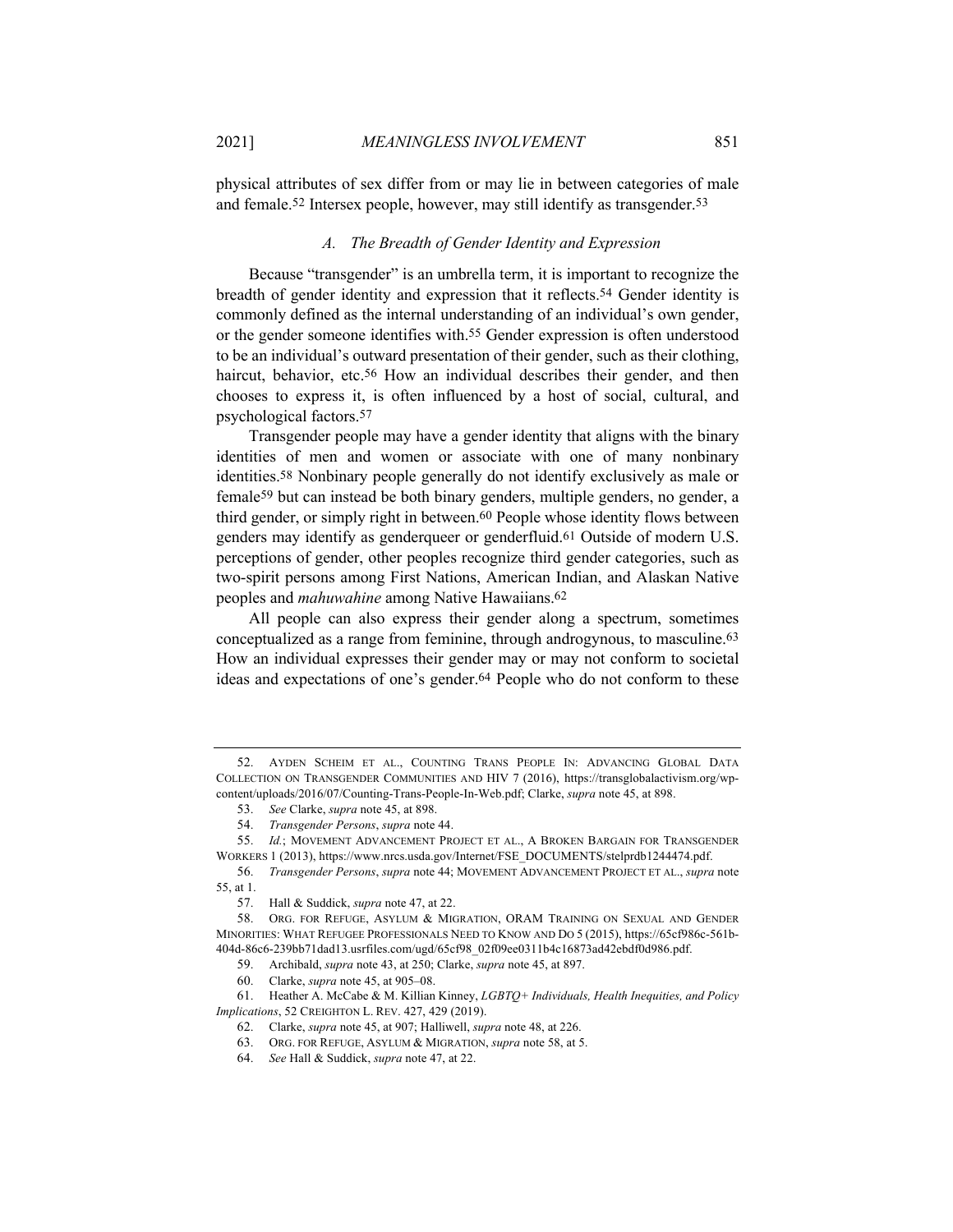expectations are sometimes recognized as gender nonconforming, and gendernonconforming people may or may not identify as transgender as well.65

# *B. Science and Medicine of Gender Identity*

While recognizing the fundamentals of gender identity is crucial to humanizing the transgender experience, gender also has roots in medical and psychological study.66 Gender itself is not merely psychological, but biological and genetic.67 Neurological studies have explored how gender may exist as both neurological structures in the brain and as a cognitive experience.68 In fact, many transgender individuals have brain structures that align more closely to their gender identity than assigned gender.69

Though sex has traditionally been observed and assigned at birth through a genital shorthand, genitals are not determinative in scientifically evaluating physical sex.70 Simple binary classifications of sex are in and of themselves faulty because the physiological expression of sex exists on a spectrum.71 Instead, at least nine elements of sex are recognized, including: (1) chromosomal sex, (2) gonadal sex, (3) hypothalamic sex, (4) fetal hormonal sex, (5) internal morphologic sex (internal genitalia), (6) external morphological sex (external genitalia), (7) sex assigned at birth and through rearing, (8) pubertal hormonal sex, and (9) gender identity.72 However, the gender identity asserted by a person is determinative.73

## *C. Transgender Identity and Gender Dysphoria*

One area of special confusion around transgender identity and medicine is the diagnosis of gender dysphoria.74 Gender dysphoria is the distress a person experiences due to the differences between their true gender, the gender assigned to them at birth, and the physical attributes associated with that gender.75 Although recognized in the *Diagnostic and Statistical Manual of Mental Disorders,* gender dysphoria is not itself defined as a mental illness or disorder.76

<sup>65.</sup> *Id.*

<sup>66.</sup> *See generally* Shannon P. Minter & Mara Keisling, *The Role of Medical and Psychological Discourse in Legal and Policy Advocacy for Transgender Persons in the United States*, 14 J. GAY & LESBIAN MENTAL HEALTH 145 (2010).

<sup>67.</sup> Levasseur, *supra* note 41, at 951.

<sup>68.</sup> Velte, *supra* note 40, at 202–03.

<sup>69.</sup> *Id.*; Levasseur, *supra* note 41, at 955.

<sup>70.</sup> Velte, *supra* note 40, at 200–01; Levasseur, *supra* note 41, at 983.

<sup>71.</sup> Archibald, *supra* note 43, at 255.

<sup>72.</sup> Levasseur, *supra* note 41, at 980–81.

<sup>73.</sup> *Id.* at 984.

<sup>74.</sup> *See* Ann P. Haas et al., *Suicide and Suicide Risk in Lesbian, Gay, Bisexual, and Transgender Populations Review and Recommendations*, 58 J. HOMOSEXUALITY 10, 36 (2010).

<sup>75.</sup> Levasseur, *supra* note 41, at 952–54.

<sup>76.</sup> Jennifer Cobb & Myra McKenzie-Harris, *"And Justice for All" . . . Maybe Transgender Employee Rights in America*, 34 ABA J. LAB. & EMP. L. 91, 94–95 (2019); AM. PSYCHIATRIC ASS'N,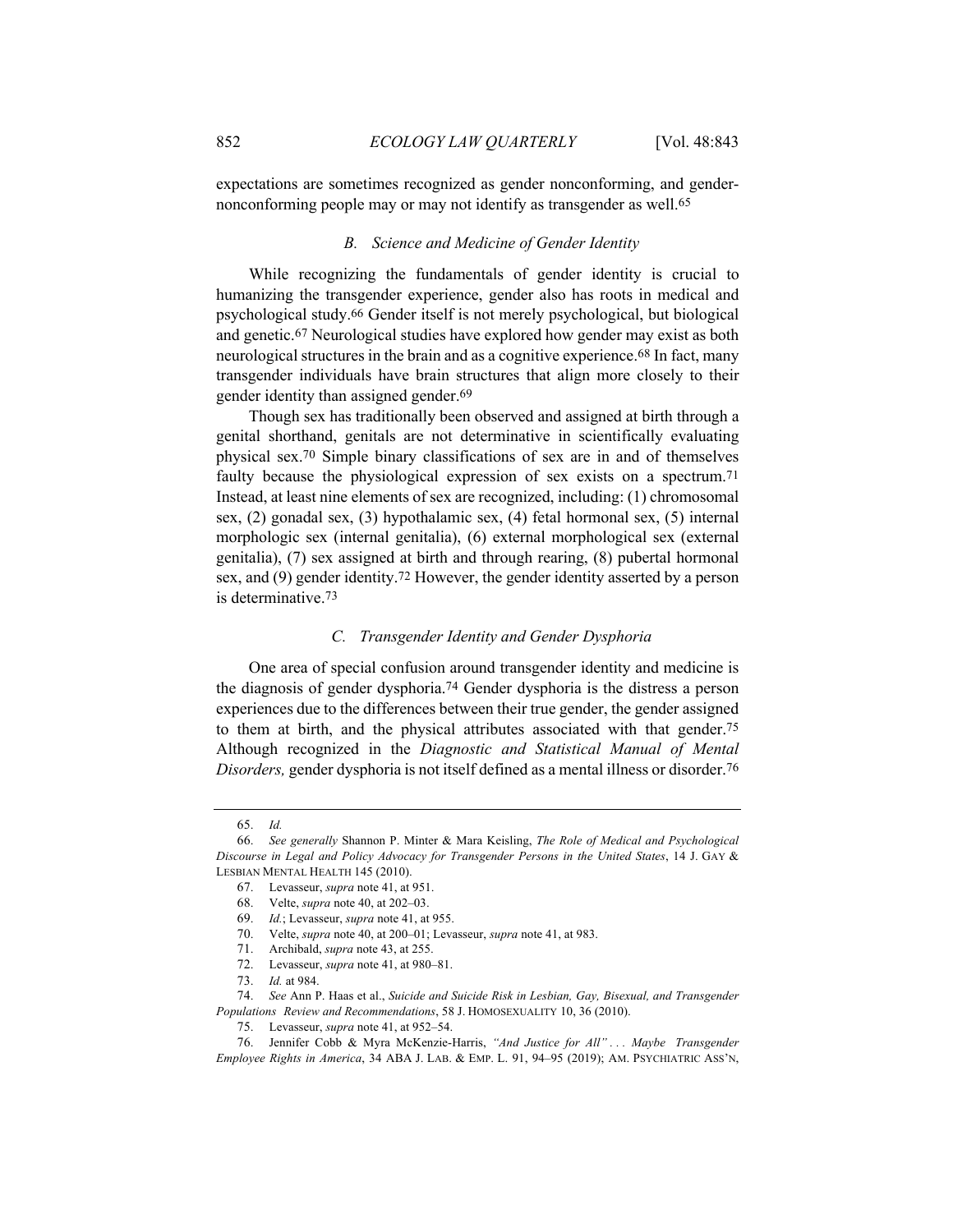Many transgender people do not even experience gender dysphoria.77 Transgender individuals also may not want a diagnosis of gender dysphoria because it pathologizes their experiences.78 However, a diagnosis of gender dysphoria may still be required by healthcare providers prior to medical transitions.79

## *D. Demographics of Transgender People*

The prevalence of transgender people in the United States is a crucial factor for discussing the need for meaningful involvement with the transgender community. Currently, a slight majority of Americans do not personally know a transgender individual.80 Instead, mass media is where most Americans are exposed to transgender people.81

However, two studies from 2016 indicate that over a million adults in the United States are transgender, which is between 0.4 and 0.6 percent of the adult population.82 The first of these studies recognized that its findings were likely an undercount.83 The second study found the number of transgender adults to be fairly stable throughout the country, ranging from 0.3 percent of adults in North Dakota to 0.8 percent in Hawaii.<sup>84</sup> Estimations also indicate that 0.21 percent of adults in the United States<sup>85</sup>, or around 35 percent of all transgender people, identify as nonbinary.86 Because transgender individuals comprise a small but notable segment of the adult population, and because of the transgender community's lack of social and political power historically, transgender people are often referred to as a gender minority.87

DIAGNOSTIC AND STATISTICAL MANUAL OF MENTAL DISORDERS 451–60 (5th ed. 2013); *see also* Haas et al., *supra* note 74, at 35-36

<sup>77.</sup> Velte, *supra* note 40, at 201.

<sup>78.</sup> *See id.*; Michele Goodwin & Erwin Chemerinsky, *The Transgender Military Ban Preservation of Discrimination Through Transformation*, 114 NW. U. L. REV. 751, 757–58 (2019); U.N. DEV. PROGRAMME ET AL., IMPLEMENTING COMPREHENSIVE HIV AND STI PROGRAMMES WITH TRANSGENDER PEOPLE: PRACTICAL GUIDANCE FOR COLLABORATIVE INTERVENTIONS 49 (2016), https://undp.org/ content/dam/undp/library/HIV-AIDS/Key%20populations/3\_TRANSIT\_Chapter%202.pdf.

<sup>79.</sup> Velte, *supra* note 40, at 201.

<sup>80.</sup> *Id.* at 247.

<sup>81.</sup> Cobb & McKenzie-Harris, *supra* note 76, at 94; *see also id.* at 195

<sup>82.</sup> Esther L. Meerwijk & Jae M. Sevelius, *Transgender Population Size in the United States A Meta-Regression of Population-Based Probability Samples*, AM. J. PUB. HEALTH, Feb. 2017, at e1, e7, doi.org/10.2105/AJPH.2016.303578; ANDREW R. FLORES ET AL., WILLIAMS INST., HOW MANY ADULTS IDENTIFY AS TRANSGENDER IN THE UNITED STATES? 3 (2016), https://williamsinstitute.law.ucla.edu/wpcontent/uploads/Trans-Adults-US-Aug-2016.pdf.

<sup>83.</sup> Meerwijk & Sevelius, *supra* note 82, at e7.

<sup>84.</sup> FLORES ET AL., *supra* note 82, at 3.

<sup>85.</sup> Clarke, *supra* note 45, at 899.

<sup>86.</sup> Marie-Amélie George, *Framing Trans Rights*, 114 NW. U. L. REV. 555, 560 (2019).

<sup>87.</sup> *See* ORG. FOR REFUGE, ASYLUM & MIGRATION, *supra* note 58.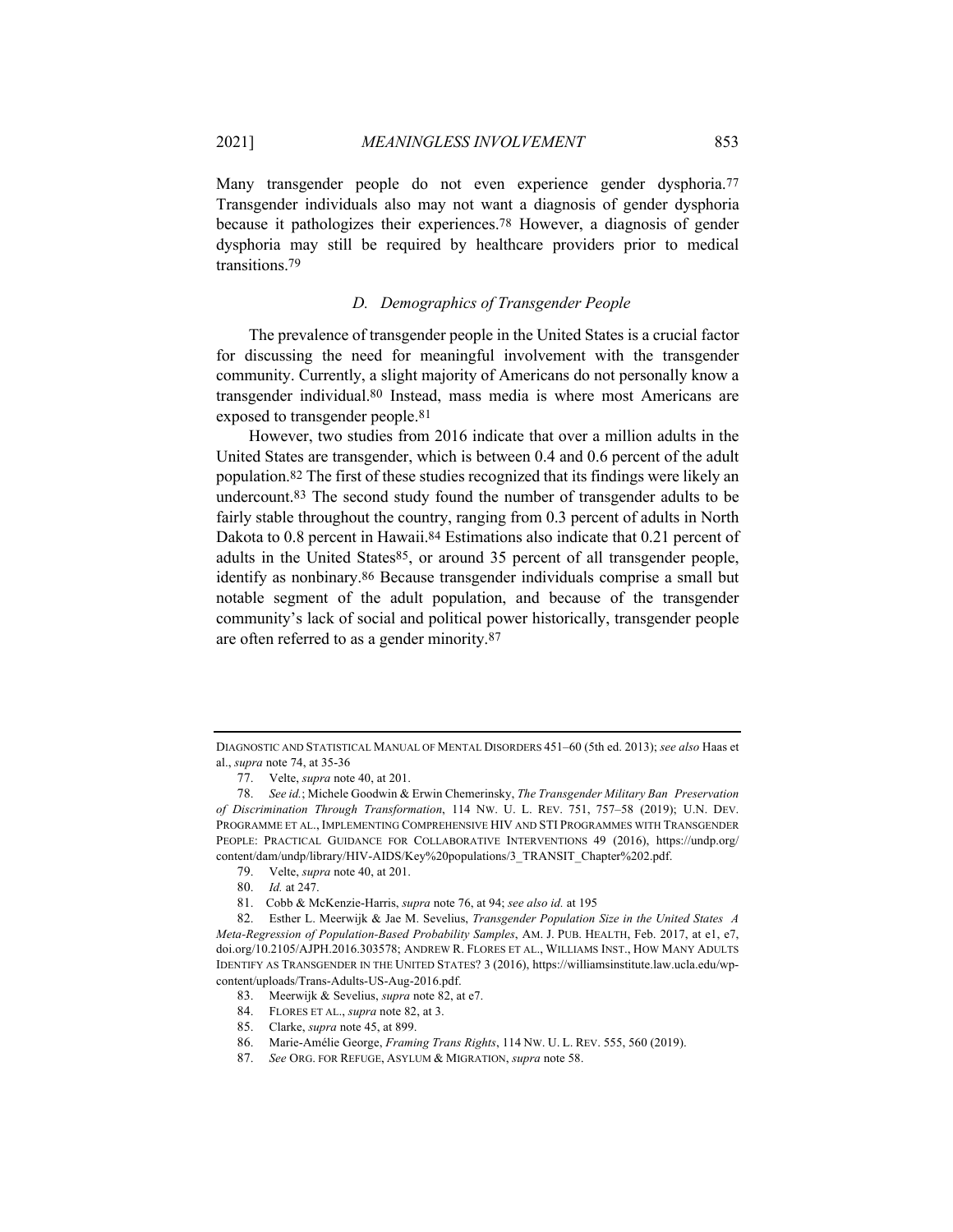#### *E. Transitioning*

One of the cornerstone experiences of many transgender people is transitioning.88 Transitioning can be defined as when a transgender individual stops living as their assigned gender and begins living as their true gender.89 Transitioning can include social, medical, and legal transitions, though transgender individuals may only desire to, or only have the resources to, pursue some of these avenues of transition.90

Social transitions are the processes of publicly changing one's gender.<sup>91</sup> Social transitioning can include changing one's appearance, sometimes through changes in clothing, hair, makeup, or other style choices.92 It can also include adopting a new name and new pronouns in order to better reflect one's gender.<sup>93</sup> Social transition is the most common transition that a transgender individual pursues.94 Because there are few physical consequences, transgender youth are especially encouraged to explore social transitioning as part of discovering their gender identity.95

Medical transitions can involve surgical, hormonal, or other treatments to affirm a transgender individual's gender.96 Mass media popularly focuses on transgender people's genital surgeries, even though a small percentage of transgender individuals undergo such surgeries.97 Medical transitions usually focus on affirming gender identity and relieving gender dysphoria in order to make transgender people feel at home in their bodies.98 For adolescents, medical transitions can involve puberty blockers, which reversibly delay the onset of puberty, and give youth a chance to first explore an affirming gender identity.99

Despite the popular focus on gender-affirming surgeries, surgery in general is not required for transgender people to live as their gender identity, or to be considered transgender.100 However, for some transgender individuals, surgical operations are essential.101 Surgeries are much more than aesthetic, and can be

- 93. *See* Hall & Suddick, *supra* note 47, at 22.
- 94. MOVEMENT ADVANCEMENT PROJECT ET AL., *supra* note 55, at 1.
- 95. Velte, *supra* note 40, at 205.
- 96. Levasseur, *supra* note 41, at 956–58.
- 97. Velte, *supra* note 40, at 203–04.

- 99. Velte, *supra* note 40, at 206.
- 100. *Id.* at 204; Archibald, *supra* note 43, at 250–51.
- 101. MOVEMENT ADVANCEMENT PROJECT ET AL., *supra* note 55, at 1.

<sup>88.</sup> MOVEMENT ADVANCEMENT PROJECT ET AL., *supra* note 55, at 1, 17–18.

<sup>89.</sup> *Id.*; BECKY REITZES, TRANSGENDER AND GENDER NON-BINARY HEALTHCARE AND INEQUITIES (2019), https://kingcounty.gov/depts/health/locations/health-insurance/access-and-outreach/ ~/media/depts/health/health-insurance/documents/in-service/2019/Transgender-Gender-Non-Binary-Healthcare-Inequities.ashx.

<sup>90.</sup> Velte, *supra* note 40, at 204.

<sup>91.</sup> NAT'L AERONAUTICS & SPACE ADMIN., NASA GUIDELINES ON GENDER TRANSITION 3 (2014), https://www.nasa.gov/sites/default/files/atoms/files/gender\_trans\_guide.pdf.

<sup>92.</sup> MOVEMENT ADVANCEMENT PROJECT ET AL., *supra* note 55, at 17.

<sup>98.</sup> Christoph M. Zhang, *Biopolitical and Necropolitical Constructions of the Incarcerated Trans Body*, 37 COLUM. J. GENDER & L. 257, 258 (2019).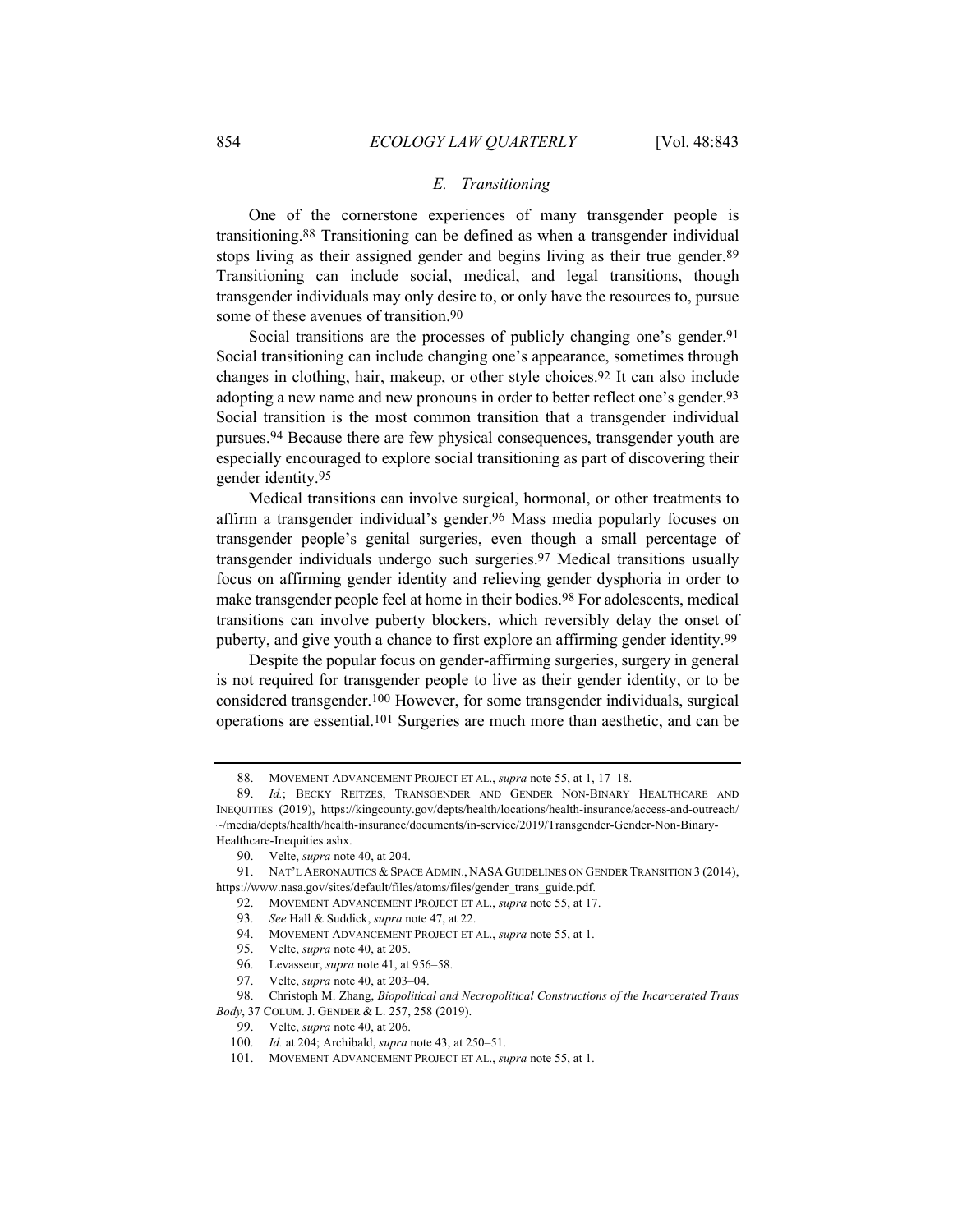crucial to alleviate gender dysphoria and aid a transgender individual in feeling congruence between their body and identity.102 Still, many transgender individuals cannot afford or are medically ineligible to receive gender confirmation surgeries.103

Finally, legal transitions are the establishment of governmental recognition of a transgender individual's gender identity.104 Legal transitioning can include formally adopting a gender-affirming name, or changing sex markers and names on legal identification.105 Changing legal identification involves numerous documents, including birth certificates, driver's licenses, passports, and social security cards.<sup>106</sup> While rife with numerous administrative hurdles, legal transitions can be important for transgender individuals to live as themselves.107

## *F. "Living in the Closet" and Discrimination*

The foregoing discussion provided a surface-level description of transgender experiences. In reality, transitioning can be a harrowing, life-altering journey, filled with the intrusions of prejudice and discrimination.108 Many transgender individuals lose employment during the process of transitioning.109 Transgender individuals may transition later in life, long after realizing their transgender identity, in order to avoid conflict and stigma from family, friends, workplaces, and the general public.110

Prejudice and discrimination are no less realities for transgender people of multiple minorities, especially transgender people of color and transgender elders.111 Prejudice against transgender people can also be aggravated by nationality, religion, economic status, and disability.112 Transgender people of color face higher unemployment rates, greater discrimination in healthcare settings, and are more likely to experience bias-motivated violence than other transgender people.113 The magnification of prejudice from multiple minorities

110. Jaclyn M. White Hughto et al., *Transgender Stigma and Health A Critical Review of Stigma Determinants, Mechanisms, and Interventions*, 147 SOC. SCI. & MED. 222, 228 (2015).

111. LOURDES ASHLEY HUNTER ET AL., INTERSECTING INJUSTICE: A NATIONAL CALL TO ACTION: ADDRESSING LGBTQ POVERTY AND ECONOMIC JUSTICE FOR ALL 9, 37, 45, 54, 63 (2018), https:// static1.squarespace.com/static/5a00c5f2a803bbe2eb0ff14e/t/5aca6f45758d46742a5b8f78/15232162134 47/FINAL+PovertyReport\_HighRes.pdf.

112. U.N. DEV. PROGRAMME ET AL., *supra* note 78 at 33.

113. McCabe & Kinney, *supra* note 61, at 431–32; Levasseur, *supra* note 41, at 949–50; MOVEMENT ADVANCEMENT PROJECT ET AL., *supra* note 55, at i, 3, 11, 13–14, 32; HUM. RIGHTS CAMPAIGN & TRANS PEOPLE OF COLOR INITIATIVE, ADDRESSING ANTI-TRANSGENDER VIOLENCE: EXPLORING REALITIES, CHALLENGES AND SOLUTIONS FOR POLICYMAKERS AND COMMUNITY ADVOCATES 5–26, 30–32 (Nov. 2015), assets2.hrc.org/files/assets/resources/HRC-AntiTransgenderViolence-0519.pdf; Anna Johnson,

<sup>102.</sup> Levasseur, *supra* note 41, at 956.

<sup>103.</sup> Velte, *supra* note 40, at 204.

<sup>104.</sup> *See* Clarke, *supra* note 45, at 945–47.

<sup>105.</sup> Velte, *supra* note 40, at 204.

<sup>106.</sup> *Id.*

<sup>107.</sup> Levasseur, *supra* note 41, at 956.

<sup>108.</sup> MOVEMENT ADVANCEMENT PROJECT ET AL., *supra* note 55, at 13.

<sup>109.</sup> *Id.* at 17.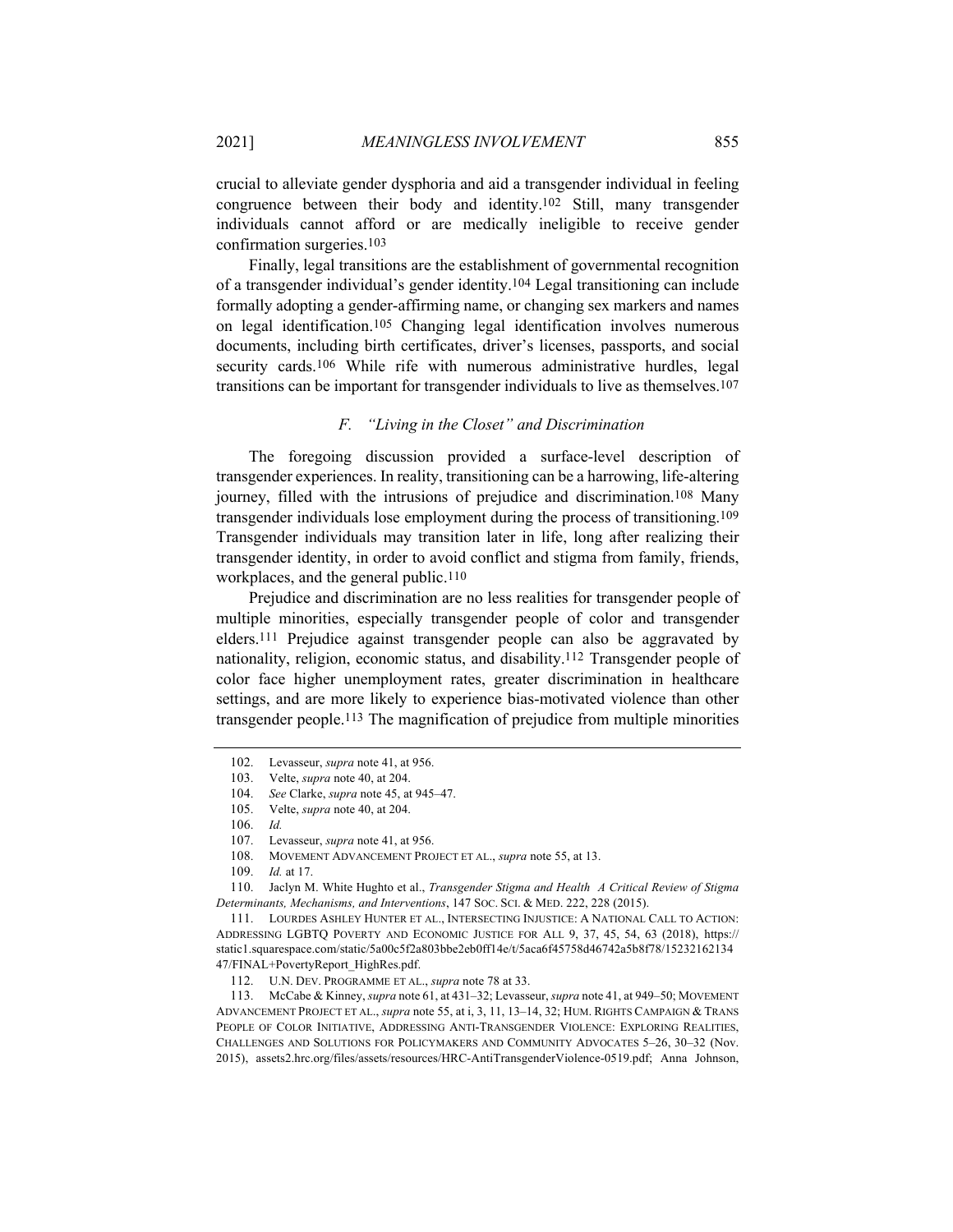is sometimes called "multiple jeopardy," reflecting the multiple sources of systemic disadvantages.114 Yet, the full extent to which transgender people of multiple minorities experience disparate impacts is rarely studied.115

Part II of this Article will address the dark realities a transgender individual in the United States faces. Here, it is important to note that prejudice forces many transgender people to live "in the closet," or not publicly acknowledge or live as their true gender.116 Many transgender people are forced to live with the stress of concealing their transgender identity.117 Nonbinary people, in particular, may downplay their identity to match expected gender binaries.118 Even transgender people with supportive homes may hide their identity at work or school in order to avoid the forces of prejudice and discrimination that would disrupt their lives.<sup>119</sup>

## II. EXPERIENCES OF PREJUDICE AND DISCRIMINATION

# *"The first [transgender] pride was a riot."*120

The idea that "the first pride was a riot" refers to the famous uprising at the Stonewall Inn in 1969, which precipitated the LGBTQ rights movement in the United States.121 However, less well-known is the uprising at Gene Compton's Cafeteria in San Francisco in August 1966.122 Preceding Stonewall by three years, the Compton's Cafeteria uprising was sparked by the harassment of transgender and gender-nonconforming customers at Compton's Cafeteria in the Tenderloin district of San Francisco.123 Law enforcement officers had been called by staff to arrest transgender customers, who were seen as undesirable by

*Climate Change It's an LGBTQ+ Issue, Too*, FRESH ENERGY (Aug. 15, 2019), https://web.archive.org/ web/20200924043408/https://fresh-energy.org/climate-change-its-an-lgbtq-issue-too/.

<sup>114.</sup> Sel Julian Hwahng & Larry Nuttbrock, *Sex Workers, Fem Queens, and Cross-Dressers Differential Marginalizations and HIV Vulnerabilities Among Three Ethnocultural Male-to-Female Transgender Communities in New York City*, 4 SEXUALITY RSCH. & SOC. POL'Y 36, 37 (2007).

<sup>115.</sup> Clarke, *supra* note 45, at 952–54.

<sup>116.</sup> NAT'L AERONAUTICS & SPACE ADMIN., *supra* note 91, at 3; MOVEMENT ADVANCEMENT PROJECT ET AL., *supra* note 55, at 16–17.

<sup>117.</sup> *See* Halliwell, *supra* note 48, at 222, 229.

<sup>118.</sup> Clarke, *supra* note 45, at 912.

<sup>119.</sup> *Id.*; *See* Gabriel Benavente, Reimagining Movements: Towards a Queer Ecology and Trans/Black Feminism 39 (Aug. 16, 2017) (M.A. thesis, Florida International University), https:// digitalcommons.fiu.edu/etd/3186/.

<sup>120.</sup> Peter-Astrid Kane, *Green-Light District*, S.F. WKLY. (June 22, 2017, 5:43 PM), https:// www.sfweekly.com/news/feature/green-light-district/.

<sup>121.</sup> Toshio Meronek, *San Francisco May Soon Have the World's First Transgender Cultural District*, VICE (Feb. 2, 2017, 4:57 PM), https:// vice.com/en\_us/article/xyvapd/san-francisco-may-soonhave-the-worlds-first-transgender-cultural-district; *Weekend Read The First Pride Was a Riot*, S. POVERTY L. CTR. (June 22, 2019), https://www.splcenter.org/news/2019/06/22/weekend-read-first-pridewas-riot; Human Rights Campaign (@HRC) TWITTER (June 30, 2019, 11:00 AM), https://twitter.com/ HRC/status/1145376449895047168.

<sup>122.</sup> Kane, *supra* note 120.

<sup>123.</sup> Meronek, *supra* note 121.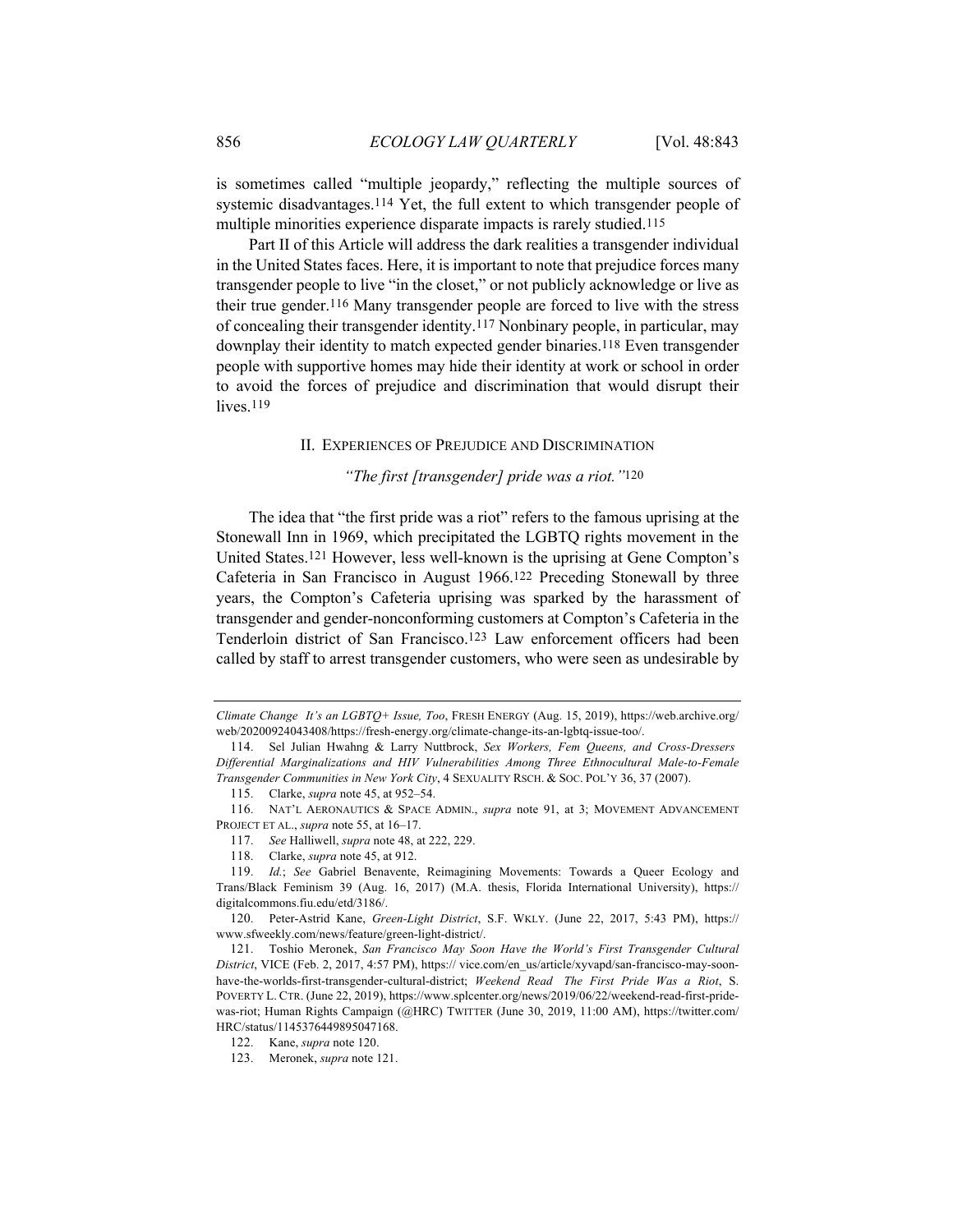management.<sup>124</sup> The officers went to arrest transgender customers when community resistance broke out against a tradition of police harassment and abuse.125 Protests continued for days, entrenching a movement for transgender rights in the United States.126

The Compton's Cafeteria Uprising reflects both the individual and systemic discrimination routinely faced by transgender people.127 Transgender people are a severely at-risk population.128 On an individual level, transgender people face stigma, which can manifest in harassment and physical and sexual assaults.129 But on a systemic level, the stigma transgender people confront is structural. It surfaces in police brutality, the tapestry of discriminatory laws in employment, housing, and education, as well as barriers to healthcare, public benefits, and social services.130 For serious acts of discrimination, including assault, homelessness, rejection by family, denial of medical services, job loss, eviction, and harassment at school, 63 percent of transgender people in the United States report having one of these experiences.131 More strikingly, 23 percent of transgender people report three or more serious acts of discrimination in their lifetime.132

A complete review of prejudice and discrimination against transgender people in the United States warrants its own article, and has indeed been addressed in many other academic pieces.133 This Part will retain its focus on social, economic, and political disparities particularly pertinent to the failures of meaningful involvement of transgender people in environmental issues. The footnotes, however, act as useful sources for further reading on those topics that could not be addressed in this space or that could only be touched upon briefly.

<sup>124.</sup> Kane, *supra* note 120; Nicole Pasulka, *Ladies in the Streets Before Stonewall, Transgender Uprising Changed Lives*, NPR (May 5, 2015, 4:52 PM), https://www.npr.org/sections/codeswitch/2015/ 05/05/404459634/ladies-in-the-streets-before-stonewall-transgender-uprising-changed-lives.

<sup>125.</sup> Pasulka, *supra* note 124; Sam Levin, *Compton's Cafeteria riot a historic act of trans resistance, three years before Stonewall*, THE GUARDIAN (June 21, 2019 1:00 AM), https:// www.theguardian.com/lifeandstyle/2019/jun/21/stonewall-san-francisco-riot-tenderloin-neighborhoodtrans-women.

<sup>126.</sup> *Id.* No historical records exist of the exact date of the Compton's Cafeteria uprising nor of its length. Today, the old space that once housed Gene Compton's Cafeteria is a halfway house, a place of incarceration for transgender bodies where a liberation movement once began. Kane, *supra* note 120.

<sup>127.</sup> Levasseur, *supra* note 41, at 946.

<sup>128.</sup> *Id.* at 948.

<sup>129</sup>*. See* Benavente, *supra* note 119, at 39; *see generally* REITZES, *supra* note 89.

<sup>130.</sup> *See generally* Julie Euber, *American Medical Association Transgender Deaths Are an Epidemic*, NONPROFIT Q. (Oct. 2, 2019), https://nonprofitquarterly.org/american-medical-associationtransgender-deaths-are-an-epidemic/; HUNTER ET AL., *supra* note 111.

<sup>131.</sup> REITZES, *supra* note 89.

<sup>132.</sup> *Id.*

<sup>133.</sup> *See, e.g.*, Judson Adams et al., *Transgender Rights and Issues*, 21 GEO. J. GENDER & L. 479 (2020); Clarke, *supra* note 45; Halliwell, *supra* note 48; Cobb & McKenzie-Harris, *supra* note 76.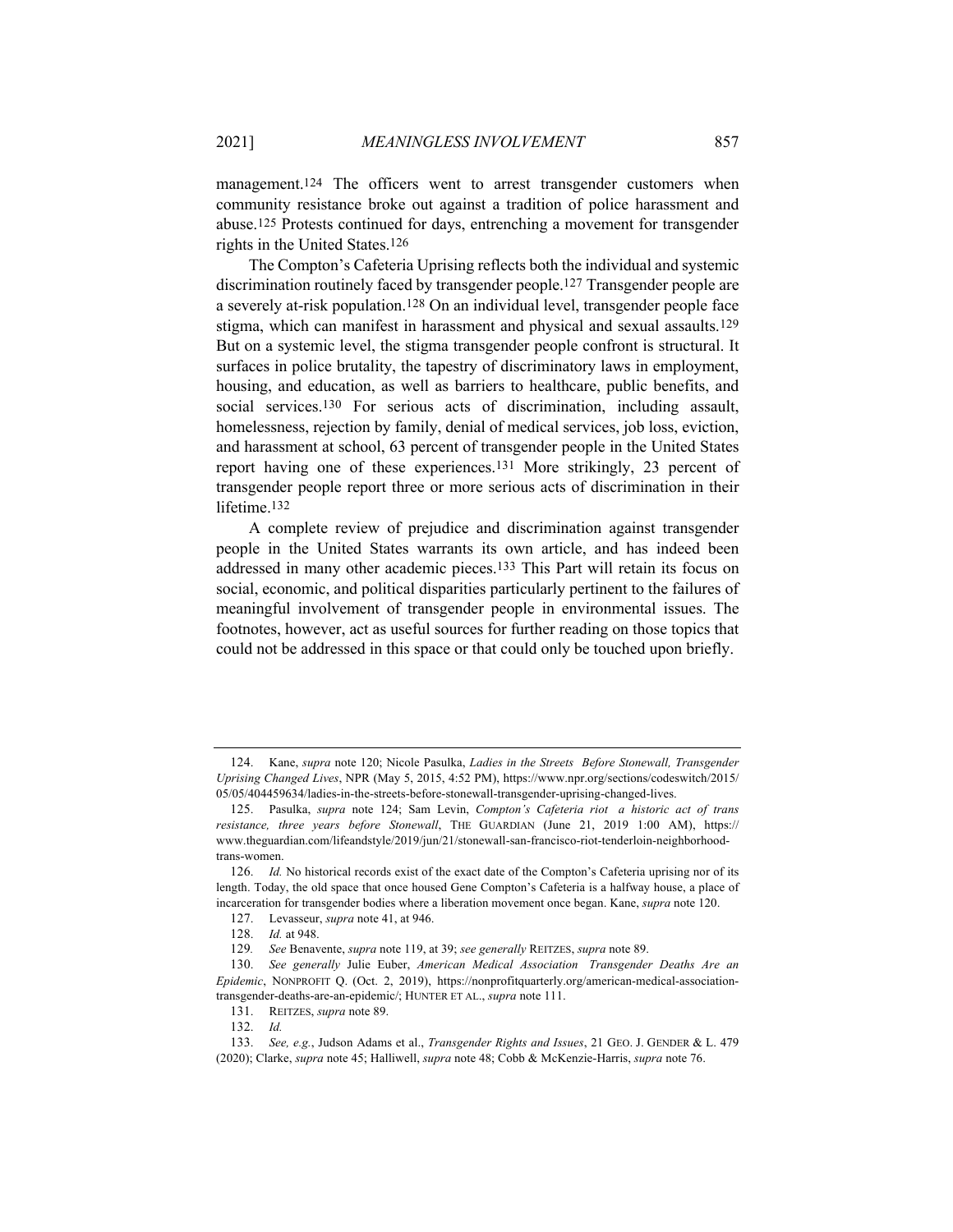#### *A. Social Marginalization*

In their daily lives, transgender people experience *transphobia*, prejudice that is directed at people whose gender identity or expression does not conform to social norms or expectations.134 Transphobia on an individual level is often expressed through derogatory or dehumanizing language135 or hostility and disgust, but can also be acted on through physical and sexual violence.136 At a systemic level, transphobia is engrained through discrimination, social exclusion, and hate speech,137 as well as hostile media coverage.138 While transphobia refers to prejudice relating to gender identity and expression, the remainder of this Article will refer to prejudice and discrimination more generally to recognize the confluence of multiple jeopardies for many transgender individuals.

## *1. Social Rejection of Transgender People*

Transgender people in the United States face the wholesale rejection of their gender. They are treated as artificial,139 criticized for engaging in identity politics,140 and derided for their so-called "lifestyle choices."141 Transgender people are often treated as frauds for "pretend[ing]" to be their gender,<sup>142</sup> or considered sexually deviant or even genetically inferior.143 Nonbinary people in particular are derided as attention-seeking.144 At its most basic level, prejudice rejects transgender individuals as being "true" men or women, because they were not assigned their gender at birth or raised as that gender.145

<sup>134.</sup> U.N. DEV. PROGRAMME ET AL., *supra* note 78, at 31–32.

<sup>135.</sup> *See* Zhang, *supra* note 98, at 290–91.

<sup>136.</sup> U.N. DEV. PROGRAMME ET AL., *supra* note 78, at 31–33.

<sup>137.</sup> *Id.* at 33.

<sup>138.</sup> A parade of articles condemning the basic visibility and acceptance of transgender people can be found at any given time. *See, e.g.*, Mary Rice Hasson, *The Equality Act and the End of Females'*, NEWSWEEK (Feb. 24, 2021), https://www.newsweek.com/equality-act-end-females-opinion-1571432; OAN Newsroom, *Teachers and Parents Join Forces to End CRT*, CONSERVATIVE NEWS DAILY (June 3, 2021), https://www.conservativenewsdaily.net/breaking-news/teachers-and-parents-join-forces-to-endcrt/; Fox News Staff, *Rachel Campos-Duffy The Problem with Having a Woke' Military*, FOX NEWS (April 1, 2021), https://www.foxnews.com/media/rachel-campos-duffy-the-problem-with-having-awoke-military; *see also* Molly Mulready, *I Can't Protect My Transgender Son from Hostile Media Coverage Any More. But Those with a Platform Can Help*, INDEP. (Sept. 20, 2020), https:// www.independent.co.uk/voices/transgender-jk-rowling-trans-lgbt-cancel-culture-phillip-schofieldb506821.html.

<sup>139.</sup> Levasseur, *supra* note 41, at 968.

<sup>140.</sup> Clarke, *supra* note 45, at 939.

<sup>141.</sup> Zhang, *supra* note 98, at 296; Levasseur, *supra* note 41, at 973.

<sup>142.</sup> Oiler v. Winn-Dixie La., Inc., No. Civ.A. 00-3114, 2002 WL 31098541, at \*5–6 (E.D. La. Sept.

<sup>16, 2002).</sup>

<sup>143.</sup> QUEER ECOLOGIES, *supra* note 20, at 75, 91.

<sup>144.</sup> Clarke, *supra* note 45, at 910–11.

<sup>145.</sup> QUEER ECOLOGIES, *supra* note 20, at 189.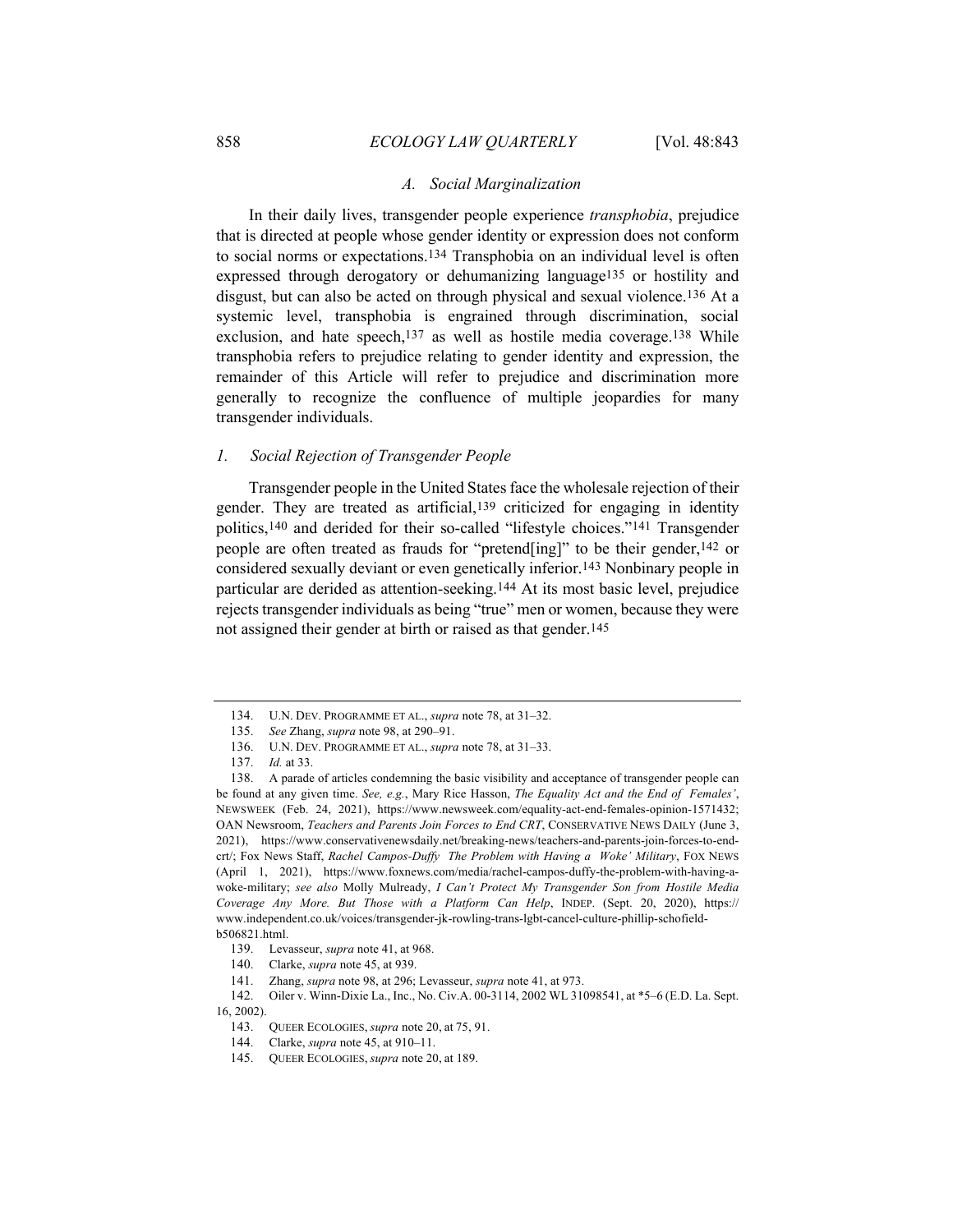With transgender women in particular, discriminatory rhetoric abounds. They are derided for supposedly wanting to invade women's spaces146 and assault girls in bathrooms.147 Much of this rhetoric reached a nationwide audience in 2012, when ad campaigns against transgender bathroom access cast transgender people as deviant and socially dangerous sexual predators.148 These campaigns have found horrifying success. In 2021, Tennessee enacted a law requiring businesses that allow transgender patrons to use the correct bathroom to mark their restrooms with a warning sign, a modern-day scarlet letter.149 Though such widespread stigma makes pretending undesirable,150 some rhetoric

#### continues to claim transgender people are just cisgender people in disguise.151

#### *2. Religious Discrimination and Christianity*

Transgender people worldwide face prejudice and discrimination generated by religious institutions and couched in religious beliefs.152 In Malaysia, state Islamic Religious Departments and religious law enforcement impose Sharia laws banning "a man posing as a woman," sometimes sexually assaulting the women arrested.153 Orthodox Jewish rabbinic teachings recognize binary gender identities only and may prohibit a transgender woman's gender reassignment surgery as violating rules against "castration."<sup>154</sup> Transgender people are also unwelcome in some Hindu communities in India, where the vestiges of colonial attitudes that outlawed behavior "against the order of nature" still persist.155

Many Christian denominations, notably evangelical Christianity, view transgender identity as sinful, deceitful, and "delusion[al]."156 Because

<sup>146.</sup> *See* Clarke, *supra* note 45, at 966, 985.

<sup>147.</sup> *See* Bradley Eli, *YMCA Approves Transgender Locker Rooms*, CHURCH MILITANT (July 20, 2016), https://www.churchmilitant.com/news/article/ymca-has-transgender-locker-rooms; Timothy J. Graves, *Breaking the Binary Desegregation of Bathrooms*, 36 GA. ST. U. L. REV. 381, 394 (2020).

<sup>148.</sup> George, *supra* note 86, at 584.

<sup>149. 2021</sup> Tenn. Pub. Laws Ch. No. 453, § 1(a)–(b).

<sup>150.</sup> Clarke, *supra* note 45, at 972.

<sup>151.</sup> Oiler v. Winn-Dixie La., Inc., No. Civ.A. 00-3114, 2002 WL 31098541, at \*5 (E.D. La. Sept. 16, 2002).

<sup>152.</sup> U.N. Econ. & Soc. Council, *Statement Submitted by Advocates for Youth et al., Non-Governmental Organizations in Consultative Status with the Economic Social Council* 2 (Dec. 13, 2017), 2, https://daccess-ods.un.org/tmp/6202453.97090912.html.

<sup>153.</sup> HUM. RIGHTS WATCH, "I'M SCARED TO BE A WOMAN" HUMAN RIGHTS ABUSES AGAINST TRANSGENDER PEOPLE IN MALAYSIA 1–2, 27 (2014), https://arcusfoundation.org/wp-content/uploads/ 2015/08/Im-Scared-to-Be-a-Woman-Human-Rights-Abuses-Against-Transgender-People-in-Malaysia.pdf.

<sup>154.</sup> *Stances of Faiths on LGBTQ Issues Orthodox Judaism*, HUM. RIGHTS CAMPAIGN, http:// hrc.org/resources/stances-of-faiths-on-lgbt-issues-orthodox-judaism (last visited Dec. 5, 2021).

<sup>155.</sup> *Stances of Faiths on LGBTQ Issues Hinduism*, HUM. RIGHTS CAMPAIGN, http://hrc.org/ resources/stances-of-faiths-on-lgbt-issues-hinduism (last visited Dec. 5, 2021); Jeffrey Gettleman, *The Peculiar Position of India's Third Gender*, N.Y. TIMES (Feb. 17, 2018), https://nytimes.com/2018/02/ 17/style/india-third-gender-hijras-transgender.html.

<sup>156.</sup> Sky Cline, *The Transgender Delusion*, EVANGELICALBIBLE.COM, https://evangelicalbible. com/the-transgender-delusion/ (last visited July 26, 2020); Jennie Erin Smith, *The Queer Ecology of the*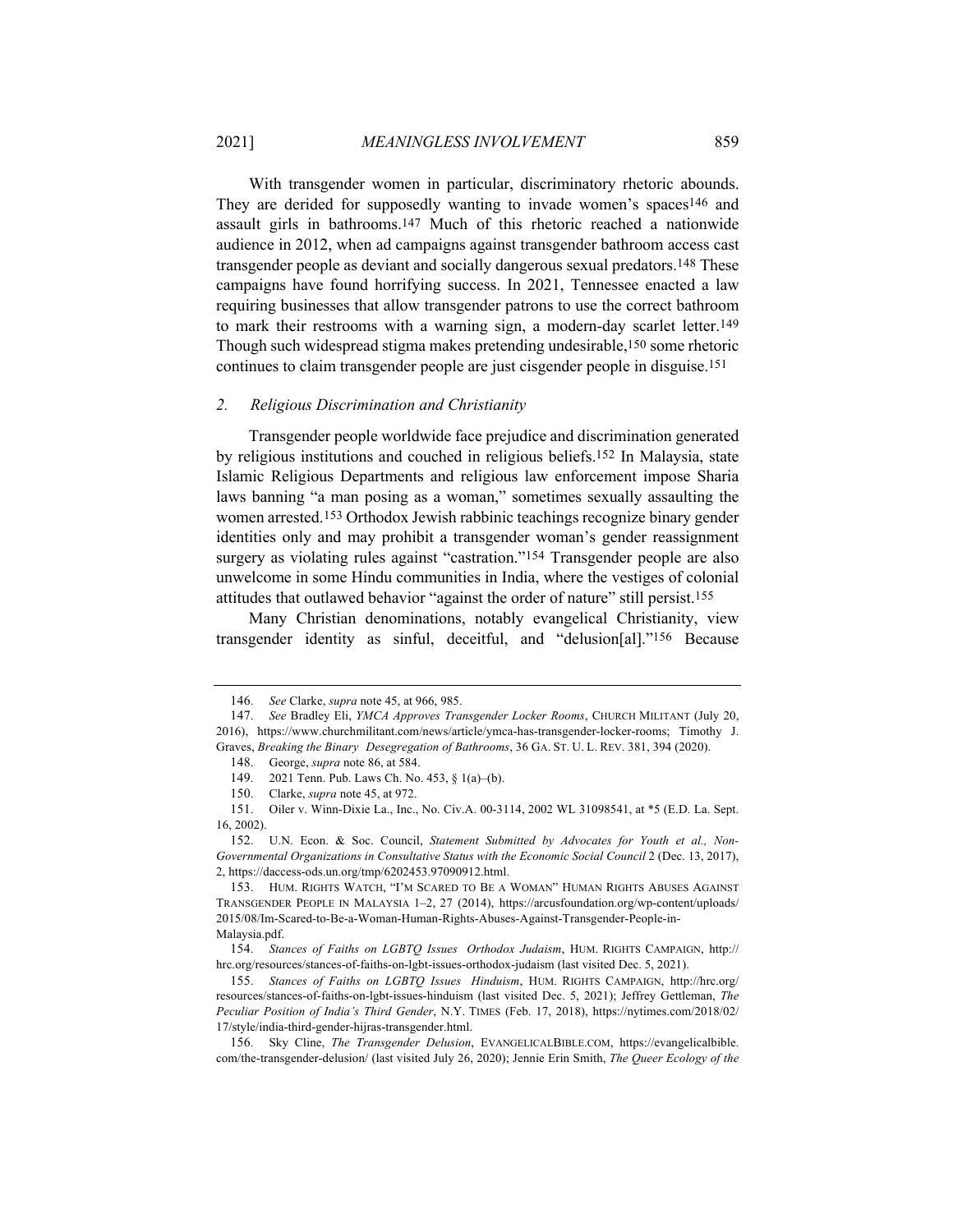Christianity is the dominant religion in the United States (estimated at 63 percent of the population as of 2021)157 and possesses significant institutional power,158 it will be the focus in discussing religious contexts regarding transgender individuals.

## *3. Rejection by Family Members*

Familial rejection can be one of the greatest upsets in the lives of transgender people of all ages. Many parents are unsupportive or openly hostile to their children's transgender identity.159 Transgender people may be unsafe around their own families,160 experiencing physical and verbal abuse from family members.161 Many transgender youth may be kicked out of their homes, becoming homeless.162 Up to 40 percent of homeless youth identify as LGBTQ, with transgender youth facing the greatest risks of homelessness.<sup>163</sup> In a 2019 needs assessment in Detroit, New Orleans and South Florida, 30 percent of transgender respondents were kicked out of their homes before age eighteen.164 Because of this rejection, transgender adults often have limited support networks during unemployment, housing crises, illness, and other common setbacks in life.

# *4. Physical and Sexual Violence*

Violence is one of the greatest and most widespread dangers transgender people face.165 Worldwide, the United Nations has documented violence against transgender people in all regions.166 In the United States, violence against transgender people is on the rise,<sup>167</sup> while fatal violence against transgender

CrossSite\_Report\_Web.pdf.

*Colombian Civil War*, NAUTILUS (Dec. 8, 2016), http://nautil.us/issue/43/heroes/-the-queer-ecology-ofthe-colombian-civil-war.

<sup>157.</sup> GREGORY A. SMITH , ABOUT THREE-IN-TEN U.S. ADULTS ARE NOW RELIGIOUSLY UNAFFILIATED SELF-IDENTIFIED CHRISTIANS MAKE UP 63% OF U.S. POPULATION IN 2021, DOWN FROM 75% A DECADE AGO 4–5 (2021), https://www.pewforum.org/wp-content/uploads/ sites/7/2021/12/PF\_12.14.21\_update\_on\_religion\_trends\_report.pdf. However, this number has been on a steady decline for over a decade.

<sup>158.</sup> Jon Butler, *The Christianization of Modern America*, 11 KIRCHLICHE ZEITGESCHICHTE 143, 144–45 (1998), https://www.jstor.org/stable/43751546.

<sup>159.</sup> Archibald, *supra* note 43, at 263.

<sup>160.</sup> U.N. DEV. PROGRAMME ET AL., *supra* note 78, at 38–39.

<sup>161.</sup> McCabe & Kinney, *supra* note 61, at 434, 436.

<sup>162.</sup> Kyle C. Velte, *Straightwashing the Census*, 61 B.C. L. REV. 69, 102 (2020).

<sup>163.</sup> *Speaking Out to End LGBTQ Youth Homelessness*, HUM. RIGHTS CAMPAIGN (Feb. 14, 2020), https://www.hrc.org/news/speaking-out-to-end-lgbtq-youth-homelessness.

<sup>164.</sup> CECILIA CHUNG ET AL., TRANSGENDER L. CTR., WELLNESS FOR OUR COMMUNITIES: CROSS-SITE REPORT OF KEY FINDINGS FROM A 2018 NEEDS ASSESSMENT OF TRANSGENDER AND GENDER NONCONFORMING PEOPLE LIVING WITH HIV ACROSS THREE COMMUNITIES: DETROIT, MICHIGAN; NEW ORLEANS, LOUISIANA; AND SOUTH FLORIDA (MIAMI AND FORT LAUDERDALE AREAS) 14 (2019), https:// transgenderlawcenter.org/wp-content/uploads/2019/11/17608\_TLC\_Positively\_Trans\_Needs

<sup>165.</sup> Levasseur, *supra* note 41, at 945–46.

<sup>166.</sup> U.N. Econ. & Soc. Council, *supra* note 152, at 2.

<sup>167.</sup> Euber, *supra* note 130.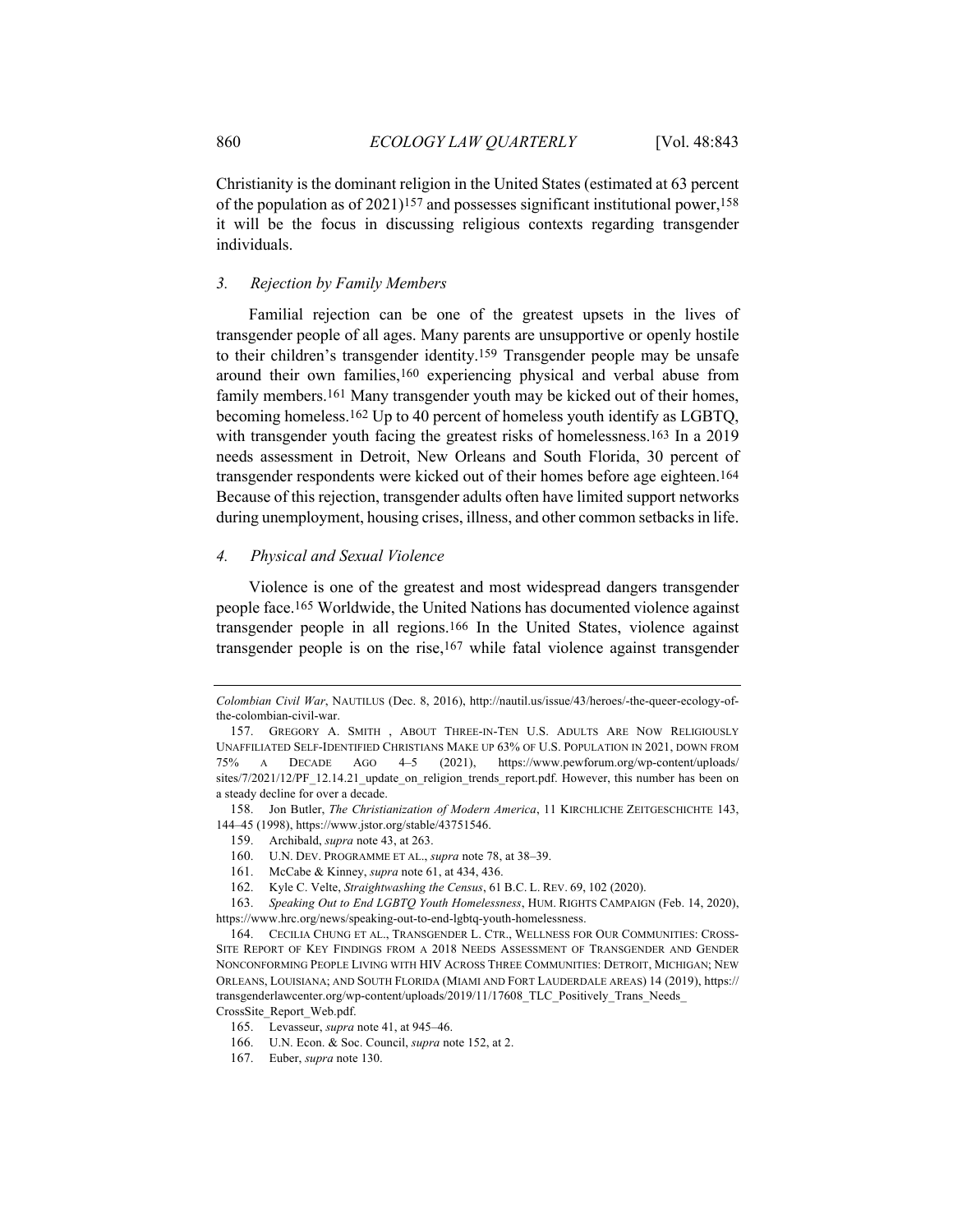people has become a national epidemic.168 And in police reports and obituaries, transgender victims of murder are often intentionally misgendered, feeding the tragic cycle of prejudice.169 Perpetrators target them with the belief that they are vulnerable and less than human,170 suggesting that many of these crimes are driven by prejudice and stigma.171 And sadly, this violence is often perpetuated by people they know, including family.172

In just the last year, 9 percent of transgender people reported being physically attacked and 10 percent reported being sexually assaulted.173 Almost half of transgender individuals in the United States report surviving at least one assault in their lifetime.174 And 54 percent of transgender people report experiencing intimate partner violence.175 On average, transgender women are four times more likely to be victims of homicide than cisgender women,176 and the majority of these murder victims are transgender women of color.177

Transgender individuals endure a system of violence from the earliest points they express their identity. Transgender people may be the targets of "corrective rape"178 or other violence intended to provide moral or religious "cleansing."179 Transgender youth are especially at risk, with reported acts of sexual violence most often occurring before the age of 12.180 One statewide analysis showed that transgender students are four times likelier than their cisgender peers to report being victims of rape.181

<sup>168.</sup> *Id.*

<sup>169</sup>*. See* Halliwell, *supra* note 48, at 231.

<sup>170.</sup> Clarke, *supra* note 45, at 912–13.

<sup>171.</sup> Halliwell, *supra* note 48, at 230–31.

<sup>172.</sup> Hugo Greenhalgh, *Families Are Major Source of Abuse for Gay Women, Trans People, Report Says*, THOMSON REUTERS FOUND. NEWS (May 31, 2020), https://news.trust.org/item/20200531221818 e4du5.

<sup>173.</sup> *Violence Against Trans and Non-Binary People*, VAWNET, https://vawnet.org/sc/servingtrans-and-non-binary-survivors-domestic-and-sexual-violence/violence-against-trans-and (last visited July 15, 2020).

<sup>174.</sup> Meronek, *supra* note 121; *Outreach Connecting to the Transgender Community*, OFF. OF JUSTICE PROGRAMS: OFF. FOR VICTIMS OF CRIMES (June 2014), https://ovc.ojp.gov/sites/g/files/ xyckuh226/files/pubs/forge/tips\_outreach.html.

<sup>175.</sup> *Violence Against Trans and Non-Binary People*, *supra* note 173.

<sup>176.</sup> HUM. RIGHTS CAMPAIGN, *supra* note 113, at 28.

<sup>177.</sup> Euber, *supra* note 130; Levasseur, *supra* note 41, at 996.

<sup>178.</sup> Cara Thuringer, *Left Out and Behind Fully Incorporating Gender into the Climate Discourse*, WOODROW WILSON INT'L CTR. FOR SCHOLARS (Aug. 22, 2016), https://www.newsecuritybeat.org/ 2016/08/left-behind-fully-incorporating-gender-climate-discourse/.

<sup>179.</sup> PETER LAVERACK ET AL., HUM. DIGNITY TR., CRIMINALISING HOMOSEXUALITY AND LGBT RIGHTS IN TIMES OF CONFLICT, VIOLENCE AND NATURAL DISASTERS 7 (2015), https:// www.humandignitytrust.org/wp-content/uploads/resources/8.-Criminalisation-Conflict-and-Natural-Disasters.pdf.

<sup>180.</sup> HUM. RIGHTS CAMPAIGN, *supra* note 113, at 30.

<sup>181.</sup> *See generally* VT. DEP'T OF HEALTH, HEALTH DISPARITIES FACED BY TRANSGENDER YOUTH: RESULTS FROM THE 2017 VERMONT HIGH SCHOOL YRBS (2019), https://www.healthvermont.gov/ sites/default/files/documents/pdf/HSVR\_YRBS\_transgender\_youth.pdf.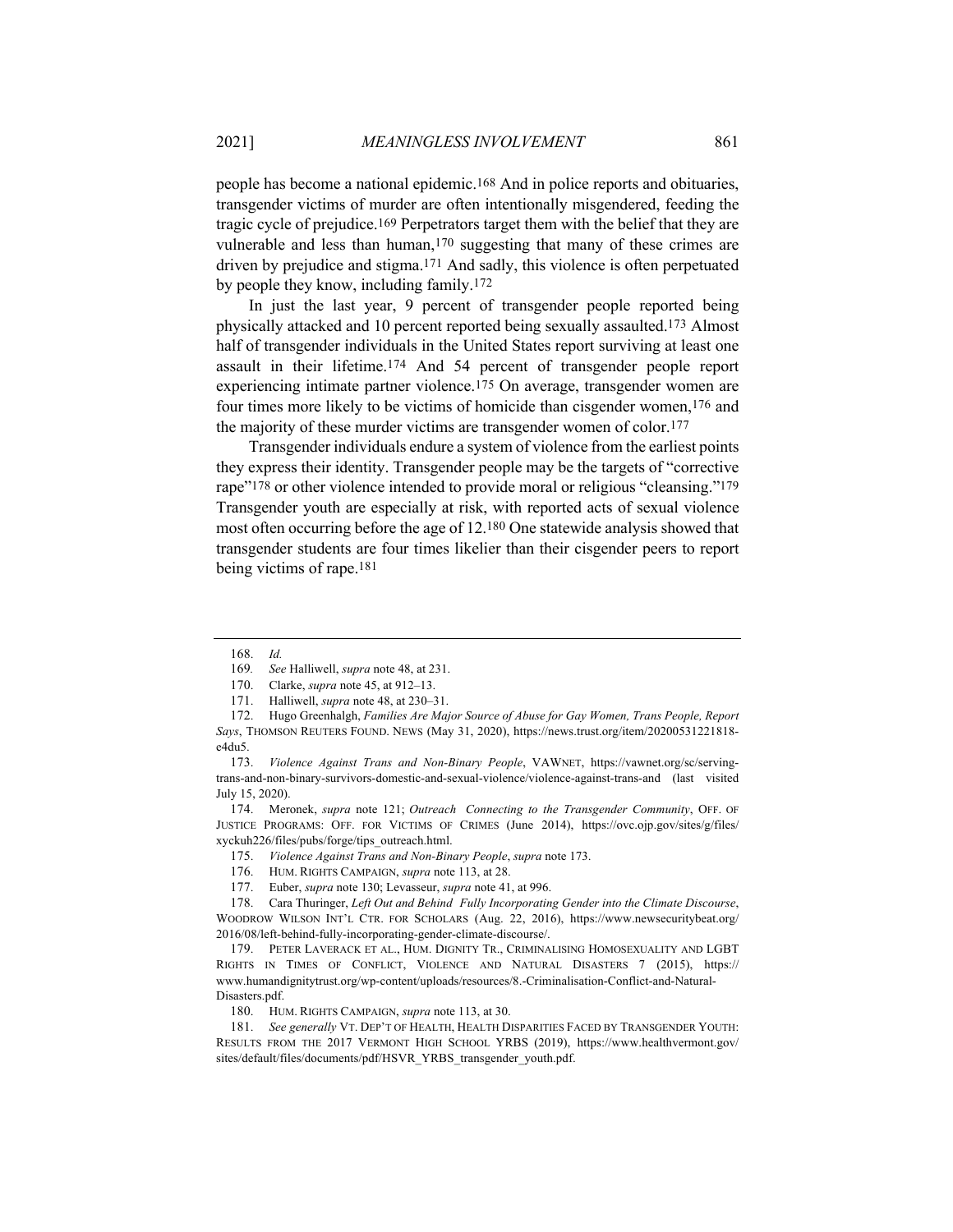#### *5. Gender-Affirming Identity Documents*

In the post-9/11 world, proof of identity has become ever more pervasive, so that identity documents are essentially required to access many basic goods and services.182 These documents can include birth certificates, driver's licenses, passports, and Social Security cards.183 For a transgender person, having one of these documents not match their gender identity can lead to discrimination, harassment, or violence,<sup>184</sup> and to the denial of many opportunities, such as employment or voting.185 When transgender people present non-affirming IDs in the ordinary course of life, 40 percent of individuals report being harassed, 3 percent report being physically attacked, and 15 percent report being asked to leave.186 Forms of ID can also be confiscated when a person's gender expression does not conform to the gender listed on their documents.187

Despite the necessity of affirming documents, updating IDs can be challenging or even impossible.188 Many states make it extremely burdensome to change gender markers on documents,189 and fees can be expensive.190 Birth certificates are especially one of the most difficult documents for transgender people to correct.191 The Model State Vital Statistics Act still requires surgical transitions for transgender individuals to receive recognition of their gender identity in many states,<sup>192</sup> even though many transgender people do not want, need, or can afford surgery.193 As of 2019, only eighteen states and the District of Columbia explicitly allowed gender identity to be updated on birth certificates without surgery.<sup>194</sup> But by 2022, only one remaining state, Tennessee, still never allows gender changes to a birth certificate.195 This is problematic, as other documents feed from birth certificates, and birth certificates may be required for insurance policies, pensions, and other services.196 Yet, because of this

<sup>182.</sup> MOVEMENT ADVANCEMENT PROJECT ET AL., *supra* note 55, at 24.

<sup>183.</sup> Velte, *supra* note 40, at 210.

<sup>184.</sup> Clarke, *supra* note 45, at 903.

<sup>185.</sup> NAT'L LGBTQ TASK FORCE, QUEER THE VOTE: MICHIGAN DEMOCRACY TOOLKIT 4-5 (2018), https://www.thetaskforceactionfund.org/wp-content/uploads/sites/84/2020/03/Queer-the-Vote-

Michigan-Democracy-Toolkit.pdf; MOVEMENT ADVANCEMENT PROJECT ET AL., *supra* note 55, at 25–26. 186. Velte, *supra* note 40, at 215.

<sup>187.</sup> Clarke, *supra* note 45, at 943.

<sup>188.</sup> Levasseur, *supra* note 41, at 959.

<sup>189.</sup> Velte, *supra* note 162, at 102.

<sup>190.</sup> HUM. RIGHTS CAMPAIGN, *supra* note 113, at 32.

<sup>191.</sup> Archibald, *supra* note 43, at 256, 275.

<sup>192.</sup> Velte, *supra* note 40, at 212; MODEL STATE VITAL STAT. ACT & REGULS. § 21(d) (CTRS. FOR DISEASE CONTROL & PREVENTION 1992), https://www.cdc.gov/nchs/data/misc/mvsact92b.pdf.

<sup>193.</sup> Levasseur, *supra* note 41, at 960; MOVEMENT ADVANCEMENT PROJECT ET AL., *supra* note 55, at 6, 25.

<sup>194.</sup> Velte, *supra* note 40, at 213.

<sup>195.</sup> Sarah Khan-Williamson, "Trans Folks Born in Ohio, Here's How to Finally Correct the Gender Marker on Your Ohio Birth Certificate" (May 26, 2021 11:15 AM), https://www.acluohio.org/en/news/ trans-folks-born-ohio-heres-how-finally-correct-gender-marker-your-ohio-birth-certificate; *see also*  Tenn. Stat. Ann. § 68-3-203(d).

<sup>196.</sup> *Id.* at 212.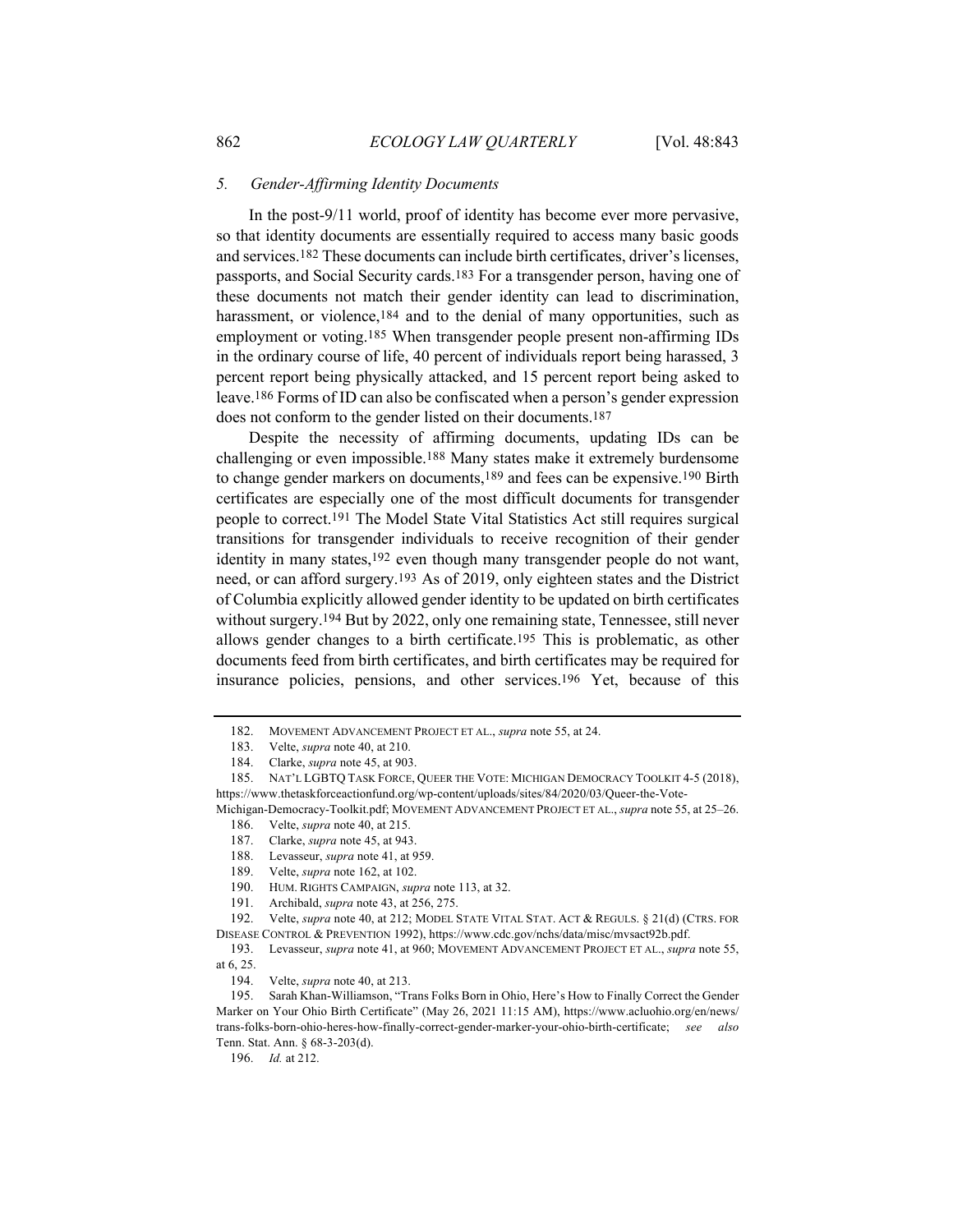difficulty, only 24 percent of transgender individuals report changing their birth certificates successfully.197 At the same time, 18 percent report their attempt being rejected, and 53 percent have never tried.<sup>198</sup> Thus, many transgender individuals resign to keeping their gender markers assigned at birth.199

# *6. Gender-Affirming Bathroom Access*

In terms of transgender rights, perhaps no issue has commanded more of the public's attention than bathroom access.200 This has exploded since 2012, when ad campaigns against transgender bathroom access first became prevalent.201 And although critics deride gender-affirming bathroom access as intermingling "boys and girls" in private spaces,202 they offer no empirical data that bathroom segregation promotes safety or prevents harm.203 Indeed, gender-segregated bathrooms emerged to protect Victorian femininity in the early 1900s, when "vulnerable" women began entering the workforce.204 But today, bathrooms are regarded as reflections of biological truths that separate men and women.205

For many transgender individuals, who simply want to use facilities that comport with their gender, bathrooms are a source of harassment and assault.206 At the same time, using the bathroom that aligns with one's gender assigned at birth can also invite violence because of an individual's nonconforming expression of their gender.207 And this is especially true for nonbinary people, whose gender expression may match neither binary gender's expectations.208 In school settings, transgender students may be forced to use bathrooms in far-flung corners of the building, just for the comfort of their cisgender classmates.209 As

204. *Id.* at 216-17; Terry S. Kogan, *Sex-Separation in Public Restrooms Law, Architecture, and Gender*, 14 MICH. J. GENDER & L. 1, 54 (2007).

205. Levasseur, *supra* note 41, at 977.

206. *See* McCabe & Kinney, *supra* note 61, at 435; Halliwell, *supra* note 48, at 227–28; Clarke, *supra* note 45, at 981.

<sup>197.</sup> *Id.* at 214-15.

<sup>198</sup>*. Id.* 

<sup>199.</sup> Levasseur, *supra* note 41, at 959–63.

<sup>200.</sup> *See, e.g.*, Jo Yurcaba, *Judge Blocks Tennessee's Transgender Bathroom Sign Law*, NBC NEWS (July 8, 2021, 4:24 PM), https://www.nbcnews.com/nbc-out/out-news/judge-blocks-tennesseestransgender-bathroom-sign-law-rcna1384; Michelle Gant, *Congressional Candidate Confronts Transgender Woman at Denny's for Using Women's Bathroom*, FOX NEWS (May 18, 2018), https:// www.foxnews.com/food-drink/congressional-candidate-confronts-transgender-woman-at-dennys-forusing-womens-bathroom; Michael J. Broyde, *Transgender Bathroom Issue A Solution?*, CNN OP. (Oct. 28, 2016, 4:33 PM), https://www.cnn.com/2016/10/28/opinions/the-bathroom-issue-were-not-talkingabout/index.html; Rachael Thorn, *Why Toilets Are a Battleground for Transgender Rights*, BBC NEWS (June 8, 2016), https://www.bbc.com/news/uk-england-36395646; Aimee Lee Ball, *In All-Gender Restrooms, the Signs Reflect the Times*, N.Y. TIMES (Nov. 5, 2015), https://www.nytimes.com/2015/11/ 08/style/transgender-restroom-all-gender.html.

<sup>201.</sup> George, *supra* note 86, at 584.

<sup>202.</sup> Eli, *supra* note 147.

<sup>203.</sup> Velte, *supra* note 40, at 217.

<sup>207.</sup> *See* Graves, *supra* note 147, at 398.

<sup>208.</sup> *See id.*

<sup>209.</sup> *See* Levasseur, *supra* note 41, at 991.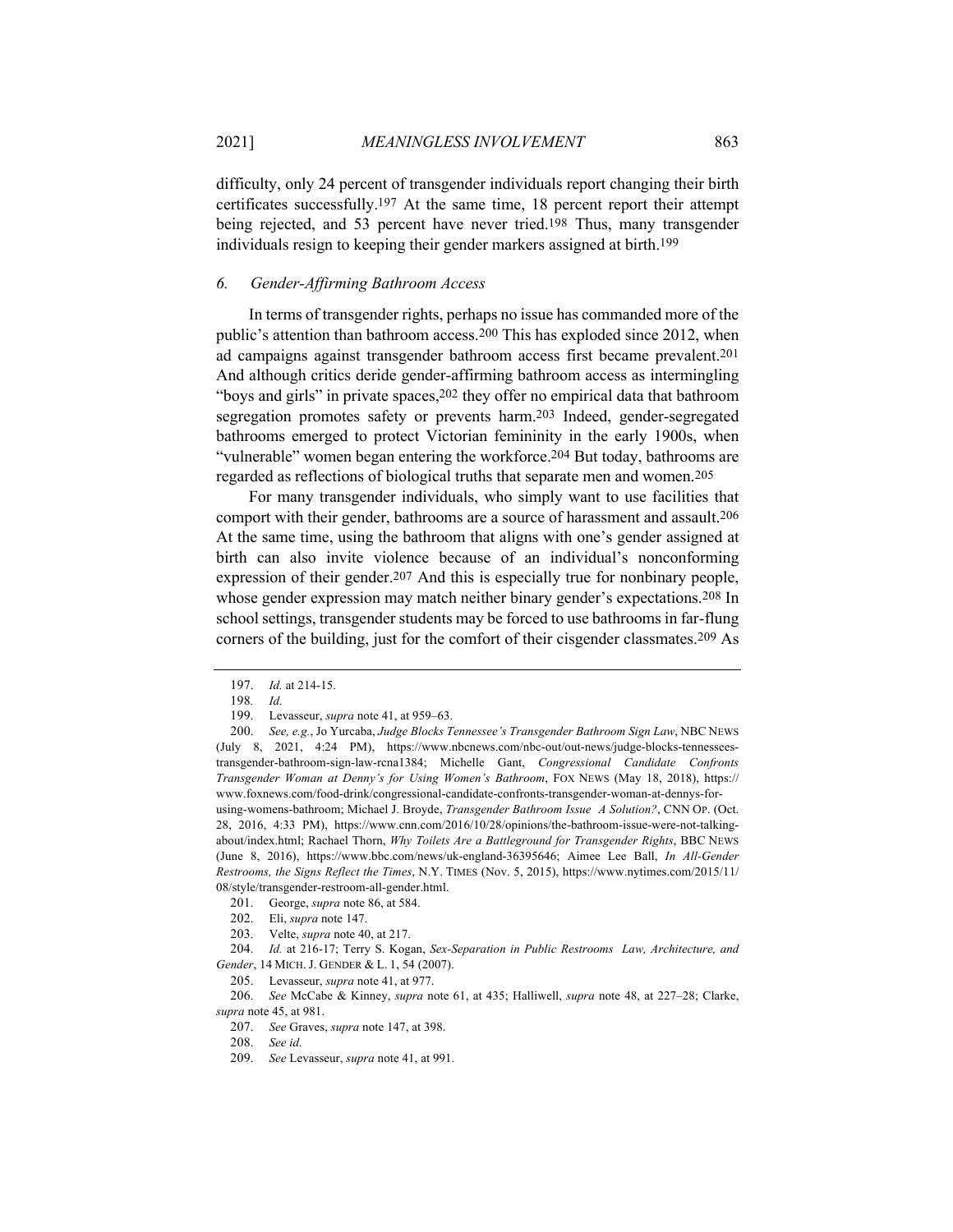a result, transgender people often avoid bathroom use in public, which can adversely affect their health.210

## *B. Economic Marginalization*

Transgender people experience rampant economic marginalization.211 Yet, meaningful nondiscrimination policies regarding transgender employees have often been nonexistent.212 Until the United States Supreme Court's 2020 decision in *Bostock v. Clayton County*, transgender employees enjoyed no nationwide protection from employment discrimination.213 The landmark ruling opened new doors, described as a "a powerful tool" for all LGBTQ+ employees.214 The legacy of *Bostock* has seen the Court's interpretation of "because of sex" be adopted by state courts from North Dakota to Texas.215 And *Bostock* has been expanded by federal courts outside the employment context, such as the Affordable Care Act.216 Nonetheless, the high rates of transgender unemployment, homelessness, and poverty217 are not resolved simply by these groundbreaking rulings, but continue to be ever-present realities in transgender lives.

Employment discrimination is widely credited for the high rates of unemployment in the transgender community.218 In just the last year, 30 percent of transgender people report being fired, denied a promotion, or mistreated at work.219 And 90 percent of transgender employees report harassment at work, be it from coworkers, customers, or supervisors.220 When transgender employees require medical leave for transition-related care, leave is often denied because employers refuse to recognize transition-related care as a serious medical

<sup>210.</sup> Clarke, *supra* note 45, at 981.

<sup>211.</sup> Velte, *supra* note 162, at 74, 83, 89–90.

<sup>212.</sup> *Id*. at 74.

<sup>213.</sup> *See* Bostock v. Clayton County., 140 S. Ct. 1731 (2020); 42 U.S.C. § 2000e-2.

<sup>214.</sup> Fran Swanson, *Bostock v. Clayton County This Summer's LGBTQ Victory & The Challenges Ahead*, HARV. C.R.—C. L. L. REV. (Sep 22, 2020), https://harvardcrcl.org/bostock-v-clayton-county-thissummers-lgbtq-victory-the-challenges-ahead/.

<sup>215.</sup> Eric Bachman, *The Bostock Decision One Year Later How LGBTQ+ Employment Discrimination Laws Are Evolving*, FORBES (Jun 10, 2021 11:25AM), https://www.forbes.com/sites/ ericbachman/2021/06/10/the-bostock-decision-one-year-later-how-lgbtq-employment-discriminationlaws-are-evolving/?sh=252a88e4293d.

<sup>216.</sup> GianCarlo Canaparo & Nicole Imhof, *Justices' Title VII "On Basis of Sex" Ruling Spawning Unintended Consequences in Lower Courts*, HERITAGE FOUND. (March 16, 2021), https:// www.heritage.org/courts/commentary/justices-title-vii-basis-sex-ruling-spawning-unintendedconsequences-lower-courts.

<sup>217.</sup> Velte, *supra* note 162, at 96–97; HUNTER ET AL., *supra* note 111, at 63.

<sup>218.</sup> Velte, *supra* note 162, at 96–97.

<sup>219.</sup> Pamuela Halliwell, *The Psychological & Emotional Effects of Discrimination Within the LGBTQ, Transgender, & Non-Binary Communities*, 41 T. JEFFERSON L. REV. 222 (2019).

<sup>220.</sup> Cobb & McKenzie-Harris, *supra* note 76, at 95–96; Levasseur, *supra* note 41, at 949.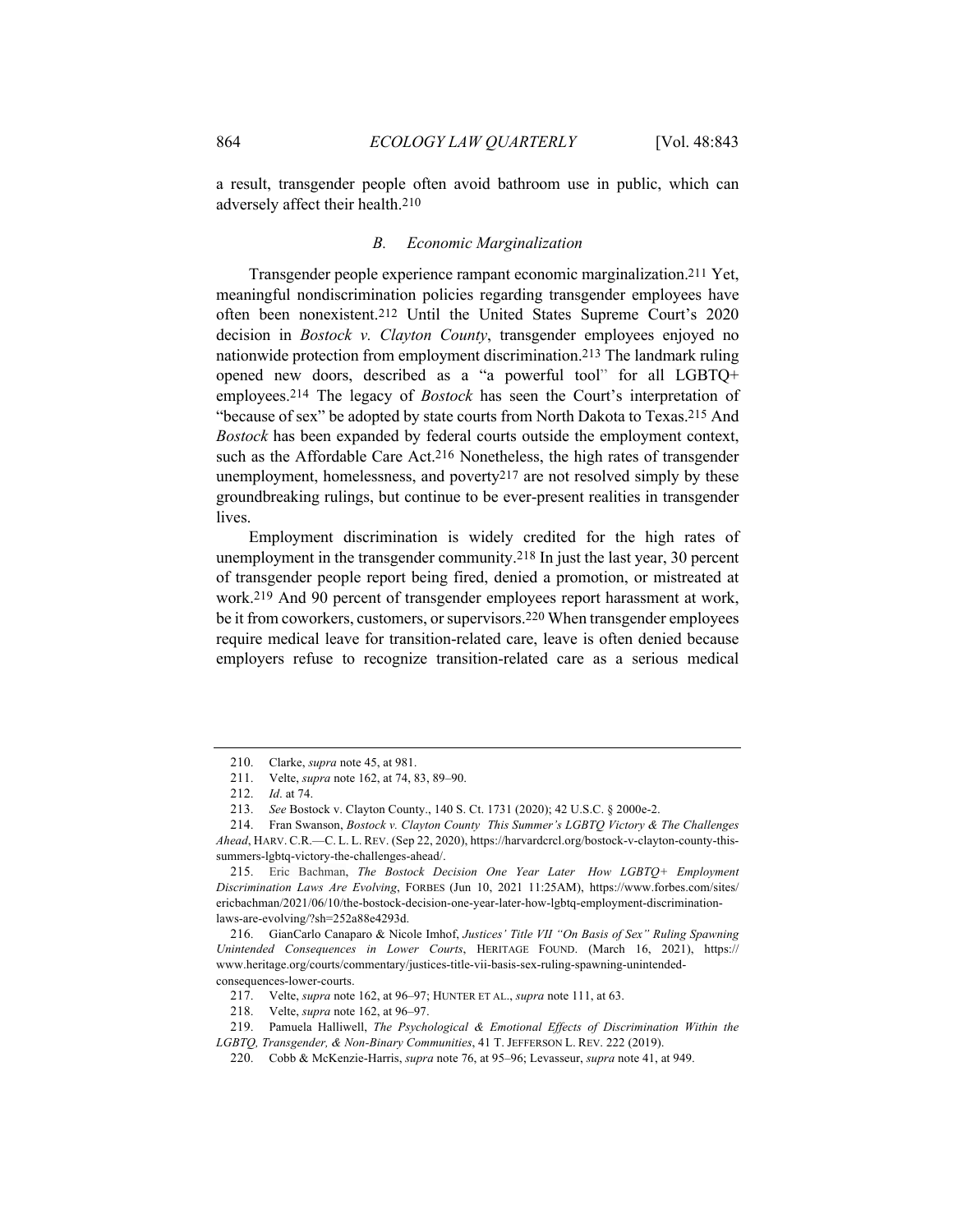need.221 This discrimination causes transgender people to either be forced out of work or to quit voluntarily.222

Pervasive workplace discrimination like this explains why transgender people are twice as likely as cisgender people to be unemployed.223 And as a result of this higher job insecurity, 29 percent of transgender people live in poverty, compared to 14 percent of cisgender people.224 Indeed, up to 64 percent of transgender individuals earn less than \$25,000 a year.225 Transgender people are also four times as likely to have a household income under \$10,000 a year.226 Meanwhile, black transgender people are eight times likelier—and Latinx transgender people, seven times likelier—to live in poverty than white cisgender people.227

And because of their lower incomes, transgender people are more likely to be homeless.228 Still, discrimination in the housing market further limits transgender access to housing, with 34–50 percent reporting a forced move due to discrimination.229 Studies show that 30 percent of transgender people report having been homeless during their lives, 230 while 20 percent report being homeless since coming out as transgender.231 One estimate showed LGBTQ youth are 120 percent more likely to be homeless.232

These stark economic difficulties also force many transgender people to subsist through underground economies.233 Transgender people are almost twice as likely than the general population to work in underground economies, including sex work and selling illegal drugs.234 Engaging in survival sex work is reported by 11 percent of transgender respondents.235 Transgender individuals who have experienced a discriminatory job loss are much more likely to begin working in underground economies.236 This in turn increases their interactions

<sup>221.</sup> MOVEMENT ADVANCEMENT PROJECT ET AL., *supra* note 55, at 32.

<sup>222.</sup> Joe Foster, *Can Your Employees Bring Their Whole Selves to Work?*, CTR. ON COLFAX (July 15, 2016), https://lgbtqcolorado.org/can-your-employees-bring-their-whole-selves-to-work/.

<sup>223.</sup> Velte, *supra* note 162, at 97; Levasseur, *supra* note 41, at 949.

<sup>224.</sup> *See* Halliwell, *supra* note 48, at 230.

<sup>225.</sup> Velte, *supra* note 162, at 97.

<sup>226.</sup> *Id.*; Levasseur, *supra* note 41, at 949.

<sup>227.</sup> HUM. RIGHTS CAMPAIGN, *supra* note 113, at 29.

<sup>228.</sup> Velte, *supra* note 162, at 97, 110; Levasseur, *supra* note 41, at 949; HUM. RIGHTS CAMPAIGN, *supra* note 113, at 29.

<sup>229.</sup> Velte, *supra* note 162, at 100.

<sup>230.</sup> Halliwell, *supra* note 48, at 231.

<sup>231.</sup> Velte, *supra* note 162, at 97.

<sup>232.</sup> M.H. MORTON ET AL., CHAPIN HALL AT THE UNIV. OF CHI., MISSED OPPORTUNITIES: YOUTH HOMELESSNESS IN AMERICA: NATIONAL ESTIMATES 12 (2017), https://voicesofyouthcount.org/wpcontent/uploads/2017/11/VoYC-National-Estimates-Brief-Chapin-Hall-2017.pdf.

<sup>233.</sup> Levasseur, *supra* note 41, at 949; Halliwell, *supra* note 48, at 230–31.

<sup>234.</sup> *See* Levasseur, *supra* note 41, at 949; Halliwell, *supra* note 48, at 230–31.

<sup>235.</sup> HUM. RIGHTS CAMPAIGN, *supra* note 113, at 31.

<sup>236.</sup> *Id.*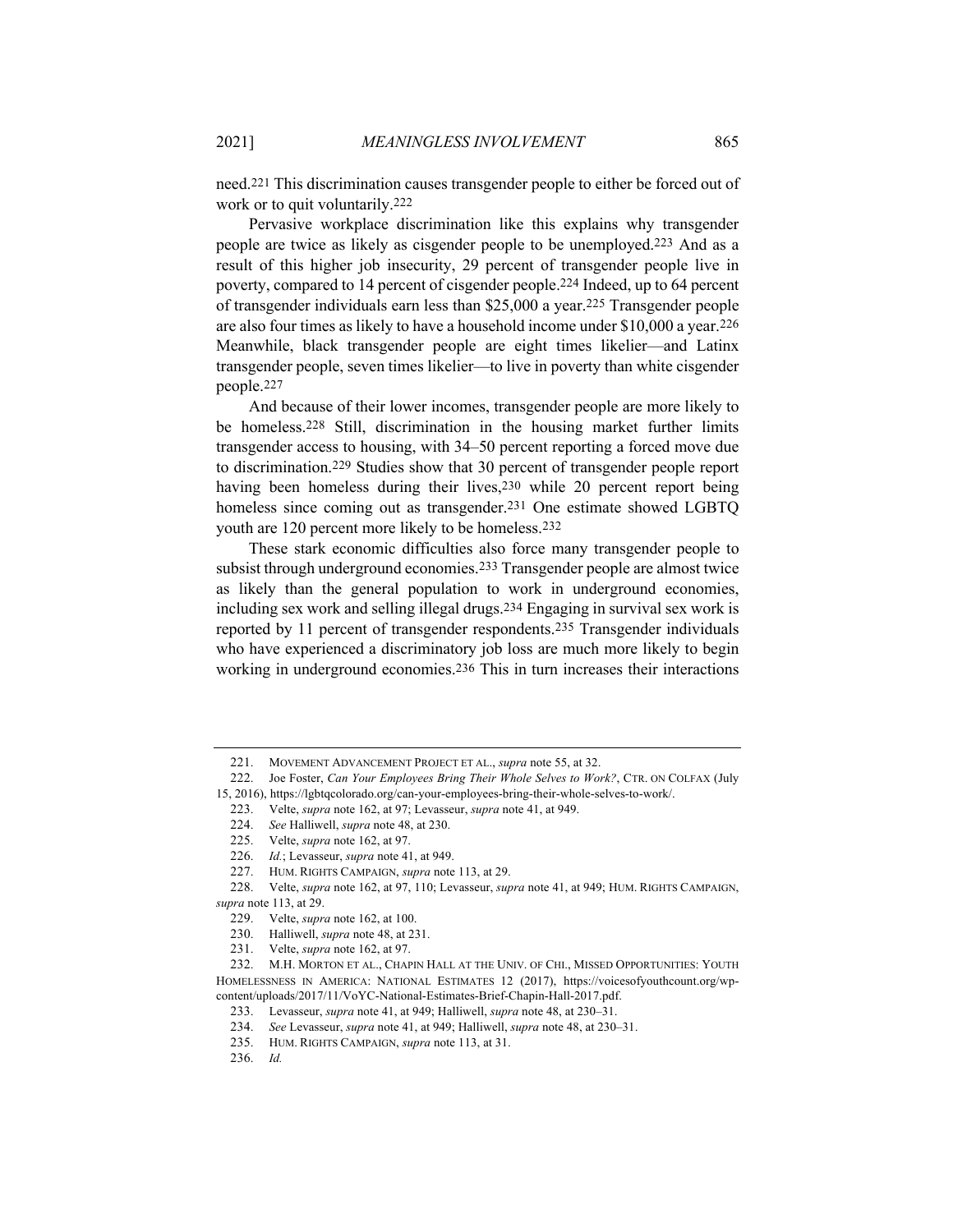with the police, resulting in harassment, 237 physical assault, 238 requests for sexual favors, 239 sexual assault, and even rape at the hands of officers. 240

## *C. Political and Governmental Marginalization*

Because transgender people have long experienced social and economic marginalization, while comprising just a small portion of the U.S. population, they are underrepresented in political structures. As a result, local, state, and national governments, from courts to legislatures, have mounted a legal assault on transgender rights.

Some state legislatures have prohibited funds from being used to recognize gender-neutral pronouns.241 Others have sweepingly repealed local antidiscrimination ordinances, specifically targeting ordinances that address transgender rights.242 Nationwide, numerous bills have been proposed that limit transgender individuals' access to gender-affirming bathrooms.243 Possibly the most famous of these, in 2016, North Carolina enshrined into law the definition of "sex" as being "the physical condition of being male or female, which is stated on a person's birth certificate."244 In 2020, South Dakota considered outlawing all types of gender-affirming healthcare for transgender youth, while paradoxically allowing "corrective" surgery on intersex newborns.245 And in 2021, after citing demonstrably false statistics, the Arkansas state legislature succeeded in outlawing gender-affirming healthcare for youth.246

Meanwhile, the courts are also politically marginalizing transgender individuals. Judges unfamiliar with transgender issues frequently deny transgender individuals' requests for legal gender changes.247 Some courts pry into the sexual and medical histories of transgender litigants, even when it bears no relevance to the dispute.248 When transgender litigants ask courts to

<sup>237.</sup> *Id.* 

<sup>238.</sup> NAT'L CTR. FOR TRANSGENDER EQUALITY, BLUEPRINT FOR EQUALITY: A TRANSGENDER FEDERAL AGENDA FOR THE NEXT PRESIDENTIAL ADMINISTRATION AND CONGRESS 28 (2016), https:// transequality.org/sites/default/files/docs/resources/NCTE%20Federal%20Blueprint%202016%20web\_0. pdf.

<sup>239.</sup> ANDREA J. RITCHIE, INVISIBLE NO MORE: POLICE VIOLENCE AGAINST BLACK WOMEN AND WOMEN OF COLOR 144 (2017).

<sup>240.</sup> *Id.* at 165, 168, 182.

<sup>241.</sup> *See* Clarke, *supra* note 45, at 923; TENN. CODE ANN. § 9-4-5119 (2016). The battle for state and local nondiscrimination laws, and against legalized discrimination by others, has been a theme for transgender activists since the early 2000s. The number of attempted coups against transgender rights is too great to discuss in this Article. *See generally* George, *supra* note 86.

<sup>242.</sup> *See* Velte, *supra* note 162, at 70–71.

<sup>243.</sup> Brendan Williams, *President Trump's Crusade Against the Transgender Community*, 27 AM. U. J. GENDER, SOC. POL'Y & L. 525, 540–44 (2019).

<sup>244.</sup> H.B. 2, 2016 Gen. Assemb., 2d Extra Sess. (N.C. 2016).

<sup>245.</sup> H.B. 1057, 95th Leg., 2020 Reg. Sess. §§ 2–3 (S.D. 2020).

<sup>246.</sup> Save Adolescents from Experimentation (SAFE) Act, H.B. 1570, 93d Gen. Assemb., Reg. Sess., §§ 2–3 (Ark. 2021).

<sup>247.</sup> Levasseur, *supra* note 41, at 962.

<sup>248.</sup> *Id.* at 972.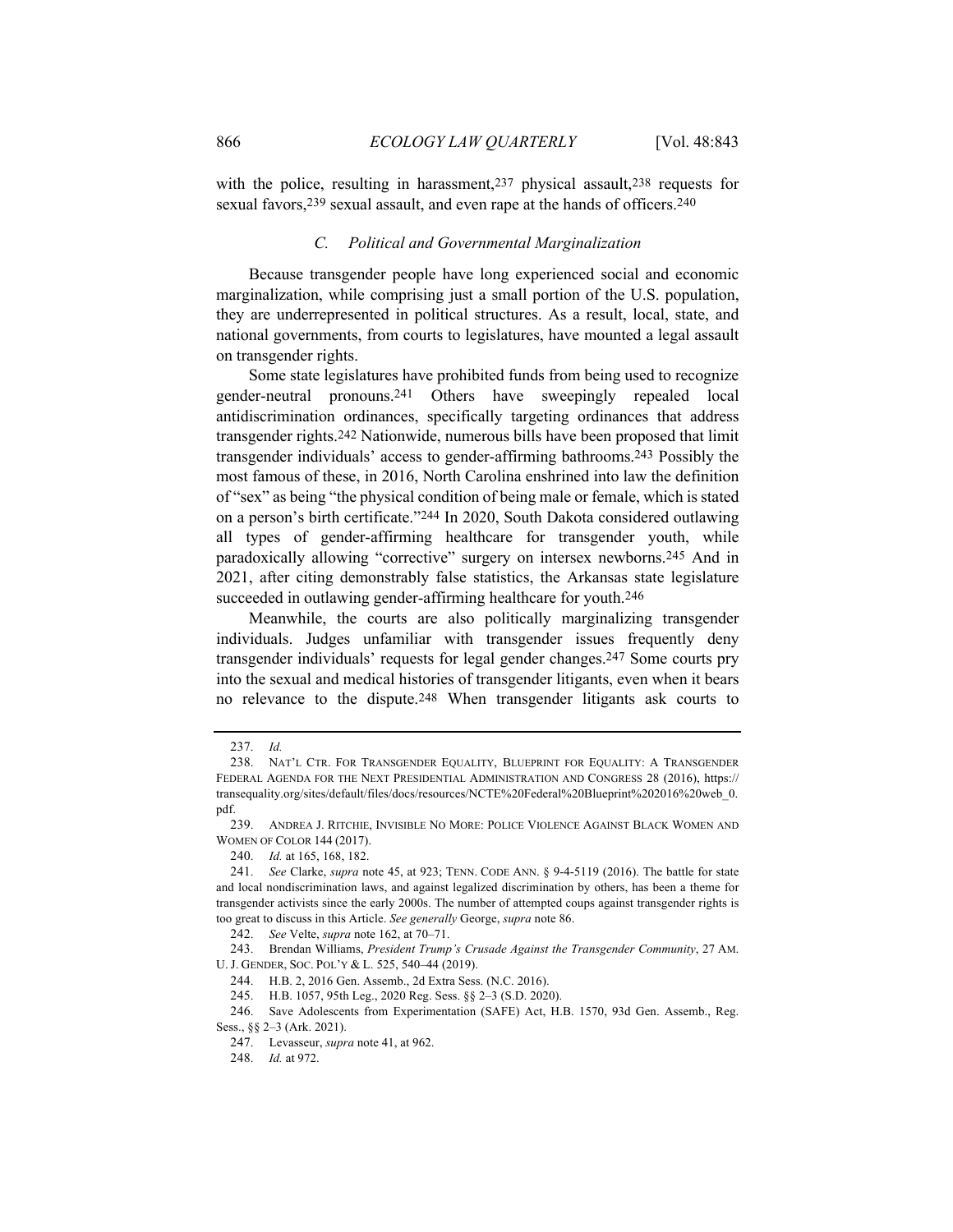respectfully use their correct gender pronouns, they are often rebuked. 249 And in cases where legal rights of transgender parties are on the line, personal prejudices of judges can weigh heavily in adjudications.250

But beyond these attacks from state legislatures and the courts, the most flagrant political assault against the transgender community came from the federal executive branch under President Trump,251 often coming in the form of Tweets.252 The Trump administration withdrew guidance that protected transgender students from harassment,253 and rescinded policies that allowed transgender students to use gender-affirming bathrooms.254 The administration also delayed regulations intended to protect transgender people in shelters.255 And despite independent guidance urging otherwise,256 the administration prohibited transgender people from enlisting in the armed forces.257 Additionally, the Federal Bureau of Prisons returned to using prisoners' biological sex for determining housing instead of a case-by-case assessment for individuals.258

In terms of healthcare rights, the Trump administration was particularly hostile toward the transgender community. In 2018, the Department of Health and Human Services aimed to narrowly define gender as "male or female based on immutable biological traits identifiable by or before birth . . . listed on a person's birth certificate, as originally issued."259 The administration also repealed a rule prohibiting gender identity discrimination in the Affordable Care

<sup>249.</sup> One federal court of appeals in 2020 stated that "Congress has said nothing to prohibit courts from referring to litigants according to their biological sex, rather than according to their subjective gender identity." United States v. Varner, 948 F.3d 250, 256 (5th Cir. 2020).

<sup>250.</sup> Levasseur, *supra* note 41, at 965.

<sup>251.</sup> *See* Cobb & McKenzie-Harris, *supra* note 76, at 104–06; Goodwin & Chemerinsky, *supra* note 78, at 753–54; Williams, *supra* note 243.

<sup>252.</sup> *See* Goodwin & Chemerinsky, *supra* note 78, at 754, 788, 790.

<sup>253.</sup> Williams, *supra* note 243, at 537.

<sup>254.</sup> *Id.*; Graves, *supra* note 147, at 400-01; Velte, *supra* note 40, at 219-20; U.S. DEP'T OF JUSTICE & U.S. DEP'T OF EDUC., DEAR COLLEAGUE LETTER 1 (Feb. 22, 2017), https://i2.cdn.turner.com/cnn/2017/ images/02/23/1atransletterpdf022317.pdf.

<sup>255.</sup> Williams, *supra* note 243, at 531.

<sup>256.</sup> Goodwin & Chemerinsky, *supra* note 78, at 784.

<sup>257.</sup> Graves, *supra* note 147, at 400; Williams, *supra* note 243, at 529–30; Clarke, *supra* note 45, at 980; Goodwin & Chemerinsky, *supra* note 78, at 754; Cobb & McKenzie-Harris, *supra* note 76, at 105; Donald J. Trump (@realDonaldTrump), TWITTER (July 26, 2017, 6:55 AM), https://web.archive.org/web/ 20170727013251/https://twitter.com/realDonaldTrump/status/890193981585444864; Donald J. Trump (@realDonaldTrump), TWITTER (July 26, 2017, 7:04 AM), https://web.archive.org/web/ 20170727004015/https://twitter.com/realDonaldTrump/status/890196164313833472; Donald J. Trump (@realDonaldTrump), TWITTER (July 26, 2017, 7:08 AM), https://web.archive.org/web/ 20170727013256/twitter.com/realDonaldTrump/status/890197095151546369.

<sup>258.</sup> Graves, *supra* note 147, at 400; *see also* Goodwin & Chemerinsky, *supra* note 78, at 799–800; Williams, *supra* note 243, at 531; Clarke, *supra* note 45, at 984–85.

<sup>259.</sup> *See* Cobb & McKenzie-Harris, *supra* note 76, at 105–06; Goodwin & Chemerinsky, *supra* note 78, at 800–01; Graves, *supra* note 147, at 400-01; RYAN THORESON, HUM. RIGHTS WATCH, "YOU DON'T WANT SECOND BEST": ANTI-LGBT DISCRIMINATION IN US HEALTH CARE (2018), https://www.hrw.org/ sites/default/files/report\_pdf/us\_lgbt0718\_web.pdf.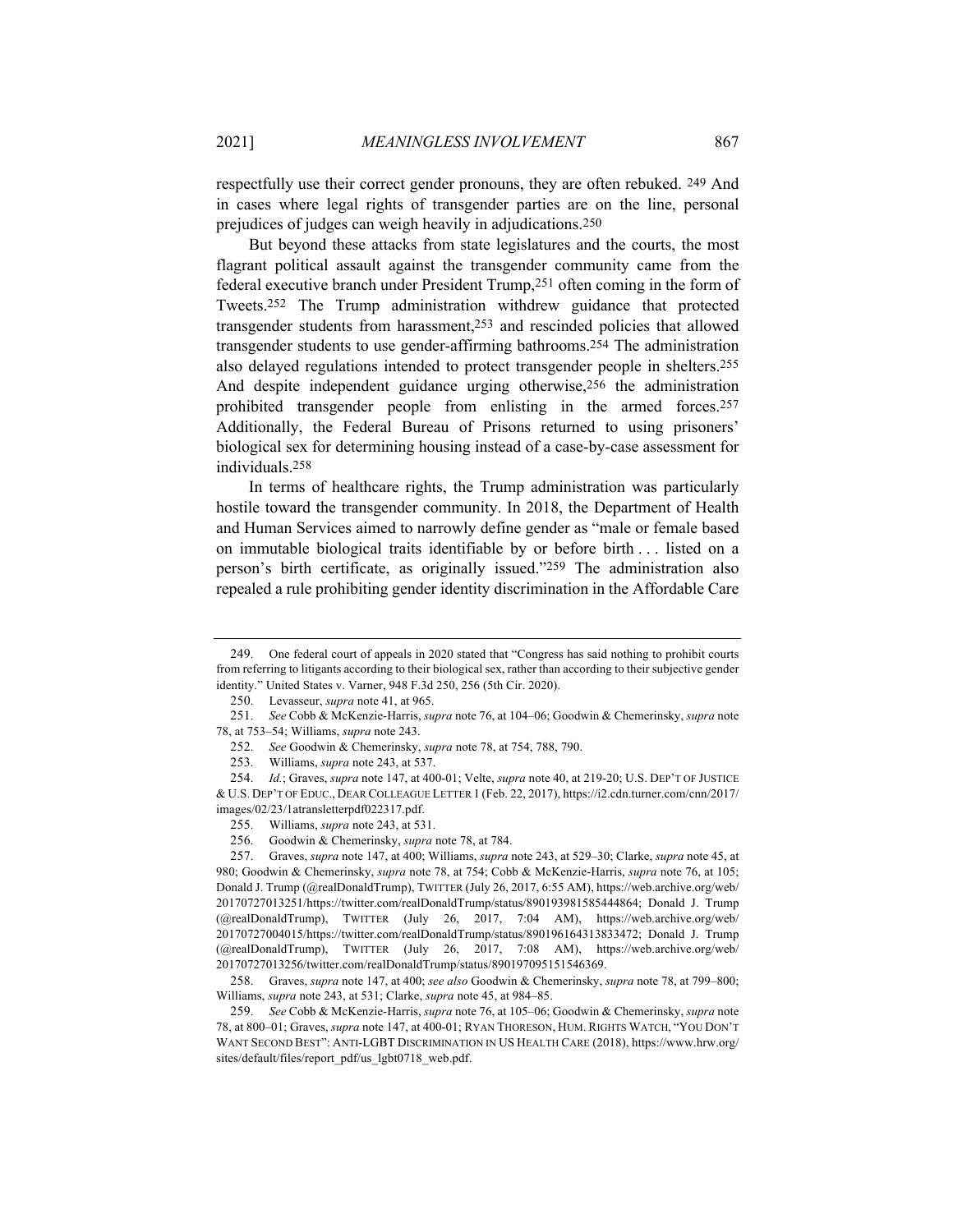Act,260 and replaced it with the "conscience rule," allowing healthcare workers to deny services sought by transgender individuals.261

In its final year, the Trump administration's hostility did not wane. A proposed rule in July 2020 sought to deny transgender people access to genderaffirming spaces in homeless shelters, under the guise of protecting victims of domestic violence and human trafficking.262 The rule would have provided shelters with a crude guide of physical features to determine whether a homeless person is actually a man or woman.263

But with the change of administrations, the White House's policy towards transgender people has made an about-face. In President Biden's first joint address to Congress, he assured transgender Americans: "[Y]our president has your back."264 And in May 2021, Biden's Department of Health and Human Services announced that it would withdraw the Trump era "conscience rule" and begin prohibiting sex discrimination on the basis of gender identity.265 But while these welcome policy changes stem the political marginalization from the previous White House, transgender individuals still lack equal rights and are still vulnerable to hostile state legislatures, unsympathetic courts, and a future administration that could just as easily resume a program of discrimination.

<sup>260.</sup> *See generally* Nondiscrimination in Health and Health Education Programs or Activities, Delegation of Authority, 85 Fed. Reg. 37,160 (June 19, 2020) (to be codified at 42 C.F.R. pt. 438, 440, 460; 45 C.F.R. pt. 86, 92, 147, 155, 156); *see also* Clarke, *supra* note 45, at 988–90; Goodwin & Chemerinsky, *supra* note 78, at 801–02; Euber, *supra* note 130; Sam McQuillan, *Legal Arguments for Transgender Care Reshaping Under Trump*, BLOOMBERG L. (Oct. 1, 2019, 4:32 AM), https:// news.bloomberglaw.com/health-law-and-business/legal-arguments-for-transgender-care-reshapingunder-trump.

<sup>261.</sup> *See generally* Protecting Statutory Conscience Rights in Health Care; Delegations of Authority, 84 Fed. Reg. 23,170 (May 21, 2019) (to be codified at 45 C.F.R. pt. 88); *see also* Goodwin & Chemerinsky, *supra* note 78, at 802–03.

<sup>262.</sup> Press Release, U.S. Dep't of Hous. & Urban Dev., HUD Updates Equal Access Rule, Returns Decision Making to Local Shelter Providers (July 1, 2020), https://www.hud.gov/press/press\_releases \_media\_advisories/HUD\_No\_20\_099.

<sup>263.</sup> Such features included "height, the presence (but not the absence) of facial hair, the presence of an Adam's apple, and other physical characteristics which, when considered together, are indicative of a person's biological sex." Katelyn Burns, *The Trump Administration's Proposed Homeless Shelter Rule Spells Out How to Spot a Trans Woman*, VOX (July 17, 2020, 6:10 PM), https://www.vox.com/identities/ 2020/7/17/21328708/proposed-anti-trans-rule-homeless-shelters-judge-women.

<sup>264.</sup> Brooke Sopelsa & Jo Yurcaba, *Biden to Transgender Americans Your President Has Your Back.'*, NBC NEWS (April 29, 2021, 8:55 AM), https://www.nbcnews.com/feature/nbc-out/bidentransgender-americans-your-president-has-your-back-n1265836.

<sup>265.</sup> Press Release, U.S. Dep't of Health & Hum. Servs., HHS Announces Prohibition on Sex Discrimination Includes Discrimination on the Basis of Sexual Orientation and Gender Identity (May 10, 2021), https://www.hhs.gov/about/news/2021/05/10/hhs-announces-prohibition-sex-discriminationincludes-discrimination-basis-sexual-orientation-gender-identity.html.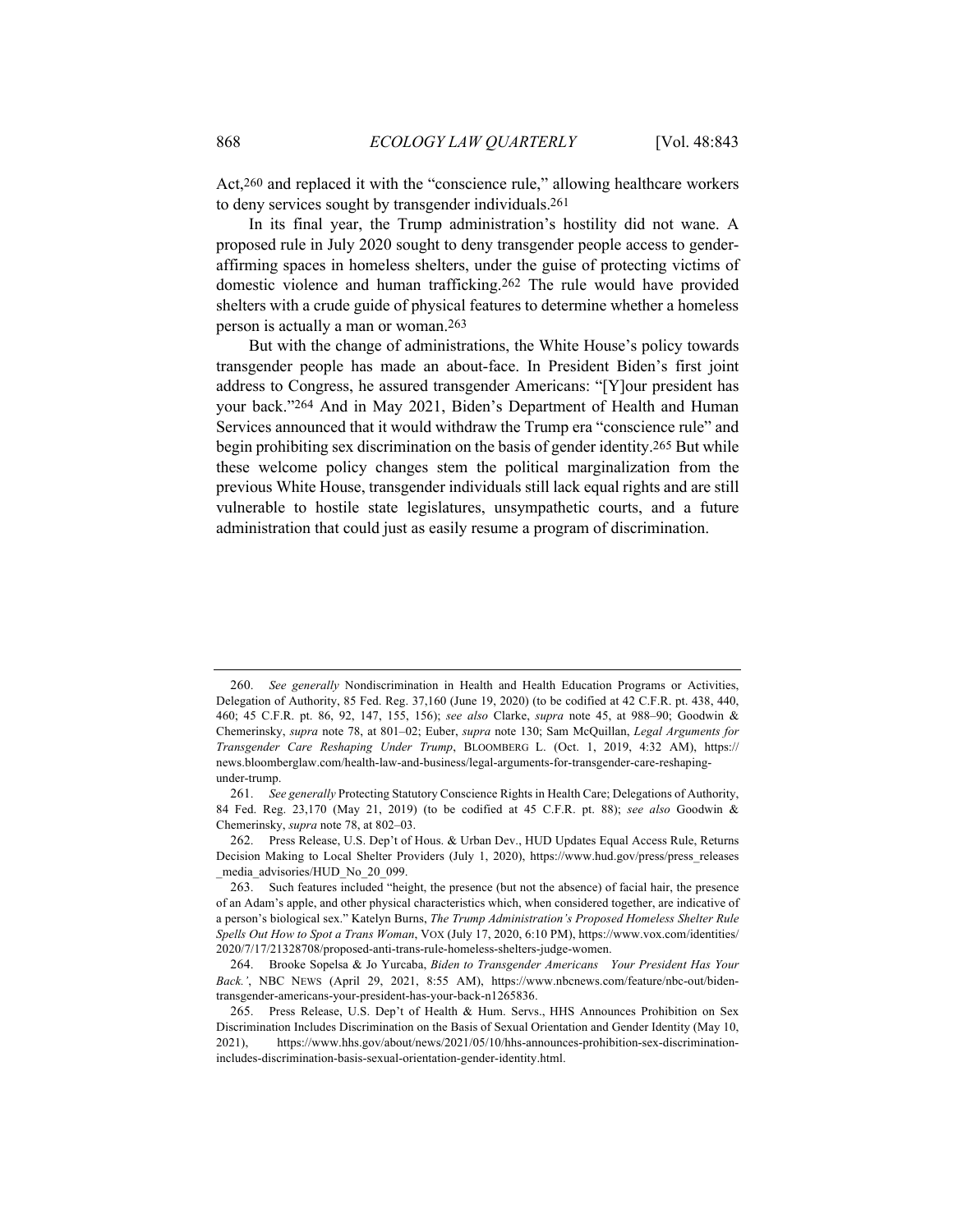#### III. HEALTH AND ENVIRONMENTAL DISPARITIES

Transgender people have a unique set of mental and physical health needs. These needs are compounded by prejudices against transgender people within both the medical system and society at large.266

This Article's focus now turns to the health and environmental inequities transgender people face in the United States. These inequities are fueled by the experiences discussed in Part II, and especially by the economic hardships that disadvantage transgender individuals and communities.267 Poorer communities in the United States, overall, experience more environmental burdens and fewer environmental goods.268 Sources of environmental hazards are often found in underprivileged populations,269 especially in populations who cannot afford to battle corporate interests.270

Troublingly, these disparities reach beyond pollution and land use.271 Poverty itself aggravates suffering during natural disasters, water crises, and illnesses.272 Inequitable access to public health resources amplifies health vulnerabilities of minority communities.273 And among transgender people, stigma and discrimination deepens these inequities in healthcare access.274 But before such disparities can be explored, it is worth understanding how little these experiences of transgender people are studied.275

#### *A. Limited Study and Data Collection*

To their injustice, transgender people are a historically understudied population.276 Even today, they remain invisible in most research.277 And this is made worse by the failures of the United States Census Bureau278 and most studies, in fields such as substance use, to capture gender identity in routine

273. *See* R.I. LEGAL SERVS., *supra* note 21, at 18, 25.

<sup>266.</sup> Daphna Stroumsa, *The State of Transgender Health Care Policy, Law, and Medical Frameworks*, 104 AM. J. PUB. HEALTH e31, e31 (2014).

<sup>267.</sup> NAT'L LGBTQ TASK FORCE, *supra* note 185, at 12.

<sup>268.</sup> Karen Bell, *Bread and Roses A Gender Perspective on Environmental Justice and Public Health*, INT'L J. ENV'T RSCH. & PUB. HEALTH 1005, 1014 (2016).

<sup>269.</sup> EPA, COMMUNITY INVOLVEMENT PLAN FOR THE SOUTHEAST GRAND RAPIDS SITE 6–7 (2016), https:// epa.gov/sites/production/files/2016-10/documents/se-grandrapids-community-involvement-plan-201610.pdf.

<sup>270.</sup> NAT'L LGBTQ TASK FORCE, *supra* note 185, at 12.

<sup>271.</sup> *See* R.I. LEGAL SERVS., *supra* note 21, at 56.

<sup>272.</sup> NAT'L LGBTQ TASK FORCE, *supra* note 185, at 14.

<sup>274.</sup> Sari L Reisner et al., *Global Health Burden and Needs of Transgender Populations A Review,* 388 Lancet 412, 412, 428 (2016).

<sup>275.</sup> *See* Bradley D. McAuliff et al., *Taking the Next Steps Promoting Open Science and Expanding Diversity*, 43 L. & HUM. BEHAV. 1, 6 (2019); Ayden I. Scheim et al., *Heavy Episodic Drinking Among Transgender Persons Disparities and Predictors*, 167 DRUG & ALCOHOL DEPENDENCE 156, 156 (2016).

<sup>276.</sup> *See* Scheim et al., *supra* note 275, at 156; McAuliff et al., *supra* note 275, at 6; Sari L Reisner et al.*, supra* note 275, at 415, 422.

<sup>277.</sup> SCHEIM ET AL., *supra* note 52, at 5.

<sup>278.</sup> *See generally* Velte, *supra* note 162.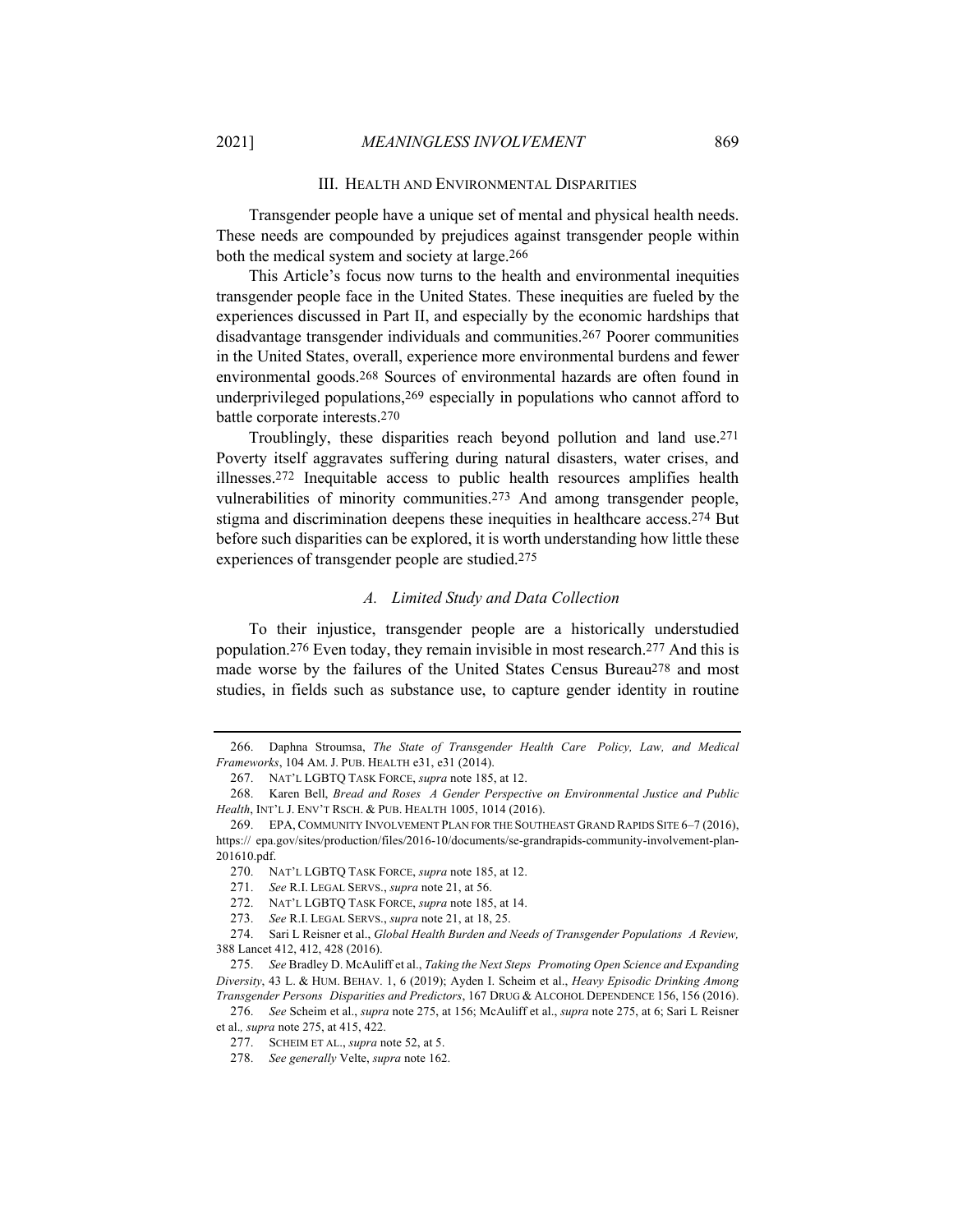demographics.279 In 2019, one respected journal, *Law and Human Behavior*, publicly recognized how scarcely it had published articles on transgender issues.280

When researchers do study transgender people, their investigations often suffer from methodological deficiencies,<sup>281</sup> and data collection is sometimes unreliable.282 A meta-analysis from 2008 found 48 percent of studies on transgender people with HIV and AIDS had sample sizes under 100.283 Another found that three-quarters of published studies from 2008 to 2014 focused on transgender women, but ignored transgender men and nonbinary people.284 And recently, a Columbia University researcher committed a fatal methodological error by grouping transgender respondents with those who "refused to answer."285

The dangers of under- and miscounting the transgender population are hardly theoretical. Funding for public programs is only made possible by reliable demographic data reflecting a population in need.286 Limited data complicates efforts in demonstrating the prevalence of violence against transgender individuals,287 so too in estimating the health needs of transgender people.288

## *B. Inequities in Healthcare Access*

The discrimination transgender people confront in healthcare access is pervasive.289 70 percent of transgender individuals report discrimination in healthcare settings,290 while nearly 27 percent report experiencing an outright

<sup>279</sup>**.** *See* Nat'l LGBT Cancer Network et al., Open Letter About Coronavirus and the LGBTQ+ Communities: Over 100 Organizations Ask Media & Health Officials to Weigh Added Risk 3 (March 11, 2020), https://cancer-network.org/wp-content/uploads/2020/03/Press-Release-Open-Letter-LGBTQ-Covid19-4.pdf; Scheim et al., *supra* note 275, at 156; Annesa Flentje et al., *Missing Data in Substance Abuse Research? Researchers' Reporting Practices of Sexual Orientation and Gender Identity*, HHS PUBLIC ACCESS (Nov. 26, 2014), https://www.ncbi.nlm.nih.gov/pmc/articles/PMC4297716/.

<sup>280.</sup> *See* McAuliff et al., *supra* note 275, at 6.

<sup>281.</sup> SCHEIM ET AL., *supra* note 52, at 17–21.

<sup>282.</sup> McCabe & Kinney, *supra* note 61, at 446–47; *Violence Against Trans and Non-Binary People*, *supra* note 173.

<sup>283.</sup> *Violence Against Trans and Non-Binary People*, *supra* note 173, at 21.

<sup>284.</sup> *Id.* at 6.

<sup>285.</sup> Dionna Nicole Attinson, The Impact of Housing on Self-Reported Physical and Mental Health Among Residents in Public and Affordable Housing in the South Bronx: A Cross-Sectional Analysis 13 (May 5, 2020) (M.P.H. thesis, Columbia University), https://academiccommons.columbia.edu/doi/ 10.7916/d8-34bt-wt62.

<sup>286.</sup> Velte, *supra* note 162, at 77–81.

<sup>287.</sup> HUM. RIGHTS CAMPAIGN, *supra* note 113, at 27.

<sup>288.</sup> *See* BENTON CNTY. HEALTH DEP'T, BENTON COUNTY COMMUNITY HEALTH ASSESSMENT 2017-2021, at 195 (2017), https://oregon.gov/OHA/PH/ABOUT/LPHACHACHIP/BentonCHA2017.pdf.

<sup>289.</sup> Kristie L. Seelman et al., *Transgender Noninclusive Healthcare and Delaying Care Because of*  Fear Connections to General Health and Mental Health Among Transgender Adults, 2 TRANSGENDER HEALTH 17, 17–18 (2017).

<sup>290.</sup> Velte, *supra* note 162, at 102.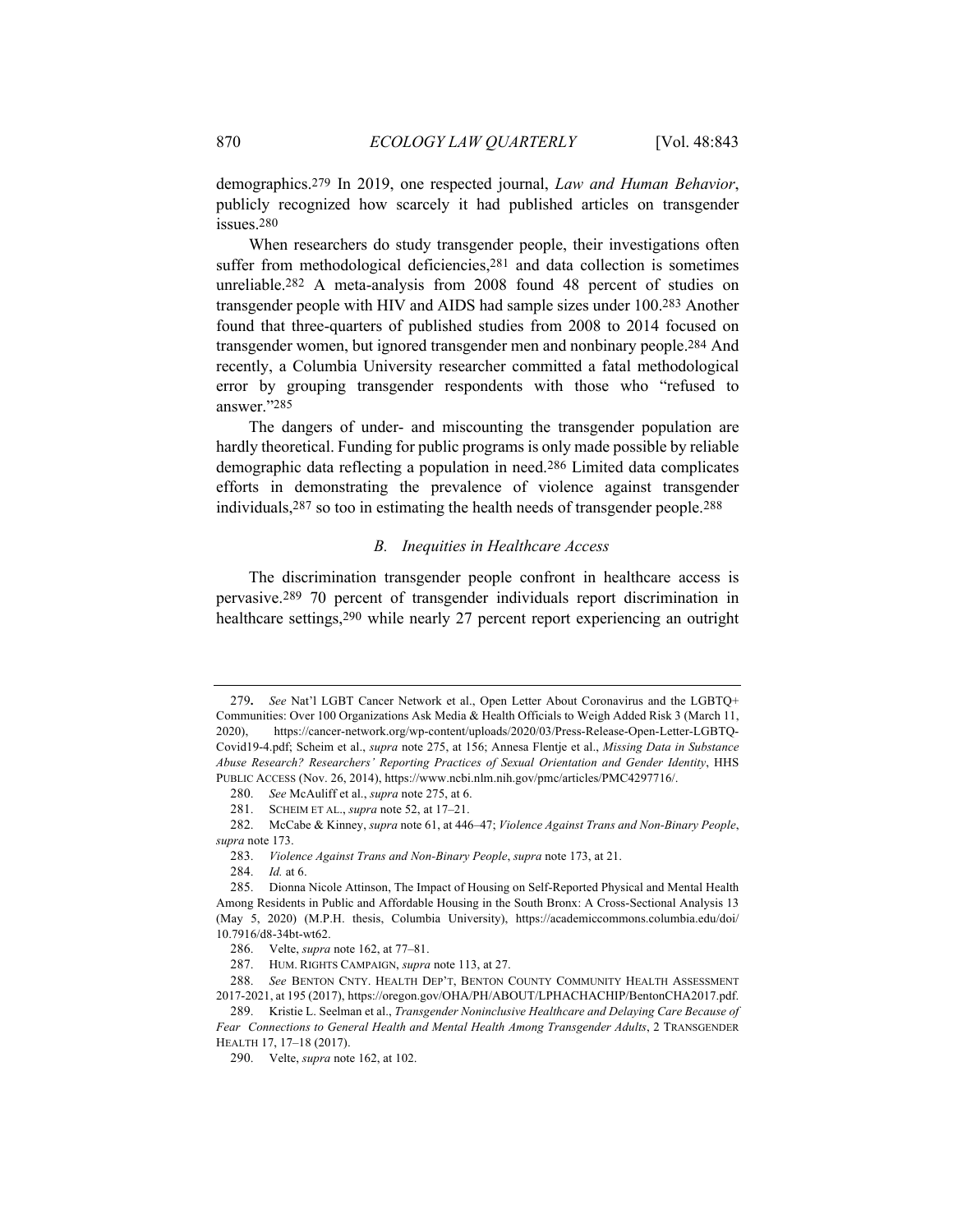refusal of care at least once in their lifetime, 291 often due to the provider's religious or cultural beliefs.292 If not rejected outright, at least 21 percent of transgender patients are verbally abused by their healthcare providers, while 8 percent are physically assaulted.293 During medical appointments, transgender patients often endure misgendering and demeaning language294—and even lectures moralizing about gender identity.295

Anticipating this discrimination, many transgender individuals avoid seeking healthcare altogether, which exacerbates health inequities even further.296 Indeed, transgender patients who experience discrimination are six times more likely to avoid medical visits than those who do not, 297 which explains why one in four transgender individuals avoided healthcare in just the last year.298 Bathroom access in provider offices is an additional barrier to healthcare, with 11 percent of transgender people attributing it as the cause of avoiding medical visits.299

Beyond these reported barriers, many providers are unable to address the healthcare needs of transgender patients, since transgender health issues are often absent from standard medical training.300 In fact, 50 percent of transgender individuals report having to teach their providers about transgender healthcare.301 Thus, basic healthcare needs often require specialized providers and clinics,302 which can be few and far between.303

# *C. Insurance and Expenses for Medical Care*

Even when gender-affirming healthcare is accessible, it may be unaffordable. This is due in part to low rates of insurance coverage among transgender individuals304 and still lower rates of employee-sponsored

<sup>291.</sup> Levasseur, *supra* note 41, at 950; TRANSGENDER L. CTR., POSITIVELY TRANS: A NATIONAL NEEDS ASSESSMENT OF TRANSGENDER AND GENDER NON-CONFORMING PEOPLE LIVING WITH HIV 1–2 (2015), https://transgenderlawcenter.org/wp-content/uploads/2015/12/2015-12-01-positively-transteaser-report.pdf.

<sup>292.</sup> *See* Christiane S. Cardoza, *Health Care Provider Discrimination Against LGBT Patients in the 2019 HHS Conscience Rights Rule*, 71 ADMIN. L. REV. 881, 882 (2019).

<sup>293.</sup> Levasseur, *supra* note 41, at 950.

<sup>294.</sup> THORESON, *supra* note 259.

<sup>295.</sup> *Id.*

<sup>296.</sup> McCabe & Kinney, *supra* note 61, at 439–41; NAT'L LGBT CANCER NETWORK ET AL., *supra*  note 279, at 2.

<sup>297.</sup> THORESON, *supra* note 259.

<sup>298.</sup> Johnson, *supra* note 113; Meronek, *supra* note 121.

<sup>299.</sup> *Outreach Connecting to the Transgender Community*, *supra* note 174.

<sup>300.</sup> U.N. DEV. PROGRAMME ET AL., *supra* note 78, at 33.

<sup>301.</sup> Halliwell, *supra* note 48, at 235.

<sup>302.</sup> *Health Services*, CTRS. FOR DISEASE CONTROL & PREVENTION: LESBIAN, GAY, BISEXUAL, & TRANSGENDER HEALTH, https://cdc.gov/lgbthealth/health-services.htm (last visited July 15, 2020).

<sup>303.</sup> U.N. DEV. PROGRAMME ET AL., *supra* note 78, at 33.

<sup>304.</sup> HUNTER ET AL., *supra* note 111, at 70–71.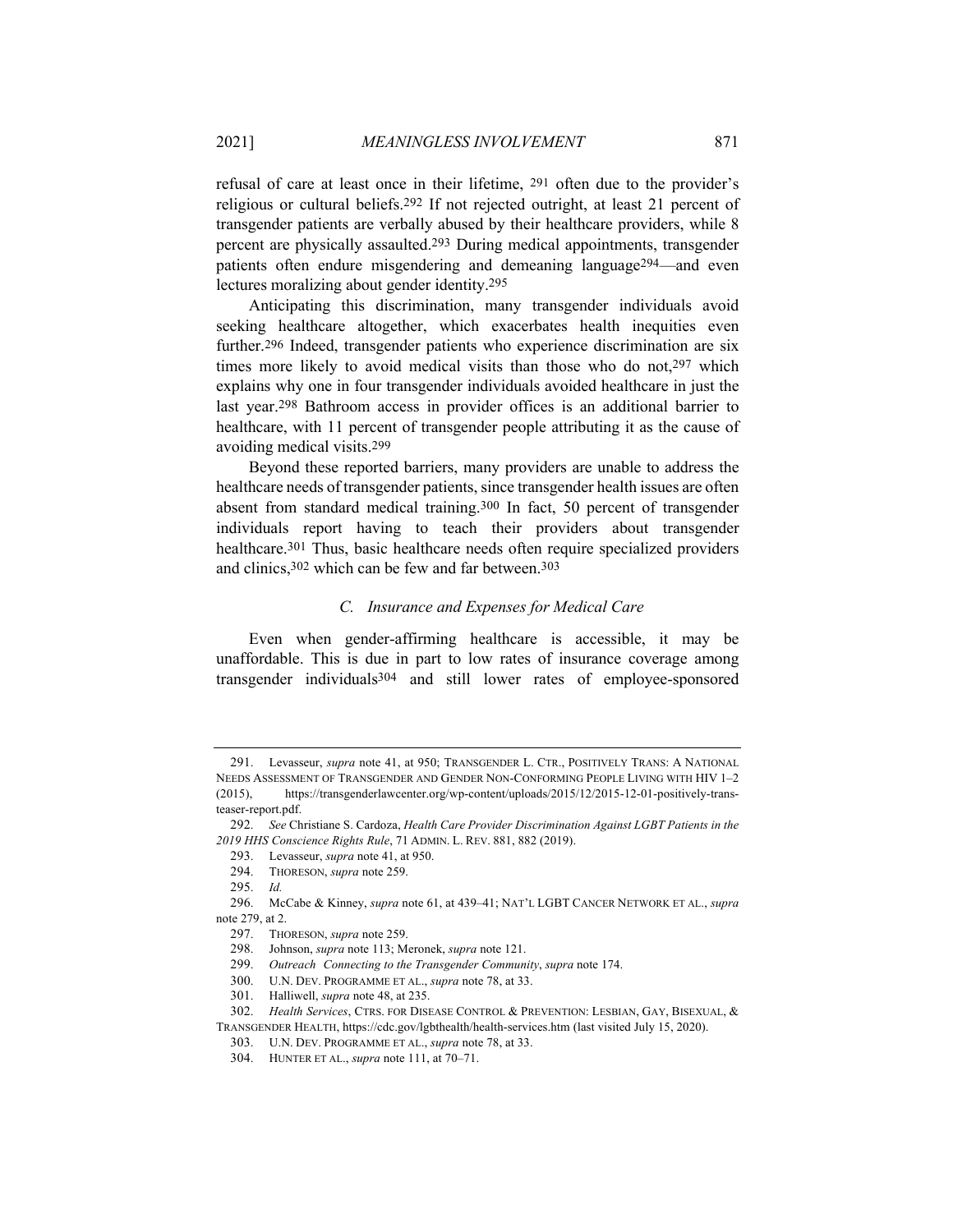insurance.305 But even insured transgender patients often cannot obtain the coverage necessary for gender confirmation surgeries or hormone therapies,306 which are oftentimes labeled as cosmetic.<sup>307</sup> Insurance plans may also deny healthcare to patients whose medical needs disagree with gender stereotypes, such as transgender men seeking gynecological services.308

These cost barriers have drastic consequences. When unable to afford gender-affirming surgeries and therapies, which is often the case,309 transgender individuals may pursue sex work for funding.310 Others may obtain hormones through underground markets, risking improper dosages and arrest for illicit drug importation.311 So ultimately, cost restrictions to transgender medical care feed into vicious cycles of economic insecurity and adverse health outcomes that cause transgender individuals to be more vulnerable to health and environmental inequities.312

## *D. Mental and Behavioral Health Outcomes*

Health inequities in the transgender community manifest in comorbid mental, behavioral, and physical health outcomes.313 Chronic stress from discrimination in healthcare settings and elsewhere is prevalent in the transgender community.314 And the relationship between chronic stress and high blood pressure, which itself compromises physical health, is well documented.315 Those who experience multiple jeopardy are at even greater risk for adverse mental health outcomes.316

312. Velte, *supra* note 162, at 103.

<sup>305.</sup> TIA ZENO ET AL., U.S. DEP'T OF HEALTH & HUM. SERVS., OUTREACH AND ENROLLMENT FOR LGBT INDIVIDUALS: PROMISING PRACTICES FROM THE FIELD (2015), https://aspe.hhs.gov/sites/default/ files/migrated\_legacy\_files//56381/rb\_lgbt.pdf.

<sup>306.</sup> McCabe & Kinney, *supra* note 61, at 441; Levasseur, *supra* note 41, at 950, 957, 960.

<sup>307.</sup> *See* Halliwell, *supra* note 48, at 225, 229–30, 235; Levasseur, *supra* note 41, at 950 n.32; MOVEMENT ADVANCEMENT PROJECT ET AL., *supra* note 55, at 32.

<sup>308.</sup> MOVEMENT ADVANCEMENT PROJECT ET AL., *supra* note 55, at 34–35.

<sup>309.</sup> Velte, *supra* note 40, at 241.

<sup>310.</sup> U.N. DEV. PROGRAMME ET AL., *supra* note 78, at 38, 45.

<sup>311.</sup> Tara Santora, *Ignored by Doctors, Transgender People Turn to DIY Treatments*, UNDARK (June 29, 2020), https://undark.org/2020/06/29/transgender-diy-treatments/.

<sup>313.</sup> *See generally* U.S. DEP'T OF VETERANS AFFS., LGBTQ+ VETERAN HEALTH CARE: TRANS WOMEN AND TRANSFEMININE VETERAN HEALTH CARE [hereinafter TRANS WOMEN AND TRANSFEMININE VETERAN HEALTH CARE], https://www.patientcare.va.gov/LGBT/docs/va-pcs-lgbtfactsheet-transgender-female.pdf (last accessed October 24, 2021); U.S. DEP'T OF VETERANS AFFS., LGBTQ+ VETERAN HEALTH CARE: TRANS MEN AND MASCULINE OF CENTER (MOC) VETERANS HEALTHCARE [hereinafter TRANS MEN AND MASCULINE OF CENTER (MOC) VETERANS HEALTHCARE], https://www.patientcare.va.gov/LGBT/docs/va-pcs-lgbt-factsheet-transgender-male.pdf (last visited Jan. 5, 2022).

<sup>314.</sup> TRANS WOMEN AND TRANSFEMININE VETERAN HEALTH CARE, *supra* note 313, at 1; TRANS MEN AND MASCULINE OF CENTER (MOC) VETERANS HEALTHCARE, *supra* note 313, at 1.

<sup>315.</sup> *See generally* Robert-Paul Juster et al., *Allostatic Load Biomarkers of Chronic Stress and Impact on Health and Cognition*, 35 NEUROSCIENCE & BIOBEHAVIORAL REVS. 2 (2010).

<sup>316.</sup> McCabe & Kinney, *supra* note 61, at 433–34.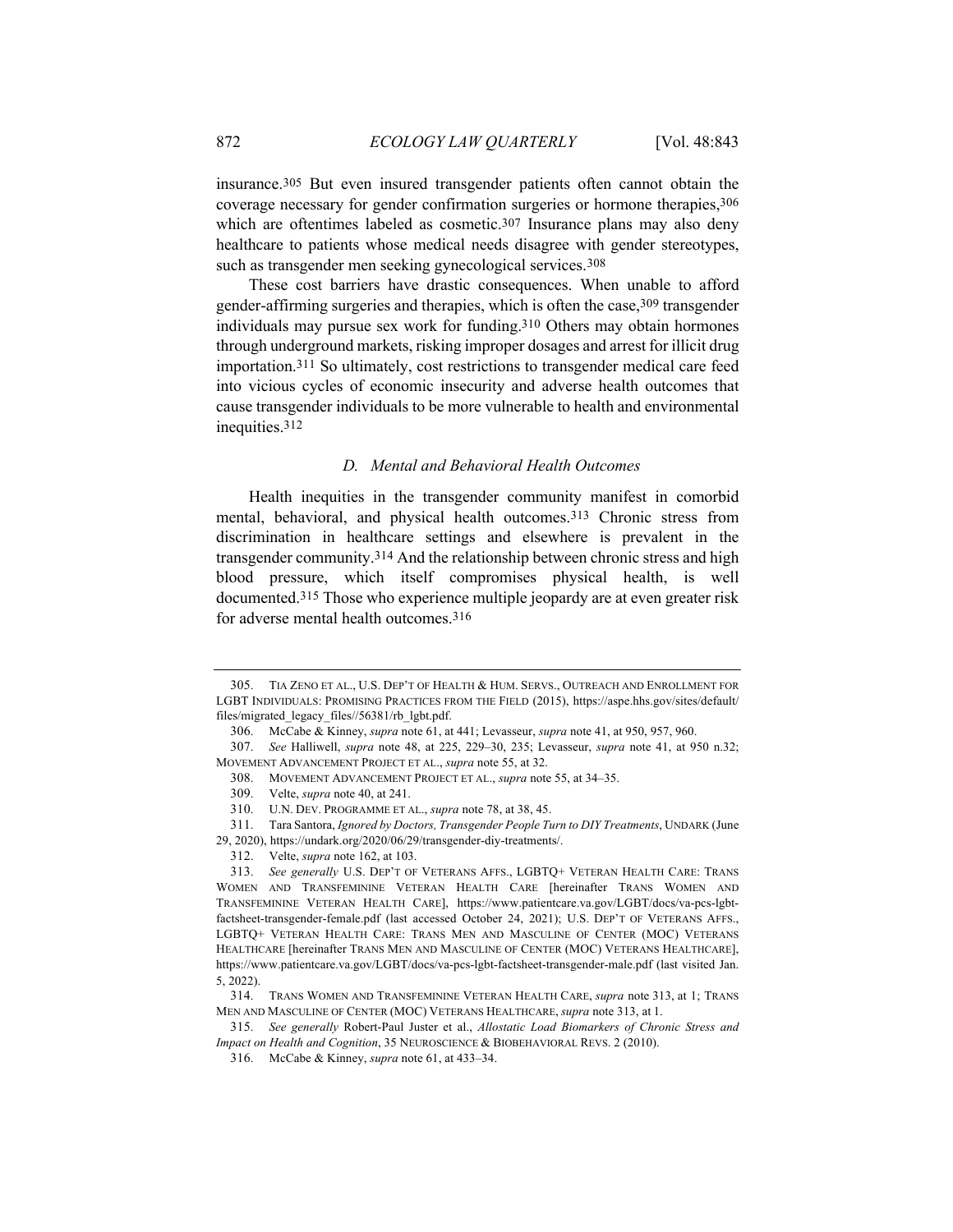Nearly half of transgender individuals have depression, anxiety or both.317 A recent needs assessment of three urban regions found 70 percent of transgender individuals reported that they could benefit from counselling or mental healthcare.318 Negative body image, which may be brought on by gender dysphoria, can be a stressor that leads to or exacerbates bulimia and anorexia.319 For transgender individuals forced to remain closeted, these mental health concerns can be worse.320 Transgender veterans are also affected by mental disabilities at higher rates than other veterans.321

Transgender students, in particular, suffer from poor mental health, experiencing depression and anxiety at higher rates than cisgender students.322 And transgender youth, in general, often experience lower self-esteem,323 usually brought on by parental and familial rejection.324

Substance use is also a source of adverse behavioral health for transgender people, as it is linked to coping with stigma, survival sex work, and stress.325 Compared to cisgender people, transgender individuals are more likely to binge drink,326 and almost twice as likely to have a substance use disorder.327 These stressors begin early, when mistreatment and bullying in schools leads to increased drug and alcohol use among transgender youth.328

## *E. Suicide, Suicidal Ideation, and Self-Harm*

Another critical dimension to the inequities transgender people experience is the higher prevalence of suicide, suicidal ideation, and self-harm.329 Chronic stress, prevalent in the transgender community, is a major cause of attempted suicide and thoughts of suicide among transgender people.<sup>330</sup> Between 40 and 50 percent of transgender people attempt suicide in their lifetimes, compared to

<sup>317.</sup> Halliwell, *supra* note 48, at 223.

<sup>318.</sup> CHUNG ET AL., *supra* note 164, at 12.

<sup>319.</sup> Aaryn Clerk, *Decentering the Narrative Trans Folks, Body Image, and EDs*, NAT'L EATING DISORDERS ASS'N: BLOG, https://www.nationaleatingdisorders.org/blog/decentering-narrative-transfolks-body-image-and-eds (last visited Dec. 7, 2021); TRANS WOMEN AND TRANSFEMININE VETERAN HEALTH CARE, *supra* note 313, at 2; TRANS MEN AND MASCULINE OF CENTER (MOC) VETERANS HEALTHCARE, *supra* note 313, at 2.

<sup>320.</sup> TRANS WOMEN AND TRANSFEMININE VETERAN HEALTH CARE, *supra* note 313, at 1; TRANS MEN AND MASCULINE OF CENTER (MOC) VETERANS HEALTHCARE, *supra* note 313, at 1.

<sup>321.</sup> TRANS WOMEN AND TRANSFEMININE VETERAN HEALTH CARE, *supra* note 313, at 1; TRANS MEN AND MASCULINE OF CENTER (MOC) VETERANS HEALTHCARE, *supra* note 313, at 1.

<sup>322.</sup> Velte, *supra* note 40, at 206; McCabe & Kinney, *supra* note 61, at 437–38.

<sup>323.</sup> Velte, *supra* note 40, at 209.

<sup>324.</sup> Haas et al., *supra* note 74, at 27.

<sup>325.</sup> Hwahng & Nuttbrock, *supra* note 114, at 38.

<sup>326.</sup> BENTON CNTY. HEALTH DEP'T, *supra* note 288, at 195.

<sup>327.</sup> Levasseur, *supra* note 41, at 957.

<sup>328.</sup> Velte, *supra* note 40, at 209.

<sup>329.</sup> *See* McCabe & Kinney, *supra* note 61, at 447.

<sup>330.</sup> TRANS WOMEN AND TRANSFEMININE VETERAN HEALTH CARE, *supra* note 313, at 1; TRANS

MEN AND MASCULINE OF CENTER (MOC) VETERANS HEALTHCARE, *supra* note 313, at 1.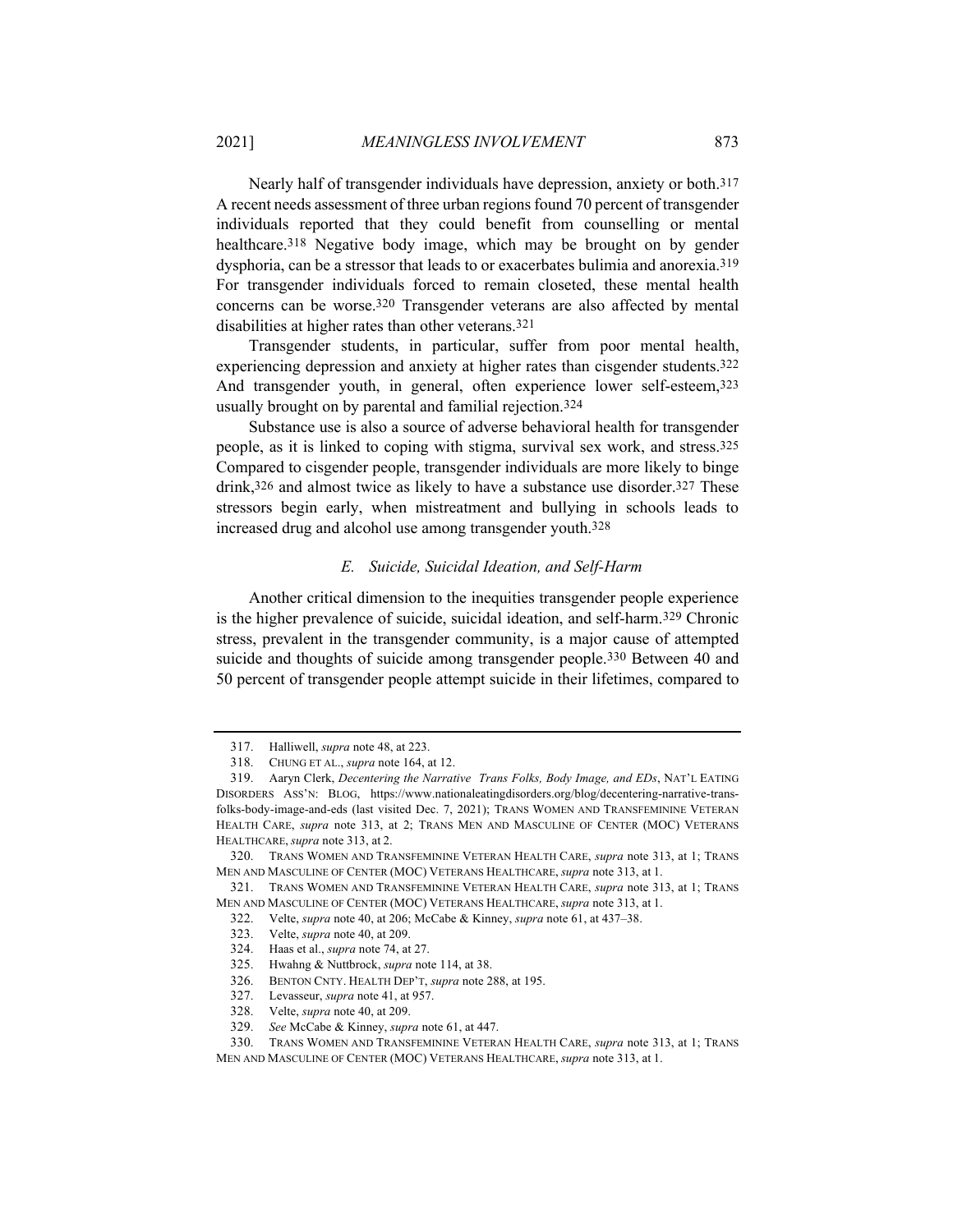1.6 percent of cisgender people.331 And more than one in ten transgender individuals report attempting suicide in just the last year.332

Among transgender youth nationally, 30 percent report attempting suicide at least once, compared to 4.6 percent of cisgender youth.333 In one state survey, transgender students were four times likelier to have made a suicide plan, and five times likelier to have attempted suicide than their cisgender peers.334 Tragically, more than two-thirds of transgender youth report self-harm in just the last year.335

## *F. Physical Health Outcomes*

Transgender people are more likely to have high blood pressure, heart disease, and kidney disease,336 and are at higher risk for obesity, asthma, and cancer.337 Transgender people are also more likely to experience urinary and kidney complications because they often defer using public restrooms to avoid physical confrontations.338 Indeed, 8 percent of transgender individuals report urinary and kidney infections from avoiding bathrooms.339 And transgender youth, specifically, are more likely to experience such infections, as well as selfimposed dehydration.340

HIV and AIDS have an especially disparate health impact on the transgender community,341 affecting transgender individuals at almost twice the rate of cisgender people.342 The Centers for Disease Control in 2019 estimated that 14 percent of transgender women and 3 percent of transgender men in the United States live with HIV and AIDS, compared to the overall prevalence for adults of 0.5 percent.343 This statistic rises to 44 percent for Black transgender women.344 And because of the stigma around HIV and AIDS, many transgender people do not get tested, and thus are unaware of their status until they develop

337. Timothy W. Collins et al., *Environmental Injustice and Sexual Minority Health Disparities A National Study of Inequitable Health Risks from Air Pollution among Same-Sex Partners*, 191 SOC. SCI. & MED. 38, 39 (2017); ZENO ET AL., *supra* note 305.

<sup>331.</sup> *See* McCabe & Kinney, *supra* note 61, at 432–33; Halliwell, *supra* note 48, at 223; Levasseur, *supra* note 41, at 949.

<sup>332.</sup> REITZES, *supra* note 89.

<sup>333.</sup> McCabe & Kinney, *supra* note 61, at 432–33.

<sup>334.</sup> VT. DEP'T OF HEALTH, *supra* note 181, at 2.

<sup>335.</sup> REITZES, *supra* note 89.

<sup>336.</sup> TRANS WOMEN AND TRANSFEMININE VETERAN HEALTH CARE, *supra* note 313, at 2–3; TRANS MEN AND MASCULINE OF CENTER (MOC) VETERANS HEALTHCARE, *supra* note 313, at 1–3.

<sup>338.</sup> McCabe & Kinney, *supra* note 61, at 435.

<sup>339.</sup> *Id.* 

<sup>340.</sup> Velte, *supra* note 40, at 209; Graves, *supra* note 147, at 393–94.

<sup>341.</sup> HUNTER ET AL., *supra* note 111, at 63–65.

<sup>342.</sup> Levasseur, *supra* note 41, at 949.

<sup>343.</sup> DIV. OF HIV/AIDS PREVENTION, CTRS. FOR DISEASE CONTROL & PREVENTION, ISSUE BRIEF: HIV AND TRANSGENDER COMMUNITIES 1 (2019), https://www.cdc.gov/hiv/pdf/policies/cdc-hivtransgender-brief.pdf.

<sup>344.</sup> *Id.*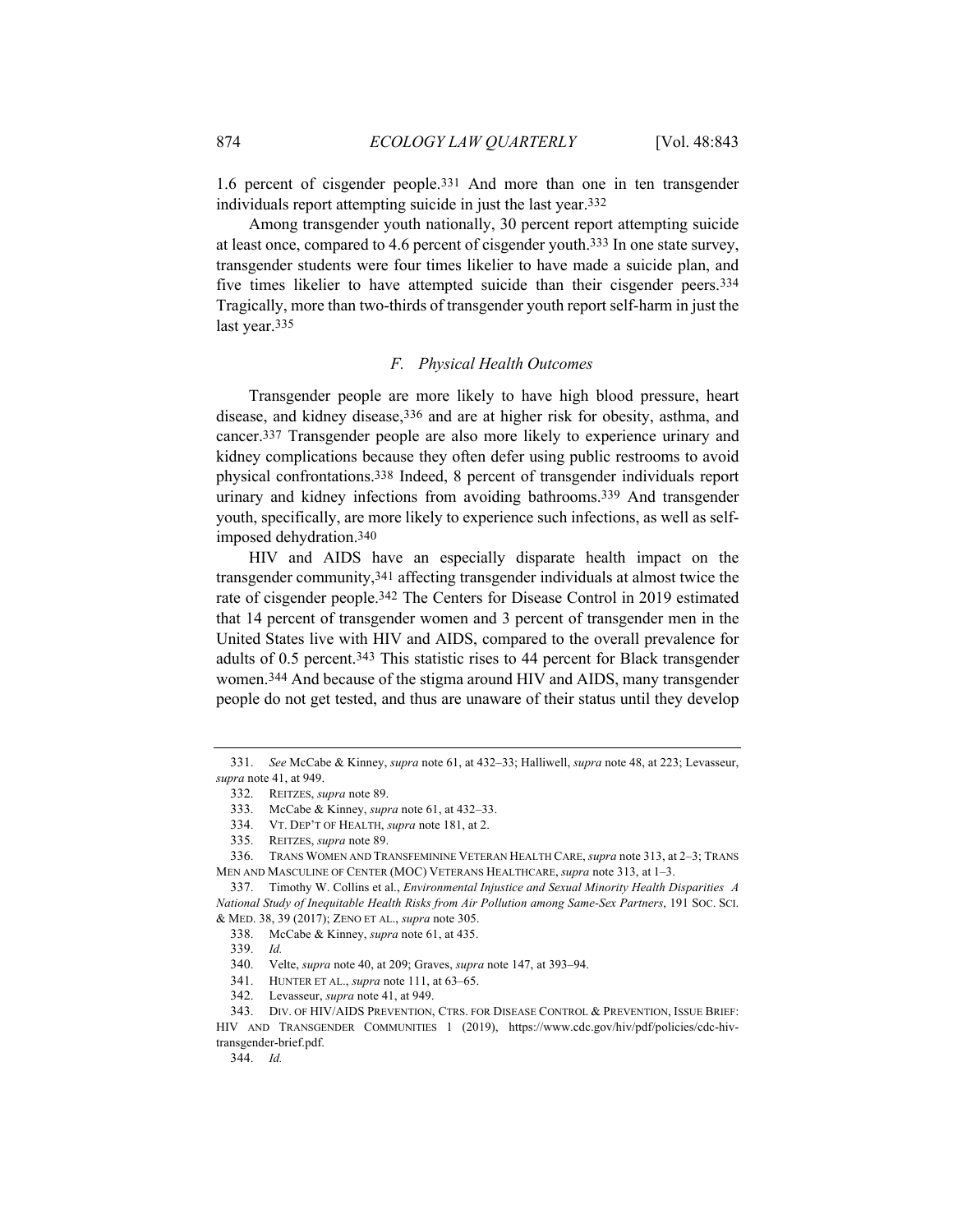serious health conditions.345 Moreover, the financial costs of HIV and AIDS treatment forces some transgender individuals to make tradeoffs to their detriment, such as between HIV and AIDS treatments or hormonal therapy.346

Finally, the health risks from the COVID-19 pandemic are particularly pronounced in the transgender community.347 Higher rates of HIV, AIDS, and cancer compromise individuals' immune systems, which makes them more likely to get severely ill from COVID-19.348 And as a respiratory illness, COVID-19 can have worse effects for the transgender population, which sees higher rates of smoking.<sup>349</sup> These effects are even more marked because, when experiencing illness and disease, transgender adults have fewer family connections, relying more on friends and social organizations.350 The 2019 Wellness for Our Communities survey found 42 percent of transgender people reported their birth families cutting off contact with them at some point in their lives.351

## *G. Inequities in Social Services in General*

Considering the severity of adverse health outcomes within the transgender population, access to social services can be an important lifeline for food, housing, and health.352 But because of the stigma they experience in public settings, transgender people are more likely to underutilize social services.353 In Social Security Administration offices alone in just the last year, 11 percent of transgender individuals reported unequal service compared to cisgender individuals, harassment, or physical assault.354 Limited access to social services is also a large risk factor for transgender individuals who experience intimate partner violence, as transgender people may be excluded from shelters and ignored by domestic violence advocates.355 Transgender elders especially are less likely to reach out to senior centers, meal centers, and other social services

<sup>345.</sup> *See* Jamie Vickery & Lori M. Hunter, *Native Americans Where in Environmental Justice Research?*, 29 SOC'Y & NAT. RES. 36, 63 (2016); U.N. DEV. PROGRAMME ET AL., *supra* note 78, at 33, 49.

<sup>346</sup>*. See* CHUNG ET AL., *supra* note 164, at 19.

<sup>347.</sup> *See* NAT'L LGBT CANCER NETWORK ET AL., *supra* note 279, at 2.

<sup>348.</sup> *Id.* at 2; Nico Lang, *Already Marginalized, Flint's LGBT Community Has Been Devastated by the City's Water Crisis*, LOGO: NEWNOWNEXT (June 14, 2017), http://www.newnownext.com/flintmichigan-water/06/2017/.

<sup>349.</sup> NAT'L LGBT CANCER NETWORK ET AL., *supra* note 279, at 2. The particular health consequences of COVID-19 for transgender individuals are not yet known and may not be for some time. As further research is conducted on the unfolding pandemic, it will be crucial to reinvestigate how the failures to meaningfully involve transgender people in disaster situations carried over to the COVID-19 pandemic, so lives may be saved in the future.

<sup>350.</sup> McCabe & Kinney, *supra* note 61, at 433.

<sup>351.</sup> CHUNG ET AL., *supra* note 164, at 13.

<sup>352.</sup> Velte, *supra* note 162, at 106.

<sup>353.</sup> *Id.* 

<sup>354.</sup> HUNTER ET AL., *supra* note 111, at 42.

<sup>355.</sup> HUM. RIGHTS CAMPAIGN, *supra* note 113, at 30.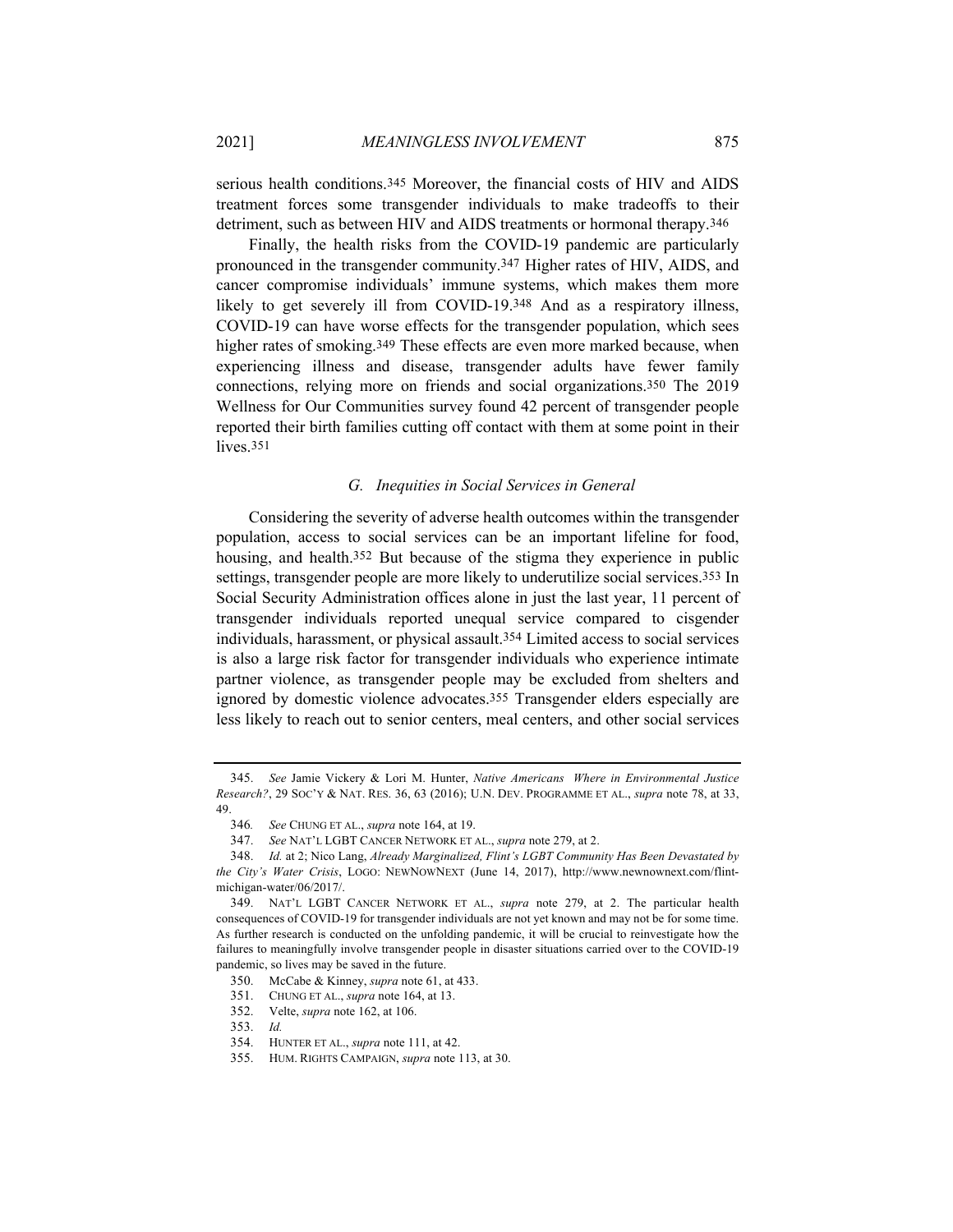because of fears of discrimination and harassment.356 This compounds the

discrimination transgender elders experience in nursing homes or community living centers, which many transgender elders already avoid due to lifelong experiences of discrimination.357

These barriers to social services are directly linked to food insecurity among transgender people.358 Environmental injustices amplify this food insecurity, such as in cases where vulnerable groups lack access to clean water for cooking.359 But despite their experience with food insecurity, hunger research is mostly absent around transgender people.360 As of 2018, a report by the Social Justice Sexuality Project found no government data on hunger in the transgender community.361 Independent research has found 27 percent of LGBTQ people to be food insecure, 362 and a 2015 needs assessment found half of transgender people are food insecure.363

# *H. Poor Quality Living Conditions*

The health and environmental challenges faced by transgender people are intensified even further by poor housing quality.364 Facing greater discrimination in the housing market, transgender individuals are often saddled with higher housing costs despite less desirable living conditions.<sup>365</sup> Yet, studies investigating the full extent of these housing disparities are conspicuously absent.366 Instead, housing quality has been understood through the lens of poverty.367 It is also known that people who are routinely disadvantaged by society (as is the transgender community) experience disproportionate exposure to toxic pollution where they live.368

The first study to investigate risks of housing quality and pollution among the lesbian, gay, and bisexual population in the United States was published in 2016.369 The study investigated how hazardous air pollutants may be unequally

<sup>356.</sup> NAT'L LGBT CANCER NETWORK ET AL., *supra* note 279, at 2.

<sup>357.</sup> TRANS WOMEN AND TRANSFEMININE VETERAN HEALTH CARE, *supra* note 313, at 3; TRANS MEN AND MASCULINE OF CENTER (MOC) VETERANS HEALTHCARE, *supra* note 313, at 3.

<sup>358.</sup> HUNTER ET AL., *supra* note 111, at 79.

<sup>359.</sup> *Id.* at 16, 79–80.

<sup>360.</sup> *Id.* at 79; Velte, *supra* note 162, at 100–01.

<sup>361.</sup> HUNTER ET AL., *supra* note 111, at 79.

<sup>362.</sup> *LGBTQ+ Communities and Disasters*, CTR. FOR DISASTER PHILANTHROPY, https:// disasterphilanthropy.org/issue-insight/lgbtq-communities-and-disasters/ (last visited Aug. 23, 2021).

<sup>363.</sup> HUNTER ET AL., *supra* note 111, at 79.

<sup>364.</sup> *See* Velte, *supra* note 162, at 100; Collins et al., *supra* note 337.

<sup>365.</sup> Velte, *supra* note 162, at 100; *see also* discussion *supra* Subpart II.B.

<sup>366.</sup> Collins et al., *supra* note 337, at 45.

<sup>367.</sup> *Id.* at 38.

<sup>368.</sup> Timothy W. Collins et al., *Sexual Orientation, Gender, and Environmental Injustice Unequal Carcinogenic Air Pollution Risks in Greater Houston*, 107 ANNALS AM. ASS'N GEOGRAPHERS 72, 73 (2017).

<sup>369.</sup> *See generally id.*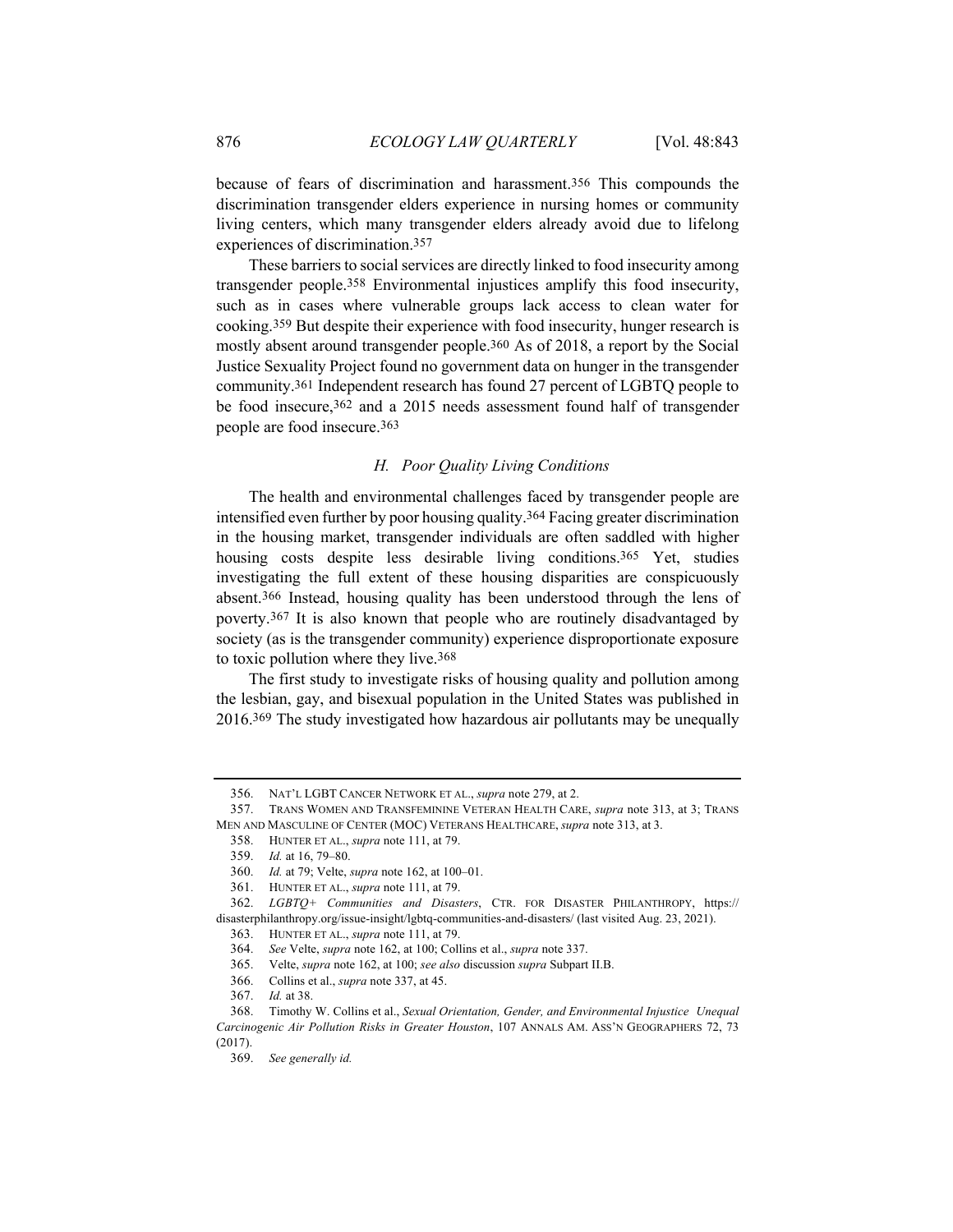distributed with respect to same-sex households in Greater Houston.370 The study found that same-sex households were a powerful predictor of cancer risk from hazardous air pollutants relative to other independent variables.371 A follow-up study of nationwide impacts found same-sex households were a better predictor of variable cancer and respiratory risks from hazardous air pollutants than either Black or Hispanic populations.372

In both studies, the authors discussed that disproportionate impacts from air pollution may contribute to disparate health outcomes among all LGBTQ people, including transgender people.373 Lesbian, gay, bisexual, and transgender people have historically been excluded from heteronormative residential spaces in the United States and forced into urban centers.374 These urban centers are often highly polluted.375 While studies warn against clear generalizations to transgender populations, it is important to note that transgender populations in the United States have, in fact, been forced into urban centers over the last hundred years.<sup>376</sup> San Francisco, for instance, is now formally recognizing these centers, such as The Transgender District, which has a documented presence of transgender residents since the early 1920s.377 So it is reasonable to conclude that the forced clustering of transgender communities in urban centers has pushed them into highly polluted spaces similar to those examined by LGB studies.

#### *I. Disastrous Effects of Climate Change*

With the existing vulnerabilities of transgender individuals, the effects of climate change and natural disasters exacerbate inequalities.378 Yet, the community is left out of much of the discussion around climate disasters.379 Proper warnings before, during, and after major storms often do not reach transgender people. This occurs in part because transgender individuals are more

<sup>370.</sup> *Id.* at 73, 75–77.

<sup>371.</sup> *Id.* at 86.

<sup>372.</sup> Collins et al., *supra* note 337, at 44.

<sup>373.</sup> *See id.;* Collins et al., *supra* note 368, at 86.

<sup>374.</sup> Collins et al., *supra* note 337, at 44; Collins et al., *supra* note 368, at 74–75.

<sup>375.</sup> Collins et al., *supra* note 368, at 75.

<sup>376.</sup> *About the District*, THE TRANSGENDER DIST., https://www.transgenderdistrictsf.com/about (last visited July 14, 2020).

<sup>377.</sup> *Id.*; *see also About Us*, CASTRO LGBTQ CULTURAL DIST., https://castrolgbtq.org/about/ (last visited July 14, 2020); John Ferrannini, *SF Transgender District Drops Cafeteria Owner's Name*, BAY AREA REP. (Mar. 20, 2020), https://ebar.com/news/latest\_news//289682/online\_extra:\_sf\_transgender district drops cafeteria owners name?ch=news&sc=latest news&sc2=&id=289682&online extra%3A \_sf\_transgender\_district\_drops\_cafeteria\_owners\_name=; David Hyman, *Introduction to the Leather & LGBTQ Cultural District*, S.F. LEATHER & LGBTQ CULTURAL DIST. (last updated Feb. 13, 2020), https:// docs.google.com/document/d/1YFwIeMfvOh0So5nbNIRip9tL\_2tJ5z1aK7f6vwP1Rtk/edit?usp=sharing.

<sup>378.</sup> Thuringer, *supra* note 178.

<sup>379.</sup> Benavente, *supra* note 119, at 3–6. The National Preparedness Report, the Federal Emergency Management Agency's annual review of the United States' preparedness to respond to natural and manmade disasters, first used the word "transgender" in 2020. Thomas Frank, *LGBTQ People Are at Higher Risk in Disasters*, SCI. AM. (Dec. 23, 2020), https://www.scientificamerican.com/article/lgbtqpeople-are-at-higher-risk-in-disasters/.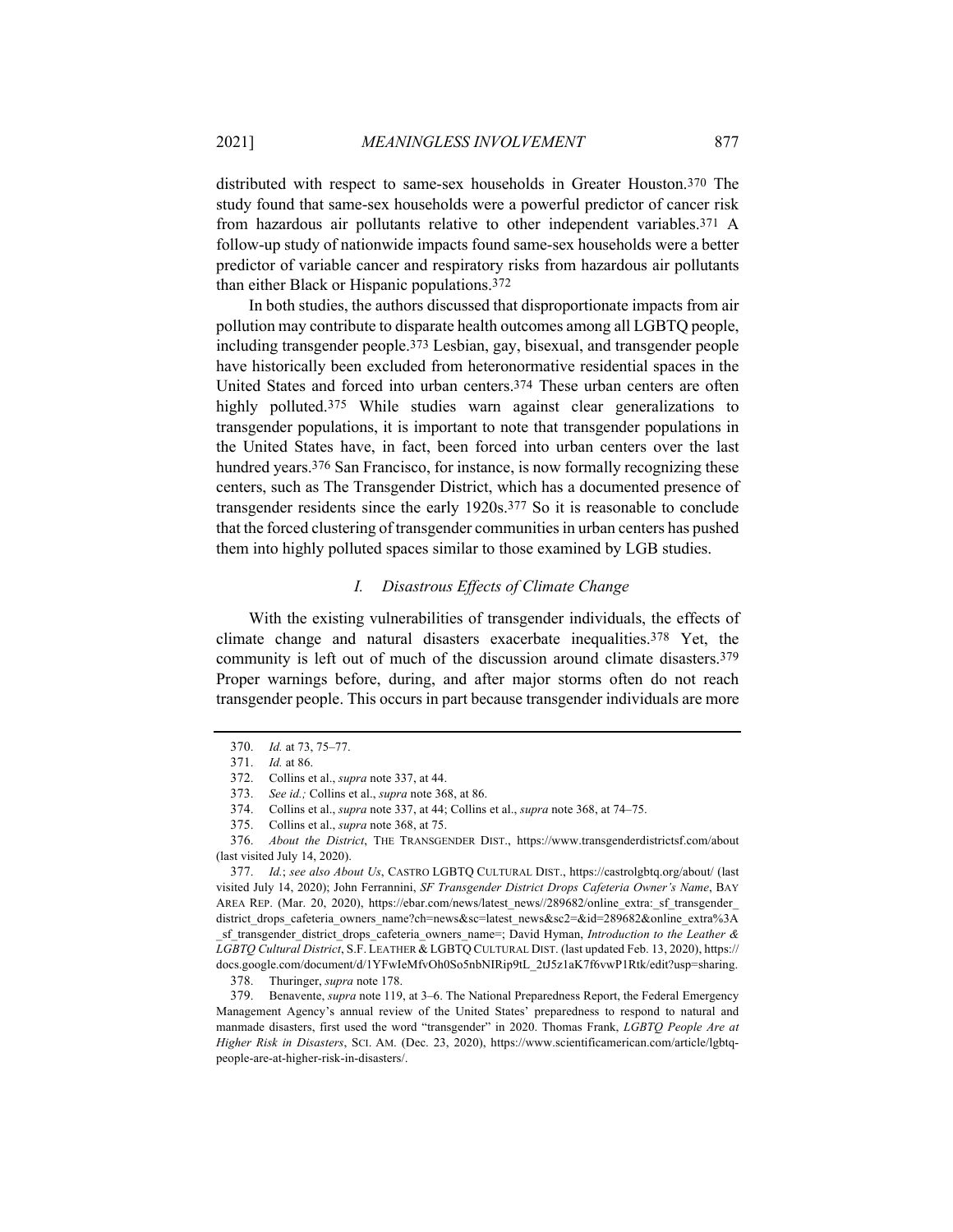isolated from the community at large380 and because the media fails to report resources particular to transgender evacuees and communities that are rebuilding.381

During evacuation, transgender individuals have fewer family resources to rely upon for essential needs.382 After disaster hits, spikes in gender-based violence present another unique danger to transgender people,383 who are already at higher risk of assault.384 And as the experience of Sharli'e Vicks in the aftermath of Hurricane Katrina demonstrated, discrimination in disaster relief efforts can exclude or even criminalize transgender access to emergency aid.385 Religious rhetoric that rationalizes disasters as "the wrath of God" for transgender people only makes them more of a target for violence and harassment.386

The inaccessibility of stable housing among transgender people will also reinforce the effects of climate change.387 Every year since 2015 has been the hottest year on record, and extreme weather events of all types are deadly for homeless transgender individuals or those without good shelter.<sup>388</sup> While migration is expected to increase with extreme weather patterns,389 transgender people, with lower incomes and less capital, will largely be unable to leave their homes and jobs.<sup>390</sup> Overall, people who cannot pay premium prices for food and water, people who cannot leave town during extreme weather events, and people who cannot afford to rebuild after disasters, will bear the brunt of climate change.391

# IV. FAILURES OF MEANINGFUL INVOLVEMENT

#### *"[E]nvironmental justice is not merely a box to be checked."*392

This Part addresses how transgender people experience procedural environmental injustice. It examines how traditional modes of meaningful involvement in environmental justice have failed to engage, completely ignored,

<sup>380.</sup> Frank, *supra* note 379.

<sup>381.</sup> Scott McKinnon et al., *Disasters, Queer Narratives and the News How are LGBTI Disaster Experiences Reported by the Mainstream and LGBTI Media?*, 64 J. HOMOSEXUALITY 122, 125, 129, (2017).

<sup>382.</sup> *LGBTQ+ Communities and Disasters*, *supra* note 362.

<sup>383.</sup> *Id.*

<sup>384.</sup> LAVERACK ET AL., *supra* note 179, at 17–20.

<sup>385.</sup> *See* discussion *supra* Intro.

<sup>386.</sup> Thuringer, *supra* note 178.

<sup>387.</sup> Noah Goodwin, *There Is No Planet B Why Climate Change Is an LGBTQ Issue*, GLAAD (Mar. 15, 2019), https://www.glaad.org/amp/no-planet-b-why-climate-change-is-an-lgbtq-issue.

<sup>388.</sup> *Id.*

<sup>389.</sup> Thuringer, *supra* note 178.

<sup>390.</sup> Johnson, *supra* note 113.

<sup>391.</sup> *Id.*; *see* ANNA CLARK, THE POISONED CITY: FLINT'S WATER AND THE AMERICAN URBAN TRAGEDY, ch. 12, § II (Kindle ed. 2018).

<sup>392.</sup> Friends of Buckingham v. State Air Pollution Control Bd., 947 F.3d 68, 92 (4th Cir. 2020).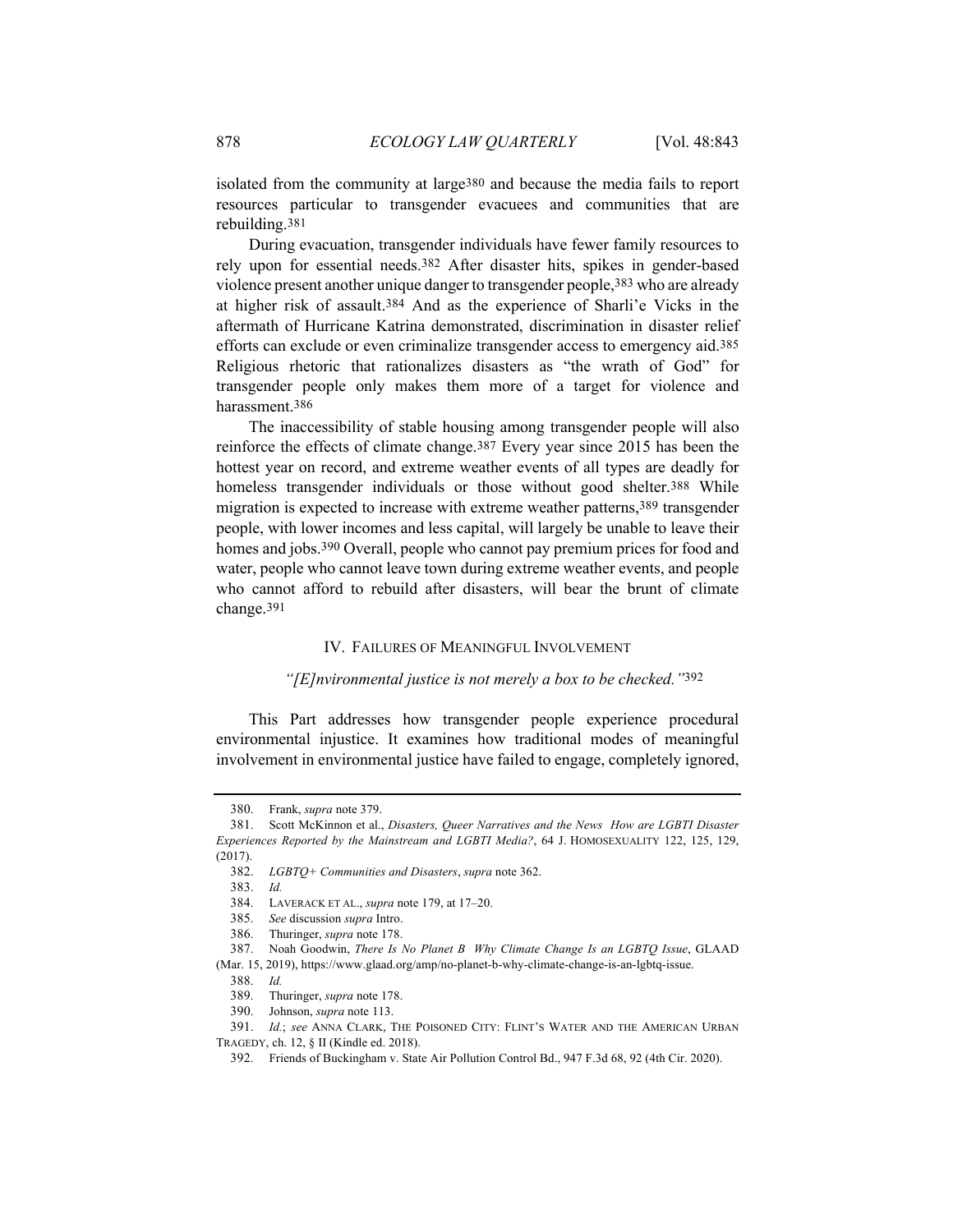or practically excluded transgender individuals. Transgender people have been left out of a conversation wherein their lives may hang in the balance.<sup>393</sup> These failures of meaningful involvement, as this Part explains, stem from a cisheteronormative conception of "normal" in environmental justice.<sup>394</sup>

# *A. Definitions of Environmental Justice*

A principal concern with inequitable access to environmental justice is the definition of environmental justice itself. The EPA presently defines environmental justice to apply to "all people regardless of race, color, national origin, or income."395 This definition is shared by numerous state agencies, 396 though the definition is modified by some states.397 Notably absent from these definitions are the roles gender and gender identity play in environmental justice.398 However, these omissions from the EPA's definition were not accidental.399

396. These include Indiana, South Carolina, New York, and many others. *See Air Quality in Indiana*, IND. DEP'T OF ENV'T MGMT., https://www.in.gov/idem/airquality/ (last visited July 14, 2020); *Environmental Justice (EJ) Overview*, S.C. DEP'T OF HEALTH & ENV'T CONTROL, https:// scdhec.gov/environment/environmental-justice-ej (last visited July 14, 2020); *Environmental Justice*, MISS. DEP'T OF ENV'T QUALITY, https://www.mdeq.ms.gov/about-mdeq/office-of-communityengagement/environmental-justice/ (last visited July 14, 2020); *Environmental Justice*, N.Y. STATE: DEP'T OF ENV'T CONSERVATION, https://dec.ny.gov/public/333.html (last visited July 14, 2020); N.J. DEP'T OF ENV'T PROT.: OFF. OF ENV'T JUSTICE, https://nj.gov/dep/ej/ (last visited July 14, 2020); *MPCA and Environmental Justice*, MINN. POLLUTION CONTROL AGENCY, https://www.pca.state.mn.us/aboutmpca/mpca-and-environmental-justice (last visited July 14, 2020).

397. Some states have simplified the definition; Illinois' and Massachusetts' definitions refer to "all people," and New Mexico's refers to "all New Mexicans." *See* ILL. ENV'T PROT. AGENCY: ENV'T JUSTICE (EJ) POL'Y, https://www2.illinois.gov/epa/topics/environmental-justice/Pages/ej-policy.aspx (last visited July 14, 2020); MASS.GOV: ENV'T JUSTICE, https://mass.gov/environmental-justice (last visited July 14, 2020); *Equity*, N.M. ENV'T DEP'T, https://env.nm.gov/general/environmental-justice-in-new-mexico/ (last visited July 14, 2020). Others have expanded the definition: the California Government Code adds "cultures" to the definition, and Oregon adds "culture" and "education." *See* CAL. GOV'T CODE § 65040.12(e) (2020); *What Is Environmental Justice?*, OREGON.GOV: ABOUT DEQ, https://oregon.gov/ deq/about-us/Pages/Environmental-Justice.aspx (last visited July 14, 2020). The Virginia Council on Environmental Justice, misquoting the EPA's definition, adds "faith." *Virginia Council on Environmental Justice*, SEC'Y OF NAT. & HISTORIC RES., https://naturalresources.virginia.gov/initiatives/environmentaljustice/ (last visited July 28, 2020).

<sup>393.</sup> Velte, *supra* note 40, at 258. While this Part addresses many of the active failures of the EPA and community groups to engage the transgender community, only by integrating many of the suggestions in Part V will proactive meaningful involvement be possible to achieve.

<sup>394.</sup> Johnson, *supra* note 36.

<sup>395.</sup> *Learn About Environmental Justice*, *supra* note 30.

<sup>398.</sup> But these absences are almost unexpected; in an apparent display of collective false memories, multiple environmental activists and at least one university have incorrectly included "sex" in quoting the EPA's definition of environmental justice. *See*, *e.g.*, *What is Environmental Justice?*, MADISON ENV'T JUSTICE, https://mejo.us/ (last visited Dec. 12, 2021); *Environmental Justice/Racism*, HEIDI HUNTER, https://heidihutner.com/environmental-justiceracism (last visited July 25, 2020); *Graduate Certificate in Environmental Justice*, UNIV. OF KAN., https://catalog.ku.edu/archives/2018-19/liberal-arts-sciences/ environmental-studies/environmental-justice-gradcert/ (last visited July 25, 2020).

<sup>399.</sup> *See* U.S. ENVTL. PROT. AGENCY REGION 2, *supra* note 32, at 12.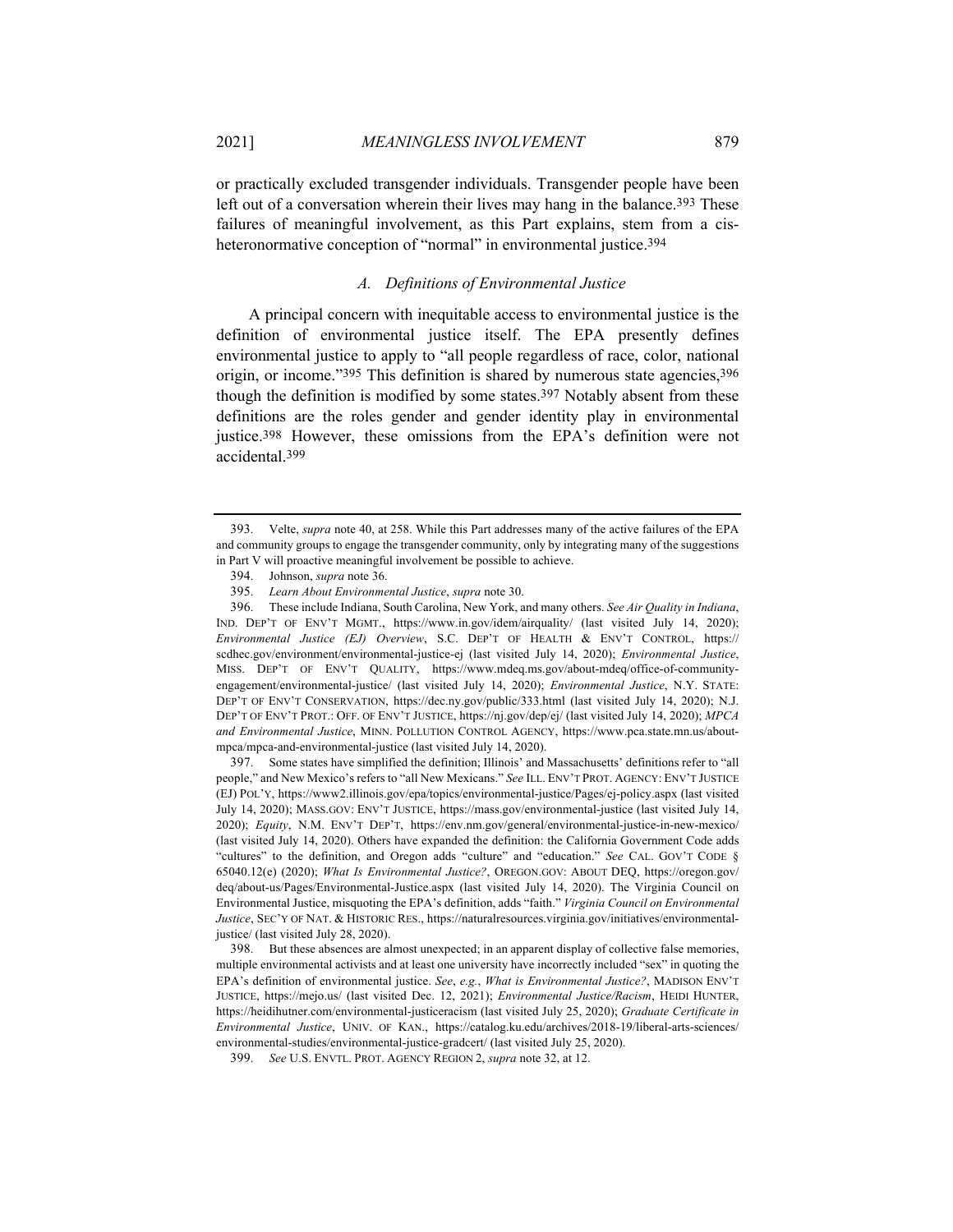In 1994, President Clinton issued Executive Order No. 12,898, directing each federal agency to address adverse environmental effects on "minority populations and low-income populations."400 By 2000, the EPA's Office of Environmental Justice explicitly defined "minority" as *excluding* "religion[,] . . . sex, age, culture, sexual orientation, or any type of handicap."401 At the same time, the definition of fair treatment articulated that "no group of people, including a racial, ethnic, or socioeconomic group" should experience disproportionate impacts of environmental consequences. However, the definition of meaningful involvement was not given the same expansion.402

Today, the EPA's definition of "minority" simply incorporates the definition used by the U.S. Census Bureau, which addresses only ethnicity and race.403 Gender and gender identity remain absent from the definition of environmental justice, which sends an important message about which populations the EPA deems worthy for meaningful involvement. The practical consequences of this message are considerable.

#### *B. No Policies around Transgender Involvement*

The EPA has no policies that meaningfully involve transgender people. No literature search uncovered any such policies, nor is there evidence of such policies in the EPA's publicly available environmental justice plans or documents.404 In particular, there was no evidence of the EPA ever pursuing public outreach with transgender people in mind. No community involvement plan or document addressing public outreach, publicly shared by the EPA, mentions transgender people even once. Even the seminal environmental justice plans, *Plan EJ 2014* and *EJ 2020 Action Agenda*, never once mention LGBTQ people.405

To verify whether any policies do exist, a Freedom of Information Act (FOIA) request was filed with the EPA, requesting all "policies, procedures, processes, standards, guidelines and similar instructive documents" with respect

<sup>400.</sup> Federal Actions to Address Environmental Justice in Minority Populations and Low-Income Populations, Exec. Order No. 12,898, 59 Fed. Reg. 7629, 7629 (Feb. 16, 1994).

<sup>401.</sup> U.S. ENVTL. PROT. AGENCY REGION 2, *supra* note 32, at 12.

<sup>402.</sup> *Id.* at 7.

<sup>403.</sup> EPA, EJ 2020 ACTION AGENDA: THE U.S. EPA'S ENVIRONMENTAL JUSTICE STRATEGIC PLAN FOR 2016-2020, at 55 (2016), https://epa.gov/sites/production/files/2016-05/documents/052216\_ej\_2020\_ strategic\_plan\_final\_0.pdf.

<sup>404.</sup> I made multiple manual searches to uncover literature. In the EPA Web Archive (archive.epa.gov), I searched the key terms "transgender," "trans," "LGBT," "nonbinary," "genderqueer," and "gender identity," and permutations of these (e.g. "non-binary"), and consulted results. I repeated these efforts in the National Service Center for Environmental Publications (nepis.epa.gov). On Google, I utilized the "site:epa.gov" search command in tandem with the key terms listed. Finally, I conducted a search on Westlaw utilizing "advanced: (EPA & transgender)" with the other key terms as well.

<sup>405.</sup> *See generally* EPA, *supra* note 403; OFF. OF ENV'T JUSTICE, EPA, PLAN EJ 2014 (2011), https://nepis.epa.gov/Exe/ZyPDF.cgi/P100DFCQ.PDF?Dockey=P100DFCQ.PDF.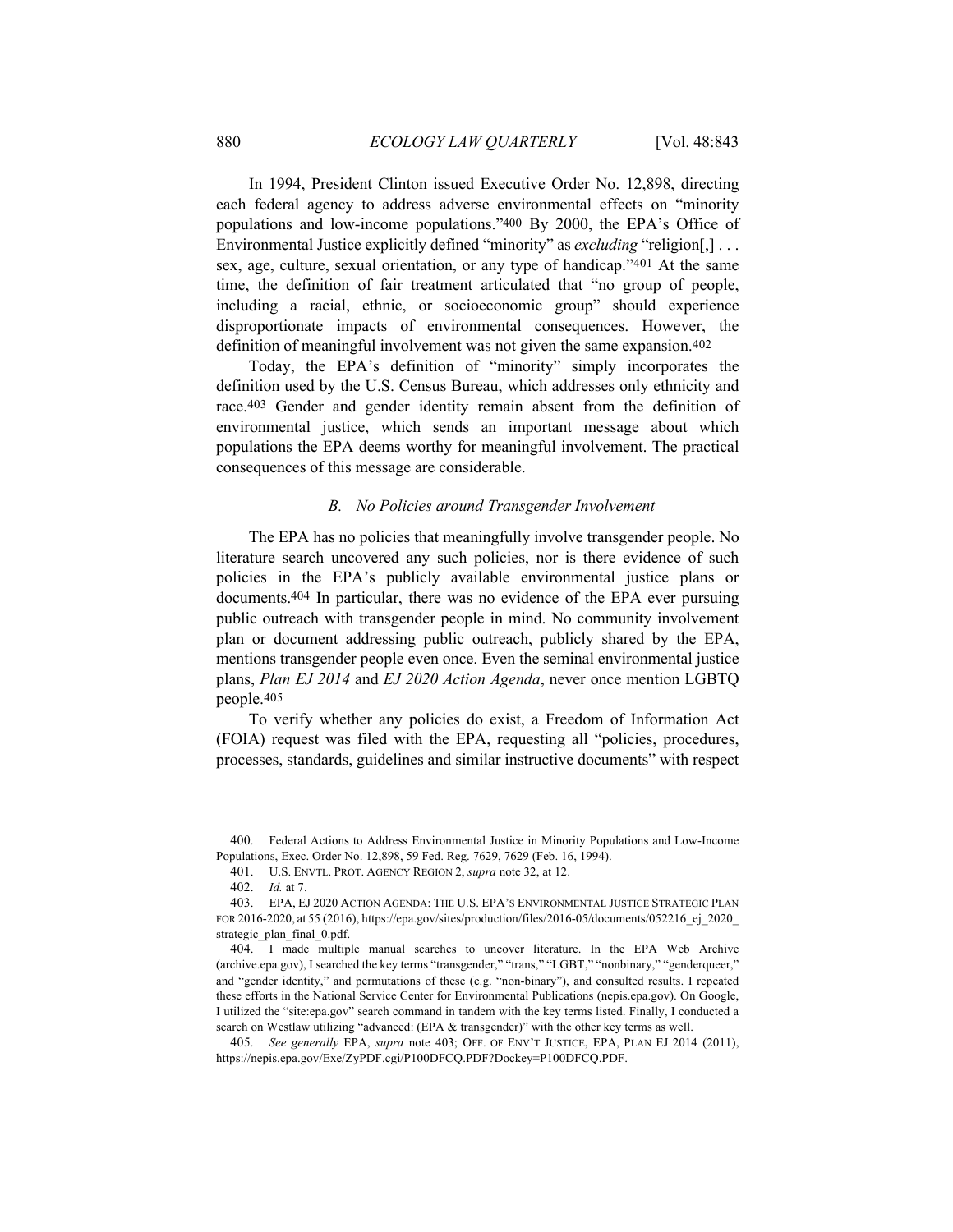to the meaningful involvement of transgender people.406 The only records provided were two of the EPA's employment policies prohibiting discrimination and harassment.407 A second FOIA request with the EPA sought "reviews, impact reports, accomplishments reports, results reports, and similar reflective documents" since 2018 that discussed the meaningful involvement of transgender people.408 No records were found.409

## *C. Hosting Public Events in Religious Spaces*

Public meetings and events, especially ones with public participation, are crucial avenues of public engagement with the EPA.410 Community attendance and participation are vehicles for public insight, which steers how the EPA pursues its purposes; Superfund cleanups are an example, although numerous other important environmental decisions involve the public's feedback.411 But many of these events are held in religiously affiliated spaces<sup>412</sup> where

410. EPA REGION 2, *supra* note 32, at 4-3 to 4-6.

411. EPA, *supra* note 269, at 9–11; EPA, SUPERFUND COMMUNITY INVOLVEMENT HANDBOOK 1– 2, 12 (2016), https://semspub.epa.gov/work/HQ/100000070.pdf.

<sup>406.</sup> In full, the request made was "[A]ll Environmental Protection Agency policies, procedures, processes, standards, guidelines, and similar instructive documents that explicitly discuss or direct the fair treatment and meaningful involvement, with respect to the development, implementation and enforcement of environmental laws, regulations and policies, of persons who identify as transgender, nonbinary, genderqueer or any other gender identity or expression under the umbrella of 'transgender.'" *EPA-2020- 003309 Request Details*, FOIAONLINE, https://foiaonline.gov/foiaonline/action/public/submissionDetails ?trackingNumber=EPA-2020-003309&type=request (last visited Jan. 3, 2022).

<sup>407.</sup> *Id.*

<sup>408.</sup> In full, the request made was "[A]ll Environmental Protection Agency reviews, impact reports, accomplishments reports, results reports, and similar reflective documents, created or finalized on or after January1, 2018, that explicitly discuss the fair treatment and meaningful involvement, with respect to the development, implementation and enforcement of environmental laws, regulations and policies, of persons who identify as transgender, nonbinary, genderqueer or any other gender identity or expression under the umbrella of 'transgender.'" *EPA-2020-003312 Request Details*, FOIAONLINE, https:// foiaonline.gov/foiaonline/action/public/submissionDetails?trackingNumber=EPA-2020-003312&type= request (last visited Jan. 3, 2022).

<sup>409.</sup> *Id.*

<sup>412.</sup> *See, e.g.*, *EPA Public Meeting September 12*, GLYNN ENV'T COAL., https://web.archive.org/ web/20220206011347/https://www.glynnenvironmental.org/events-1/epa-public-meeting-september-12 (last visited July 14, 2020); Amanda Roberts, *Air of Uncertainty LDEQ, EPA to Hold Public Meeting, Rep. Richmond Weighs In*, FOX8 (Feb. 11, 2020, 6:53 AM), https://fox8live.com/2020/02/11/airuncertainty-ldeq-epa-hold-public-meeting-rep-richmond-weighs/; *EPA Begins Public Comment Period on Proposed Soil Cleanup Plan for North Alcoa Superfund Site, East St. Louis, Illinois*, EPA (Dec. 9, 2019), https://epa.gov/newsreleases/epa-begins-public-comment-period-proposed-soil-cleanup-plannorth-alcoa-superfund-site; Sean Lisitza, *EPA Director of Environmental Justice Hears Local Complaints in Peoria*, CIPROUD.COM (Nov. 12, 2019, 1:17 AM), https://centralillinoisproud.com/digitaloriginals/epa-director-of-environmental-justice-hears-local-complaints-in-peoria/; *EPA Announces Proposal to Improve Cleanup at Tutu Wellfield Superfund Site on St. Thomas, U.S. Virgin Islands EPA to Hold Public Meeting August 23, 2018*, EPA WEB ARCHIVE (Aug. 8, 2018), https://archive.epa.gov/ epa/newsreleases/epa-announces-proposal-improve-cleanup-tutu-wellfield-superfund-site-st-thomas-us. html; Mike McCullough, *Minden Resident "I Just Don't Feel Safe Here", EPA to Conduct More Tests*, METRONEWS (June 8, 2018, 2:20 PM), https://wvmetronews.com/2018/06/08/minden-resident-i-justdont-feel-safe-here-epa-to-conduct-more-tests/.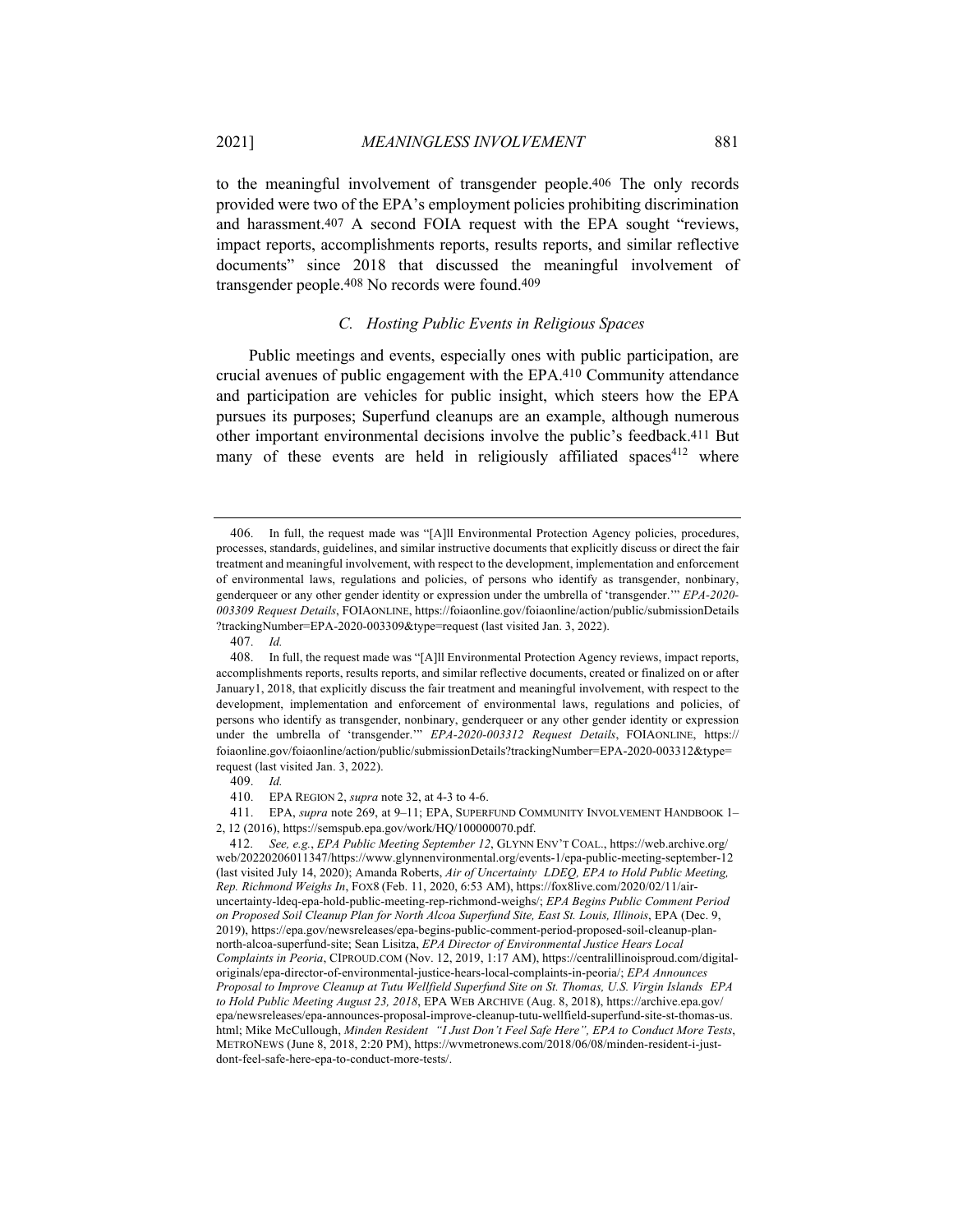transgender people have often been discriminated.413 Indeed, about 40 percent of transgender individuals report leaving a faith community from fear of rejection, while about 20 percent have actually been rejected.414

So, while the EPA's failures to engage the transgender community are demonstrably evident, the agency's decisions to rely on certain religious spaces exhibits active exclusion. Through a series of examples of when public meetings were hosted in such spaces hostile to the transgender community, this Subpart explores the agency's more exclusionary practices.

In September 2018, the EPA held a public meeting at the St. Paul Lutheran Church in Trenton, Missouri.415 The church was overseen by the Missouri Synod,416 which in 2014, declared transgender identity "gender identity confusion."417 The religious council also proclaimed that gender confirmation surgeries were "not God-pleasing," and that transgender individuals who do pursue transitioning require "admonition and the call to repentance." 418 In 2015, Pew Research Center described the Missouri Synod as promulgating "stated barriers to inclusion" of transgender people.419

On June 25, 2019, the EPA convened a meeting at Bethany Church in Greenland, New Hampshire.420 But just a year earlier, the church released a newsletter decrying transgender youth to be a "social contagion" and the result of a "cultural gender narrative."421 And like many churches, Bethany Church publicly declares the "marriage relationship" to be reserved between "a man and a woman" 422—a restriction often applied against marriages with transgender partners.423

<sup>413.</sup> Lang, *supra* note 348.

<sup>414.</sup> SANDY E. JAMES ET AL., NAT'L CTR. FOR TRANSGENDER EQUAL., THE REPORT OF THE 2015 U.S. TRANSGENDER SURVEY 77 (2016), https://transequality.org/sites/default/files/docs/usts/USTS-Full-Report-Dec17.pdf.

<sup>415.</sup> Oralandar Brand-Williams, *EPA Offers Updates on Former McLouth Cleanup Agreement*, DETROIT NEWS, https://detroitnews.com/story/news/local/wayne-county/2018/09/05/settlementagreement-mclouth-steel-riverview-trenton/1148671002/ (Sept. 7, 2018, 4:37 PM).

<sup>416.</sup> *See* COMM'N ON THEOLOGY & CHURCH RELS., LUTHERAN CHURCH–MO. SYNOD, GENDER IDENTITY DISORDER OR GENDER DYSPHORIA IN CHRISTIAN PERSPECTIVE 1, 9 (May 17, 2014), https:// lcms.org/document.fdoc?src=lcm&id=3012.

<sup>417.</sup> *Id.* at 8.

<sup>418.</sup> *Id.* at 9.

<sup>419.</sup> Aleksandra Sandstrom, *Religious Groups' Policies on Transgender Members Vary Widely*, PEW RSCH. CTR. (Dec. 2, 2015), https://pewresearch.org/fact-tank/2015/12/02/religious-groups-policieson-transgender-members-vary-widely/.

<sup>420.</sup> Jeff McMenemy, *EPA Hosting Public Meeting to Discuss Coakley Landfill*, SEACOASTONLINE (June 24, 2019, 8:04 PM), https://amp.seacoastonline.com/amp/4838145007.

<sup>421.</sup> Ctr. for Parent/Youth Understanding, *Latest Research Rapid Onset Gender Dysphoria*, CPYU PARENT PAGE, Oct. 2018, at 3, https://bethanychurch.com/home/wp-content/uploads/2018/10/CPYU-Parent-Page-October-2018-Corrected.pdf.

<sup>422.</sup> *Statement of Faith*, BETHANY CHURCH, https://web.archive.org/web/20200919001641/https:// bethanychurch.com/welcome/statement-of-faith (last visited Jan. 3, 2022).

<sup>423.</sup> Shawn Markus Crincoli, *Religious Sex Status and the Implications for Transgender and Gender Nonconforming People*, 11 FIU L. REV. 137, 139–41 (2015); *Transgenderism, Transsexuality, and Gender Identity*, ASSEMBS. OF GOD (Aug. 7, 2017), https://ag.org/Beliefs/Position-Papers/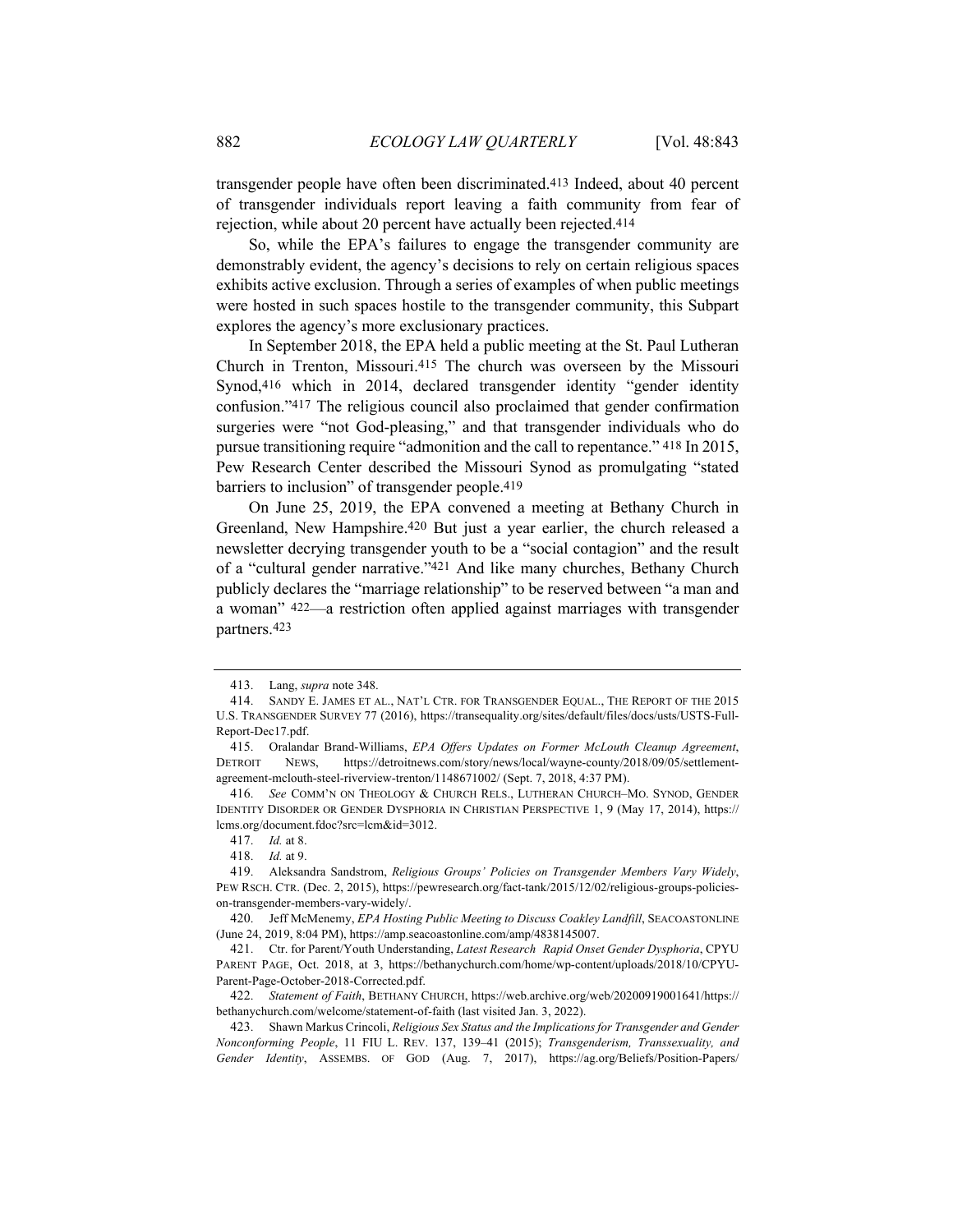In July 2019, the EPA held a community meeting about local medical plant pollution in Atlanta's suburbs. The gathering was held at Covington's Calvary Baptist Church,424 a place responsible for a slew of homophobic social media activity. In one post, the church proclaims that societies accepting homosexuality as anything but a "perversion" eventually collapse.425 It also declared that the "effeminate"—a term regularly applied to transgender and gendernonconforming people426—will not "inherit the Kingdom of God."427 Another post claims how homosexuality is the end of a long, downward spiral of sin.428 And yet another post describes homosexuality as one of the "major offenses" and an "abomination of the Lord."429

On December 10, 2019, the EPA held an open house at the West Campus of the Christ Chapel Bible Church in Willow Park, Texas.430 The church has an extensive online presence, including a blog post discussing how the victims of the 2016 Orlando Pulse Nightclub shooting were "sinners in need of a Savior."431 In describing the victims as "male prostitutes"—yet another term spitefully applied to transgender and gender-nonconforming people432—the church insists that they will not "inherit the Kingdom of God."433

Of last note are meetings in Roman Catholic churches, like one public hearing the EPA held on May 11, 2017 at St. James Catholic Church in

425. Covington's Calvary (@CovingtonCalvary), FACEBOOK (Nov. 29, 2019, 10:35 AM), https:// web.archive.org/web/20220206014504/https://www.facebook.com/login/?next=https%3A%2F%2Fww w.facebook.com%2FCovingtonCalvary%2Fposts%2F2661765267178449.

426. John H. Elliott, *No Kingdom of God for Softies? Or, What Was Paul Really Saying? 1 Corinthians 6 9-10 in Context*, 34 BIBLICAL THEOLOGY BULL.: J. BIBLE & CULTURE 17, 25–27, 32, 34 (2004).

429. Covington's Calvary (@CovingtonCalvary), FACEBOOK (Sept. 4, 2020), https://facebook.com/ CovingtonCalvary/posts/3370385876316381.

431. *When Extremism Produces Extremely Wrong Reactions*, CHRIST CHAPEL BIBLE CHURCH, https://ccbcfamily.org/extremism-produces-extremely-wrong-reactions/ (last visited July 25, 2020).

Transgenderism-Transsexuality-and-Gender-Identity. Opposite-sex relationships with a transgender partner are considered "homosexuality" when only sex assigned at birth is recognized; *see also* Oliver O'Donovan, *Transsexualism and Christian Marriage*, 11 J. RELIGIOUS ETHICS 135, 140, 143, 145–46, 151–52, 155–57 (1983). The conflation of transgender identity with gay and lesbian identity has also been seen in the legal sphere of marriage, see Andrew Sharpe, *Transgender Jurisprudence and the Spectre of Homosexuality*, 14 AUSTL. FEMINIST L.J. 23, 24–29 (2000), and in the sphere of incarceration, where transgender inmates have been classified as gay or lesbian and housed in "homosexual areas," see Phyllis Randolph Frye & Katrina C. Rose, *Responsible Representation of Your First Transgendered Client*, 66 TEX. BAR J. 558, 561 (2003).

<sup>424.</sup> Nicole Carr, *Governor Steps into Plant Toxins Controversy; EPA Requested in Covington*, WSB-TV2: ATLANTA (Aug. 1, 2019, 8:09 PM), https://wsbtv.com/news/local/governor-steps-into-planttoxins-controversy-epa-requested-in-covington/972063886/.

<sup>427.</sup> Covington's Calvary, *supra* note 425.

<sup>428.</sup> Covington's Calvary (@CovingtonCalvary), FACEBOOK (Jan. 2, 2020), https://facebook.com/ CovingtonCalvary/posts/2766962093325432.

<sup>430.</sup> *Circle Court Ground Water Plume Willow Park, TX*, EPA: SUPERFUND SITE, https:// cumulis.epa.gov/supercpad/SiteProfiles/index.cfm?fuseaction=second.stayup&id=0606965 (last visited July 28, 2020).

<sup>432.</sup> *See* Elliott, *supra* note 426, at 27, 29; COMM'N ON THEOLOGY & CHURCH RELATIONS, *supra*  note 416, at 7.

<sup>433.</sup> *See When Extremism Produces Extremely Wrong Reactions*, *supra* note 431.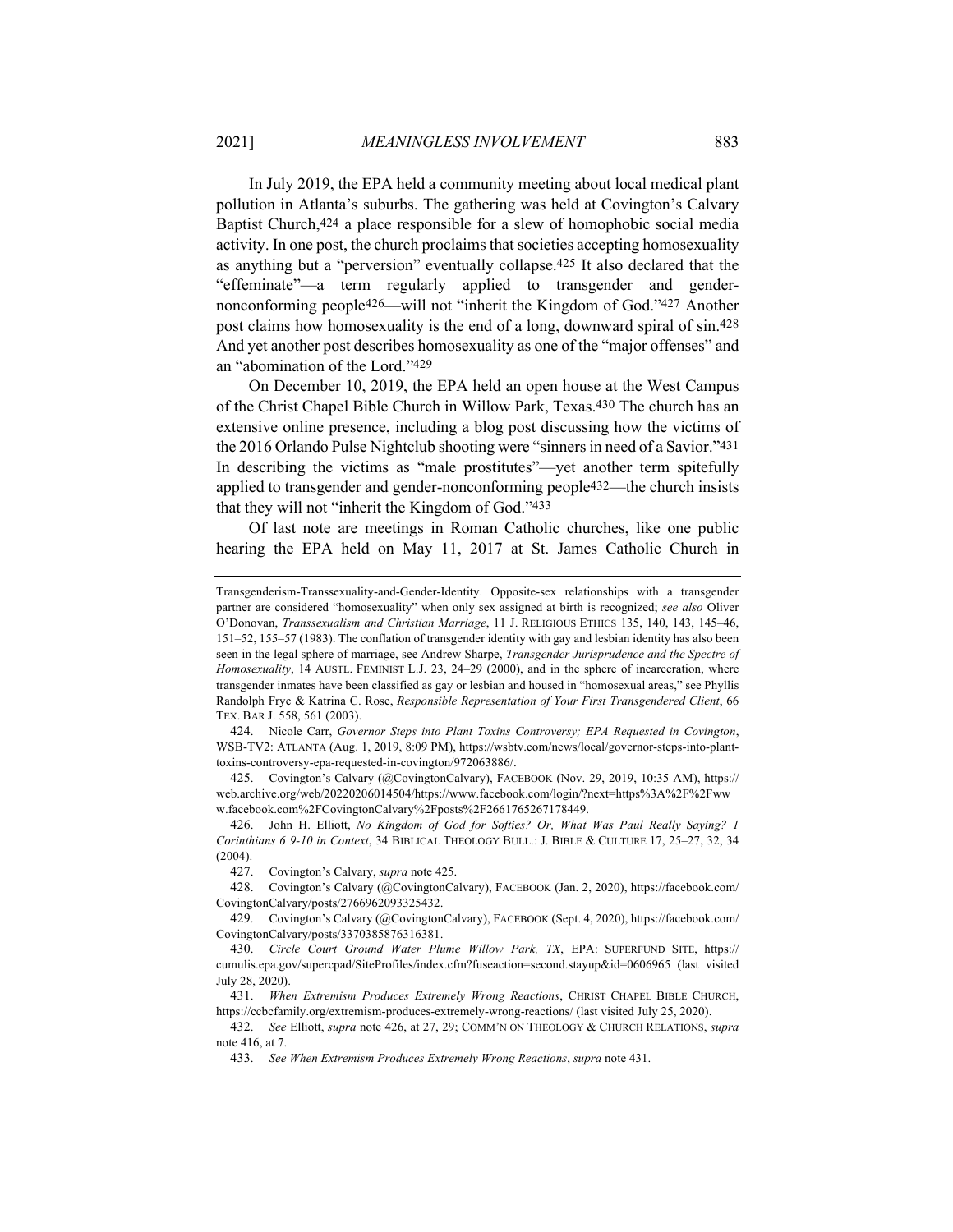Edgemont, South Dakota.434 The Holy See issued opinions that derided transgender identity as "a move away from *nature*," which represents "a confused concept of freedom in the realm of feelings and wants."435 In 2016, after explaining that Jesus Christ would not turn away faithful transgender individuals, Pope Francis asked reporters, "[D]on't write, 'The pope will bless [transgender people].'"436 St. James Catholic Church is overseen by the Diocese of Rapid City of the South Dakota Catholic Conference.437 The conference proclaims transgender identity as a "gender ideology,"438 and supported the restriction of bathrooms based on assigned sex at birth.439

Hosting public events in religious spaces, such as churches, is, on its own, understandable. Churches can be centers of the community, and religious leaders may be crucial partners for public outreach and engagement.440 But as the foregoing examples show, the EPA and other community groups repeatedly seek attendance in religiously affiliated spaces that publicly discriminate against and dehumanize transgender people. And as observed in communities of color, latent vilification that propels insecurity and discomfort results in intentional avoidance

<sup>434.</sup> *EPA Dewey-Burdock Class III and Class V Injection Well Draft Area Permits*, U.S. ENVTL. PROT. AGENCY REGION 8 (Aug. 2, 2017), https://web.archive.org/web/20210329201836/https://epa.gov/ uic/epa-dewey-burdock-class-iii-and-class-v-injection-well-draft-area-permits; *see also* EPA, U.S. EPA TO CLEAN UP LEAD IN DEPUE, HOLD PUBLIC MEETING 1 (2019), https://semspub.epa.gov/ work/05/951688.pdf; EPA, LOWER DUWAMISH WATERWAY SUPERFUND SITE COMMUNITY INVOLVEMENT PLAN 61, 64 (2016), https://semspub.epa.gov/work/10/100033896.pdf; Constanza Montana, *Abandoned Shop Has Toxic Chemicals*, CHI. TRIBUNE (Nov. 13, 1987), https:// chicagotribune.com/news/ct-xpm-1987-11-13-8703250748-story.html.

<sup>435.</sup> GIUSEPPE VERSALDI & ANGELO VINCENZO ZANI, CONGREGATION FOR CATH. EDUC., "MALE AND FEMALE HE CREATED THEM": TOWARDS A PATH OF DIALOGUE ON THE QUESTION OF GENDER THEORY IN EDUCATION 11 (2019), http://www.educatio.va/content/dam/cec/Documenti/19\_0997 \_INGLESE.pdf; *see also* Jason Horowitz & Elisabetta Povoledo, *Vatican Rejects Notion that Gender Identity Can Be Fluid*, N.Y. TIMES (June 10, 2019), https://nytimes.com/2019/06/10/world/europe/ vatican-francis-gender-identity-sexuality.html; *see also* Benavente, *supra* note 119, at 7–8.

<sup>436.</sup> Nicole Winfield, *Pope Francis Urges Pastoral Care for Transgender People, Draws Line Between Ministry and Indoctrination'*, WASH. POST (Oct. 2, 2016), https://washingtonpost.com/ news/acts-of-faith/wp/2016/10/02/pope-francis-urges-pastoral-care-for-gay-transgender-people-drawsline-between-ministry-and-indoctrination/; Cindy Wooden, *Pope Sees Global War' Against Marriage,* 

*Urges Church Help for Couples*, CATH. SUN (Oct. 3, 2016), https://catholicsun.org/2016/10/03/pope-ongender-theory-video/.

<sup>437.</sup> Jacques Daniel, Edgemont – St. James (Aug. 28, 2014), https://www.rapidcitydiocese.org/ location/edgemont-st-james/.

<sup>438.</sup> *See Gender Ideology*, S.D. CATH. CONF., https://sdcatholicconference.org/issues/marriageand-family/gender-ideology/ (last visited July 28, 2020); ROBERT D. GRUSS & PAUL J. SWAIN, RAPID CITY DIOCESE, STATEMENT FROM THE ROMAN CATHOLIC BISHOPS OF SOUTH DAKOTA REGARDING PROPOSED LEGISLATION ON ACCOMMODATION BASED UPON GENDER (Jan. 25, 2016), https://rapidcitydiocese.org/wp-content/uploads/2015/07/Joint-Statement-on-HB-1008\_January-20163.pdf.

<sup>439.</sup> GRUSS & SWAIN, *supra* note 439. Because of the Holy See's well-publicized, hostile stance opposing transgender identity, all Roman Catholic Churches become questionable spaces to seek the attendance of the transgender community.

<sup>440.</sup> *See* U.N. DEV. PROGRAMME ET AL., *supra* note 78, at 41.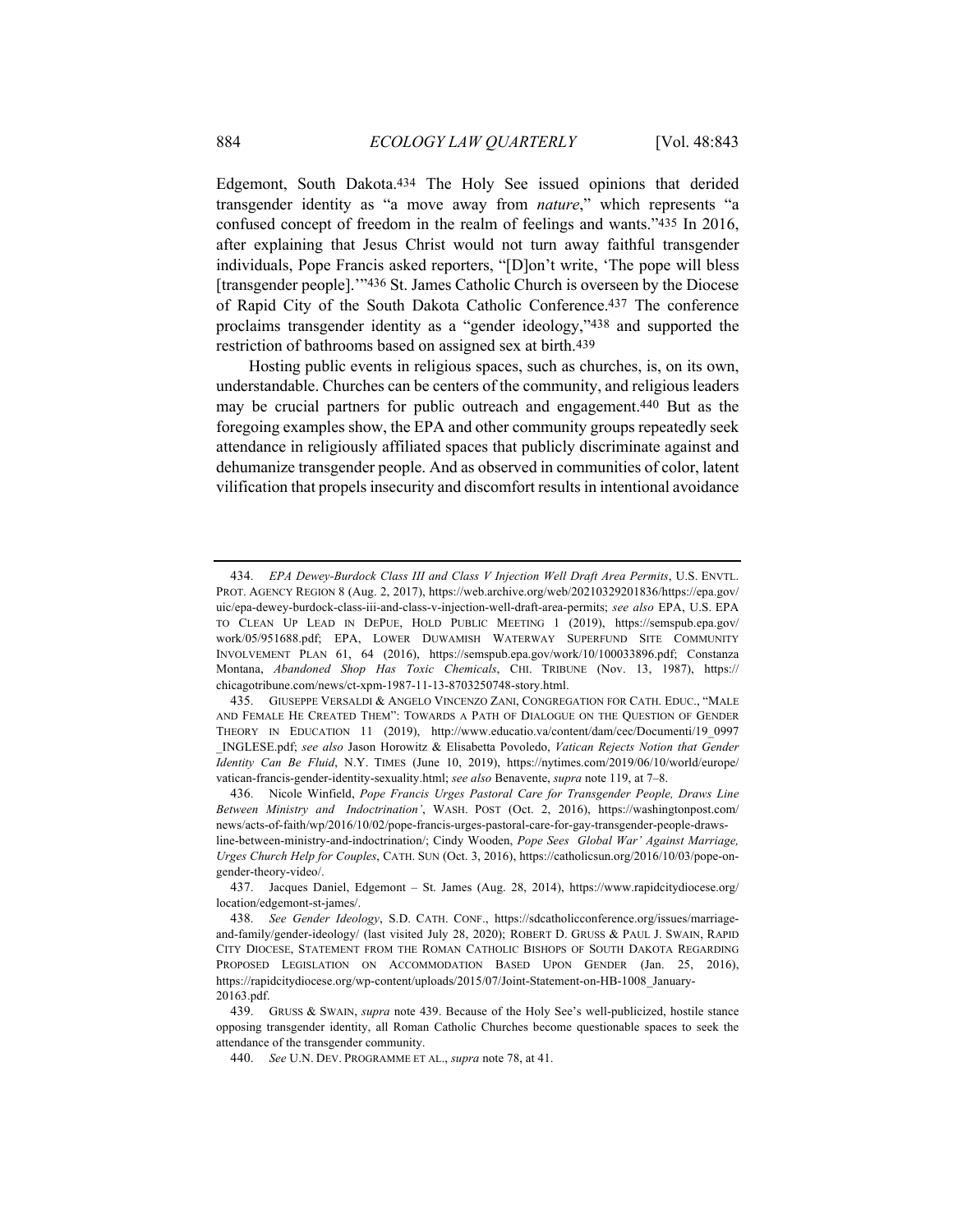of particular spaces.441 Were the EPA holding meetings at a church known for white supremacy, the discourse would be rightfully overridden by the disrespect for the communities of color that the meeting should have served. Yet, churches are as capable of violently excluding gender minorities as any other class of people,442 but the EPA's casual use of some churches goes unnoticed.

Spaces that are manifestly transphobic inherently deter transgender individuals' involvement.443 And while religious spaces may draw attendance of some transgender individuals, widespread use of these spaces will not achieve meaningful involvement of *all* transgender people.

#### *D. Practices During Disaster Response*

Beyond hindering community involvement, trans-exclusionary planning also starves transgender people of emergency services around environmental disasters. Transgender communities are rarely included in environmental disaster planning and programming,444 while they are frequently left out of recovery and response efforts.445 And transgender women in particular confront roadblocks to essential shelter and relief services due to discriminatory gender stereotypes.446

This discrimination fuels the transgender community's existing mistrust of healthcare systems, which further contributes to their underuse of social services amid a natural disaster.447 Meanwhile, transgender access to primary and genderaffirming medical care during emergencies is already limited. In the midst of a disaster, emergency medical providers routinely undervalue hormone medications and treatments for HIV and AIDS, resulting in limited supply that makes access nearly impossible.448 Consequently, transgender individuals may turn to survival sex work in order to afford medicine.449

<sup>441.</sup> *See* Rhonda Itaoui et al., *Anti-Racism Muslim Mobilities in the San Francisco Bay Area*, 16 MOBILITIES 88, 1, 2–4, 11, 14 (2021); Michele Lobo, *Gestures of Judgement and Welcome in Public Spaces Hypervisible Migrant Newcomers in Darwin, Australia*, 32 J. CULTURAL GEOGRAPHY 54, 55, 57–58, 65 (2015); Greg Noble & Scott Poynting, *White Lines The Intercultural Politics of Everyday Movement in Social Spaces*, 31 J. INTERCULTURAL STUD. 489, 490, 492, 495–97, 499 (2010).

<sup>442.</sup> Louis F. Graham, *Navigating Community Institutions Black Transgender Women's Experiences in Schools, the Criminal Justice System, and Churches*, 11 SEXUALITY RSCH. & SOC. POL'Y 274, 6, 8-9 (2014), doi:10.1007/s13178-014-0144-y.

<sup>443.</sup> *See generally* Ayden Scheim et al., *Avoidance of Public Spaces by Trans Ontarians The Impact of Transphobia on Daily Life*, TRANS PULSE E-BULL., Jan. 16, 2014, https://transpulseproject.ca/wpcontent/uploads/2014/01/Trans-PULSE-E-Bulletin-8-English.pdf.

<sup>444.</sup> PRIYANKA BHALLA ET AL., INT'L FED'N OF RED CROSS & RED CRESCENT SOC'YS, THE RESPONSIBILITY TO PREVENT AND RESPOND TO SEXUAL AND GENDER-BASED VIOLENCE IN DISASTERS AND CRISES 22 (2018), https://apo.org.au/sites/default/files/resource-files/2018-07/apo-nid184271.pdf.

<sup>445.</sup> Zoe Tabary, *Women, LGBT People Invisible' Victims of Disasters – Experts*, THOMSON REUTERS FOUND. NEWS (March 8, 2018), https://news.trust.org/item/20180308114259-otaio/; Thuringer, *supra* note 178.

<sup>446.</sup> Thuringer, *supra* note 178.

<sup>447.</sup> *LGBTQ+ Communities and Disasters*, *supra* note 362.

<sup>448.</sup> *Id.*

<sup>449.</sup> *Id.*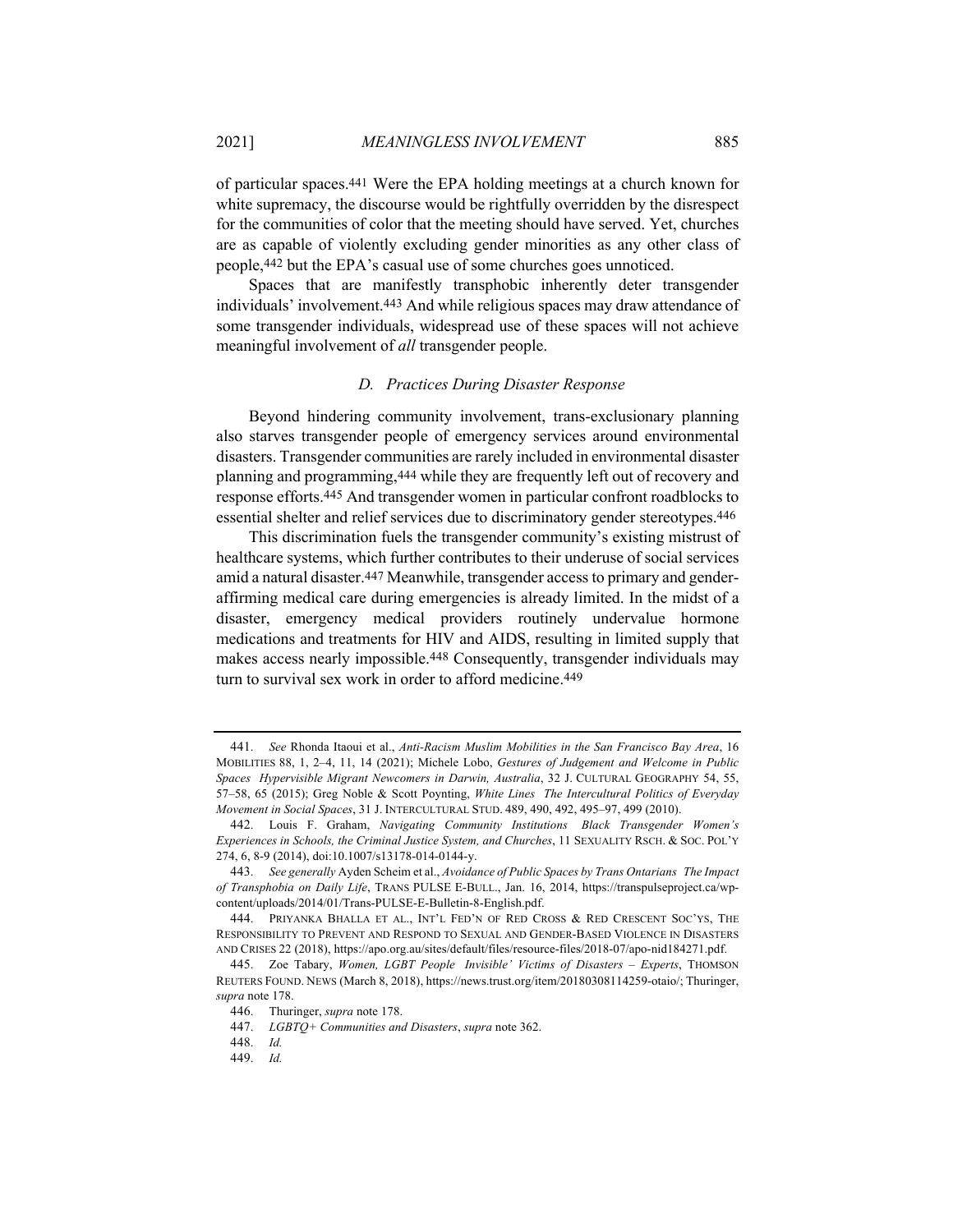Worse still, the relatively few emergency shelters that do serve the needs of transgender survivors are often underfunded.450 Disaster shelters can also be dangerous places for transgender people, particularly ones that fail to affirm their gender or protect them from physical harassment.451 Often, shelters force transgender people into gendered housing that does not match their gender identity.452 And when transgender individuals use congregate showers, their bodily exposure to other shelter survivors invites verbal and physical attacks if their perceived genitals do not match their gender identity.453 Unsurprisingly, some transgender individuals simply avoid shelters altogether.454

## *E. The Flint Water Crisis*

The water crisis in Flint, Michigan is another case example of nonexistent meaningful involvement of transgender people during disaster response.455 It began in April 2014 and was the result of lead leaching into the City of Flint's water supply.456 Flint had recently switched the municipal water source from the City of Detroit to the Flint River, whose more caustic waters resulted in lead from the pipes leaching into the city's water supply.457 At the height of the crisis, lead levels in the municipal water registered almost twice the EPA's action level of fifteen parts per billion.458 As a result, the number of Flint children with blood lead levels of over five  $\mu$ g/dL jumped 3.5 times.<sup>459</sup> At least twelve deaths are attributed to these events.460

For transgender people and those living with HIV and AIDS, the Flint Water Crisis fell especially hard.461 Because of their health vulnerabilities, the water quality in Flint was particularly dangerous.<sup>462</sup> When authorities first made potable water available, it was often distributed in firehouses where police presence and ID requirements made many transgender women of color feel

<sup>450.</sup> Goodwin, *supra* note 387.

<sup>451.</sup> *See id.*; *LGBTQ+ Communities and Disasters*, *supra* note 362.

<sup>452.</sup> *See* Velte, *supra* note 162, at 97, 100, 106; *LGBTQ+ Communities and Disasters*, *supra* note 362.

<sup>453.</sup> *LGBTQ+ Communities and Disasters*, *supra* note 362; *see Equal Access Self Assessment Tool – Library of Steps*, GLBTQ LEGAL ADVOCATES & DEFENDERS (Sept. 2019), http://glad.org/wp-content/ uploads/2019/09/Equal-Access-Self-Assessment-Tool-Library-of-Steps.pdf.

<sup>454.</sup> U.N. DEV. PROGRAMME ET AL., *supra* note 78, at 39, 43.

<sup>455.</sup> *See* CLARK, *supra* note 391, ch. 12, § II.

<sup>456.</sup> Lang, *supra* note 348.

<sup>457.</sup> *Id.*

<sup>458.</sup> Kelsey J. Pieper et al., *Evaluating Water Lead Levels During the Flint Water Crisis*, 52 ENV'T SCI. & TECH. 8124, 8126 (2018).

<sup>459.</sup> Sammy Zahran et al., *Four Phases of the Flint Water Crisis Evidence from Blood Lead Levels in Children*, 157 ENV'T RSCH. 160, 169 (2017).

<sup>460.</sup> Sarah Childress, *We Found Dozens of Uncounted Deaths During the Flint Water Crisis. Here's How*, PBS (Sept. 10, 2019), https://pbs.org/wgbh/pages/frontline/interactive/how-we-found-dozens-ofuncounted-deaths-during-flint-water-crisis/; Lang, *supra* note 348; *see* CLARK, *supra* note 391, ch. 10, § III.

<sup>461.</sup> NAT'L LGBTQ TASK FORCE, *supra* note 185, at 14.

<sup>462.</sup> Lang, *supra* note 348; *see also* discussion *supra* Subpart III.F.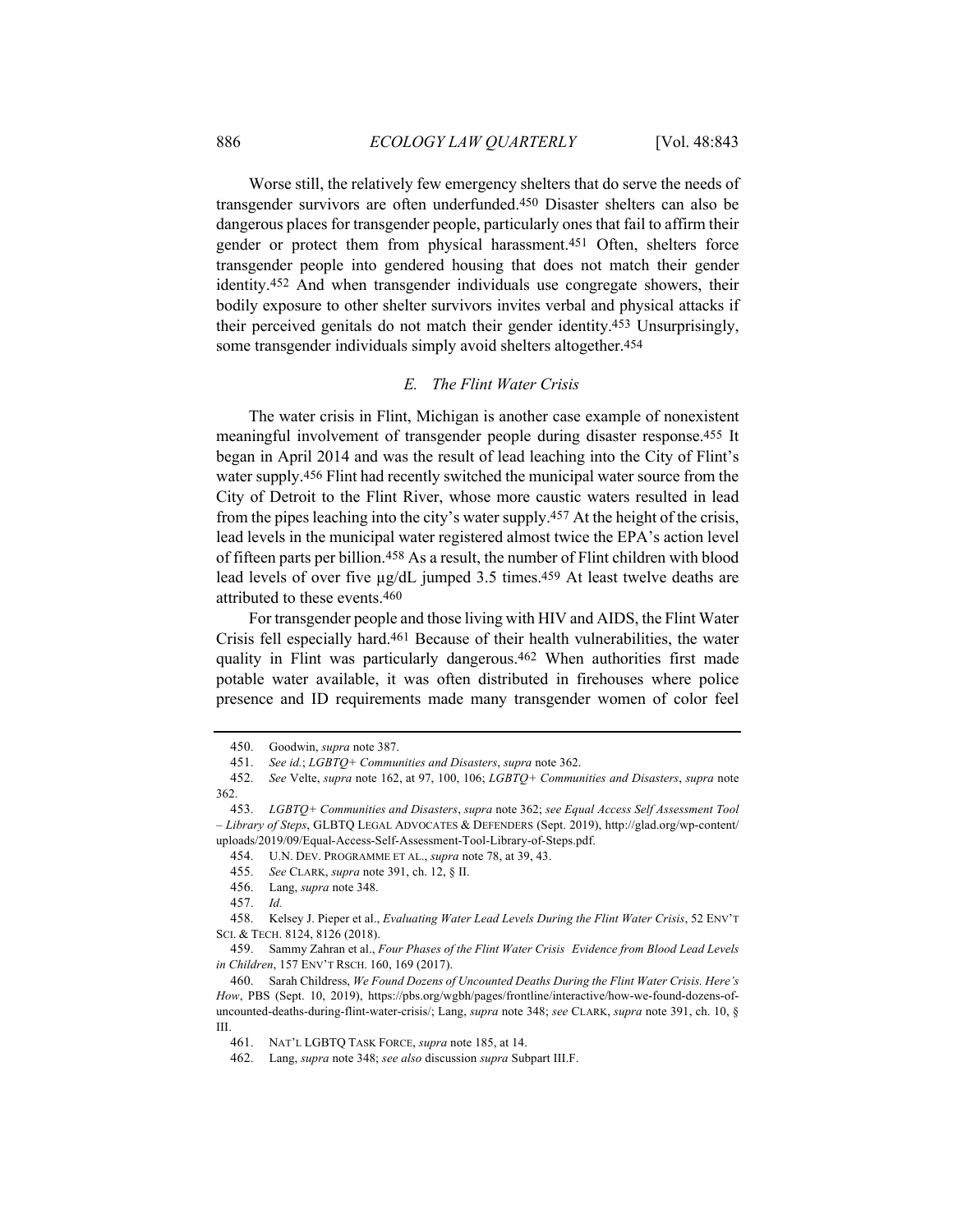unsafe,463 to the point of choosing not to collect water at all.464 These distribution sites were also not located in every community, forcing some residents to walk miles a day just for drinkable water.465 When the city relocated some of the distribution sites, many were placed in churches, where transgender residents still did not feel safe.466 Wellness AIDS Services, an LGBTQ+ nonprofit assisting people living with HIV and AIDS, distributed over 1,000 cases of bottled water to those who felt unsafe obtaining water due to fears of discrimination.<sup>467</sup>

#### V. RECOMMENDATIONS TO PROMOTE MEANINGFUL INVOLVEMENT

# *"The opportunity for meaningful public involvement is the most important consideration in an environmental justice review."*468

Environmental justice demands community and social acceptance.469 And for the transgender community, it is inextricably linked with the pursuit of equity and equality.470 Because environmental decision making rarely involves transgender people, advancing these goals must begin with steps to increase direct outreach and meaningful involvement. Unlike other proposals for transgender outreach that are often vague,471 this Part provides concrete ideas ripe for implementation. But these recommendations are by no means exhaustive, and must be tailored to the needs of the community being served.

Many practices proposed in this Part involve methods already used by stakeholders.472 The EPA already passes out flyers, meets with community organizations, and conducts door-to-door outreach.473 It already tailors communications to specific communities' preferences and needs.474 As stated in one community involvement plan, "The EPA aims to use the most appropriate communication methods and tools for each segment of the public because one

<sup>463.</sup> NAT'L LGBTQ TASK FORCE, *supra* note 185, at 14.

<sup>464.</sup> Lang, *supra* note 348.

<sup>465.</sup> CLARK, *supra* note 391, ch. 10, § I.

<sup>466.</sup> Lang, *supra* note 348; NAT'L LGBTQ TASK FORCE, *supra* note 185, at 14.

<sup>467.</sup> Lang, *supra* note 348.

<sup>468.</sup> Hinds County. v. Miss. Comm'n on Env't Quality, 61 So. 3d 877, ¶ 33 (Miss. 2011).

<sup>469.</sup> *See* PATRICK HAZELTON ET AL., IRGT: A GLOB. NETWORK OF TRANS WOMEN & HIV, MOST IMPACTED, LEAST SERVED: ENSURING THE MEANINGFUL ENGAGEMENT OF TRANSGENDER PEOPLE IN GLOBAL FUND PROCESSES 5, 7–8, 13 (2015), https://mpactglobal.org/wp-content/uploads/2016/02/ Transgender-Engagement-in-Global-Fund-Process.pdf.

<sup>470.</sup> *See* NAT'L TRANSGENDER YOUTH COUNCIL, GSA DAY 4 GENDER JUSTICE 2019: DISCUSSION GUIDE 6–7 (2018), https://ourtranstruth.org/wp-content/uploads/2019/10/GSADay4GJ-2019-Discussion-Guide.pdf.

<sup>471.</sup> Bell, *supra* note 268, at 1016.

<sup>472.</sup> *See* EPA, *supra* note 269.

<sup>473.</sup> *See id.* at 7.

<sup>474.</sup> EPA, COVE AREA ABANDONED URANIUM MINES COMMUNITY INVOLVEMENT PLAN 1, 10–11 (2016), https://epa.gov/sites/production/files/2018-02/documents/cove\_area\_abandoned\_uranium\_ mines\_community\_involvement\_plan\_2016.pdf.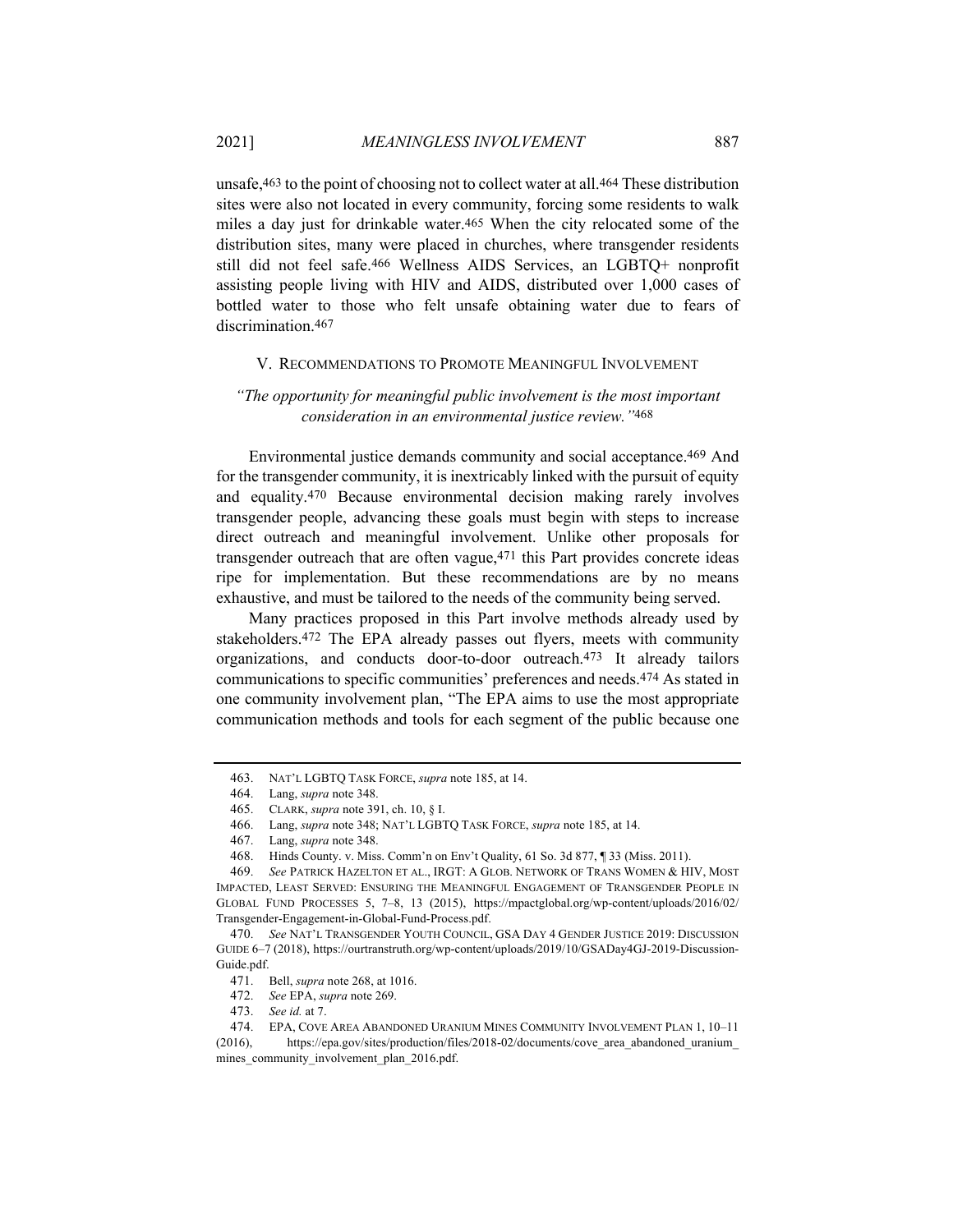size does not fit all."475 Currently missing, yet essential for meaningful involvement, is the transgender community's direct input on these pre-existing methods.

But direct and meaningful input from marginalized communities cannot coexist with discriminatory practices that block their involvement. Thus, policies and procedures should be redesigned to be trans-inclusionary, not transexclusionary. And while promoting transgender involvement may be maligned as political posturing on a social controversy,476 antidiscrimination does not waver in the face of opposition. Spite from a few detractors should not justify the wholesale neglect of an entire gender minority.

#### *A. Establishing Formal Inclusion Policies*

Formal transgender-inclusive policies, such as those that address public communications, community consultations, and organizational partnerships, are a critical step towards the meaningful involvement of the transgender community. The EPA's guidelines and procedures for public engagement should explicitly acknowledge and address the unique conditions transgender community members experience. 477 Formalizing the transgender population as a gender minority deserving the same respect and attention as other minorities decreases stigma478 and elevates the community as worthy of meaningful involvement.479 Policies should incorporate antiharassment provisions that protect transgender individuals, which must be enforced to create public forums free from intimidation and other limits on participation.480

Adopting outreach and involvement policies that specifically address the transgender community is not radical.481 The Office for Victims of Crime at the Department of Justice publishes guidance on connecting with the transgender community.482 The Saint Paul Police Department in Minnesota adopted draft policies in 2018 for interacting with transgender and gender-nonconforming individuals in the community.483 Even the EPA has equal employment

<sup>475.</sup> LOUIS BERGER, EPA, COMMUNITY INVOLVEMENT PLAN FOR THE LOWER PASSAIC RIVER 31 (2017), https://semspub.epa.gov/work/02/538469.pdf.

<sup>476.</sup> Clarke, *supra* note 45, at 961.

<sup>477.</sup> Bell, *supra* note 268, at 1012.

<sup>478.</sup> Hughto et al., *supra* note 110, at 226.

<sup>479.</sup> Thuringer, *supra* note 178; *LGBTQ+ Communities and Disasters*, *supra* note 362.

<sup>480.</sup> Cobb & McKenzie-Harris, supra note 76, at 107.

<sup>481.</sup> *See* Ian F. Tapu & Rebecca A. Copeland, *Cultural Competency in Hawai'i Affirming Gender Identity and Expression*, HAW. BAR J., Oct. 2019, at 20, 22.

<sup>482.</sup> *Outreach Connecting to the Transgender Community*, *supra* note 174.

<sup>483.</sup> *Saint Paul Police Department to Hold Community Meeting About Draft Interactions with Transgender and Gender Non-Conforming Individuals' Policy*, SAINT PAUL MINN., https://stpaul.gov/ news/saint-paul-police-department-hold-community-meeting-about-draft-%E2%80%98interactionswith-transgender (last updated July 17, 2018).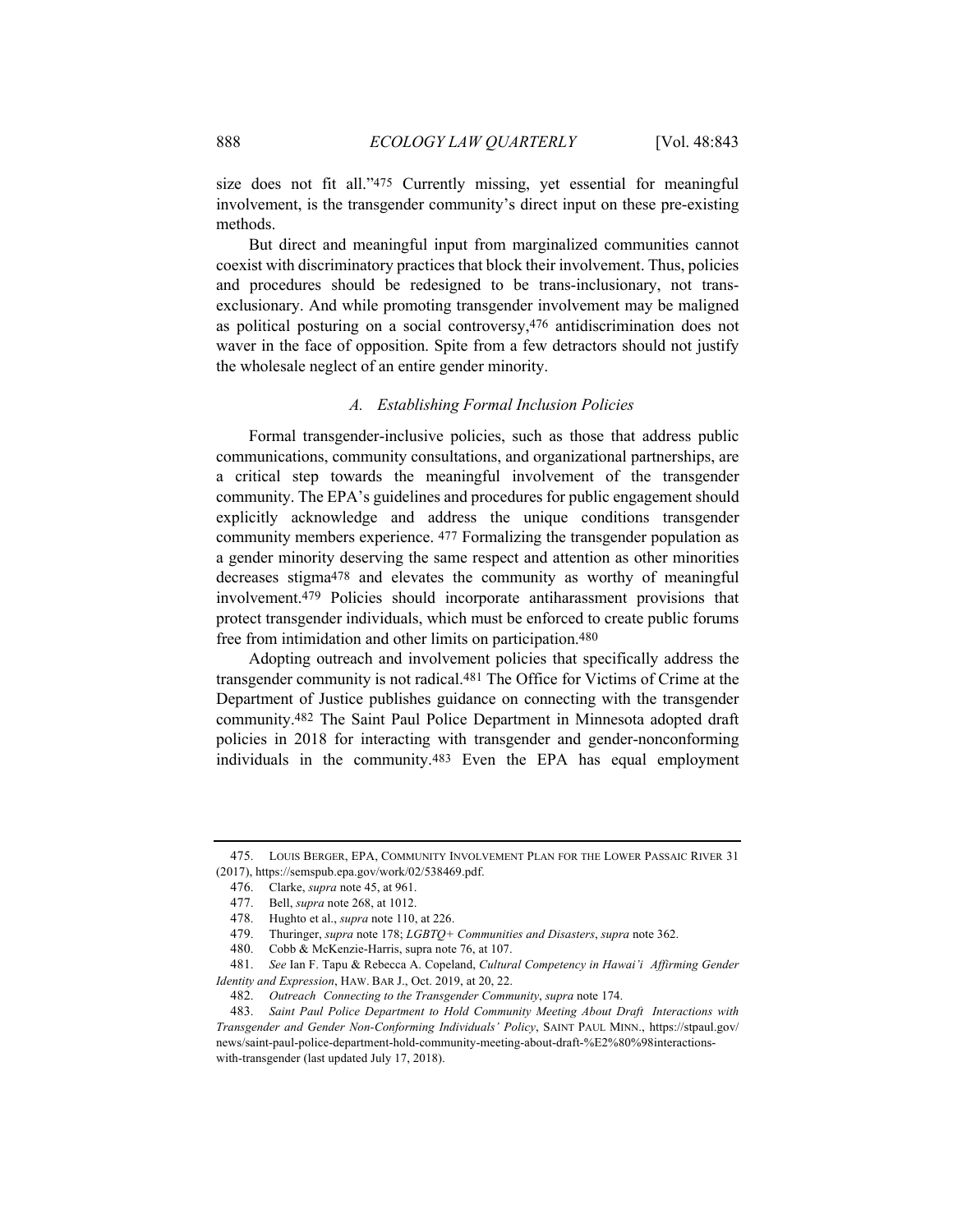opportunity and workplace antiharassment policies that protect transgender employees.484

The National Environmental Justice Advisory Council highlighted five pillars of public involvement,485 each of which should be incorporated into any transgender involvement policy: (1) foster public participation in all aspects of environmental decision making, (2) encourage active community participation, (3) institutionalize public participation, (4) recognize community knowledge, and (5) utilize cross-cultural exchanges.486 A comprehensive policy will also include a plan for coordinating with transgender organizations and a method for evaluation and accountability.487 Ideally, the EPA would have a designated individual to manage policy and outreach with the transgender community.488

Stakeholders from the transgender community must play a role in creating a formal, transgender-inclusive policy for the EPA's public engagement. Witnessing the failures of meaningful involvement, transgender community members are well-positioned to recognize the pitfalls of public engagement and design a more successful transgender involvement policy.489 The policy should be shared widely and be implemented in all outreach activities.490

#### *B. Community Involvement Plans*

Community involvement plans (CIPs) are another formal plan where transgender people should be explicitly included. The Comprehensive Environmental Response, Compensation, and Liability Act (CERCLA) requires the EPA to use CIPs491 to determine site-specific strategies for community outreach and involvement during certain Superfund remedial actions and removals lasting more than 120 days.492 Each CIP must draw on interviews with community residents, public interest groups, and other interested or affected

<sup>484.</sup> *See EEO Policy*, EPA, https://epa.gov/ocr/eeo-policy (last visited July 27, 2020); Email from Andrew Wheeler, Adm'r, EPA, to EPA Employees (Sept. 30, 2019, 9:21 AM), https://epa.gov/sites/ production/files/2019-10/documents/anti-harassment\_policy.pdf.

<sup>485.</sup> *Vocabulary Catalog Environmental Justice Key Terms*, EPA, https://ofmpub.epa.gov/ sor\_internet/registry/termreg/searchandretrieve/glossariesandkeywordlists/search.do?details=&glossary Name=Env%20Justice%20Key%20Terms (last updated June 10, 2010).

<sup>486.</sup> *Id.* 

<sup>487.</sup> *See* R.I. LEGAL SERVS., *supra* note 21, at 42.

<sup>488.</sup> *See id.* at 42–43.

<sup>489.</sup> *See generally* NAT'L LGBT HEALTH EDUC. CTR., EMERGENCY PREPAREDNESS AND LESBIAN, GAY, BISEXUAL & TRANSGENDER (LGBT) PEOPLE: WHAT HEALTH CENTERS NEED TO KNOW, https:// lgbthealtheducation.org/wp-content/uploads/Emergency-Preparedness-for-LGBT-People-Final.pdf (last visited Jan. 6, 2022).

<sup>490.</sup> Cobb & McKenzie-Harris, *supra* note 76, at 107.

<sup>491. 40</sup> C.F.R. §§ 300.415(n)(3), 300.430(c) (2020); *see also* Comprehensive Environmental Response, Compensation, and Liability Act, 42 U.S.C. §§ 9601-9675.

<sup>492.</sup> EPA, COMMUNITY INVOLVEMENT PLANS 1, https://semspub.epa.gov/work/11/174739.pdf (last visited July 17, 2020).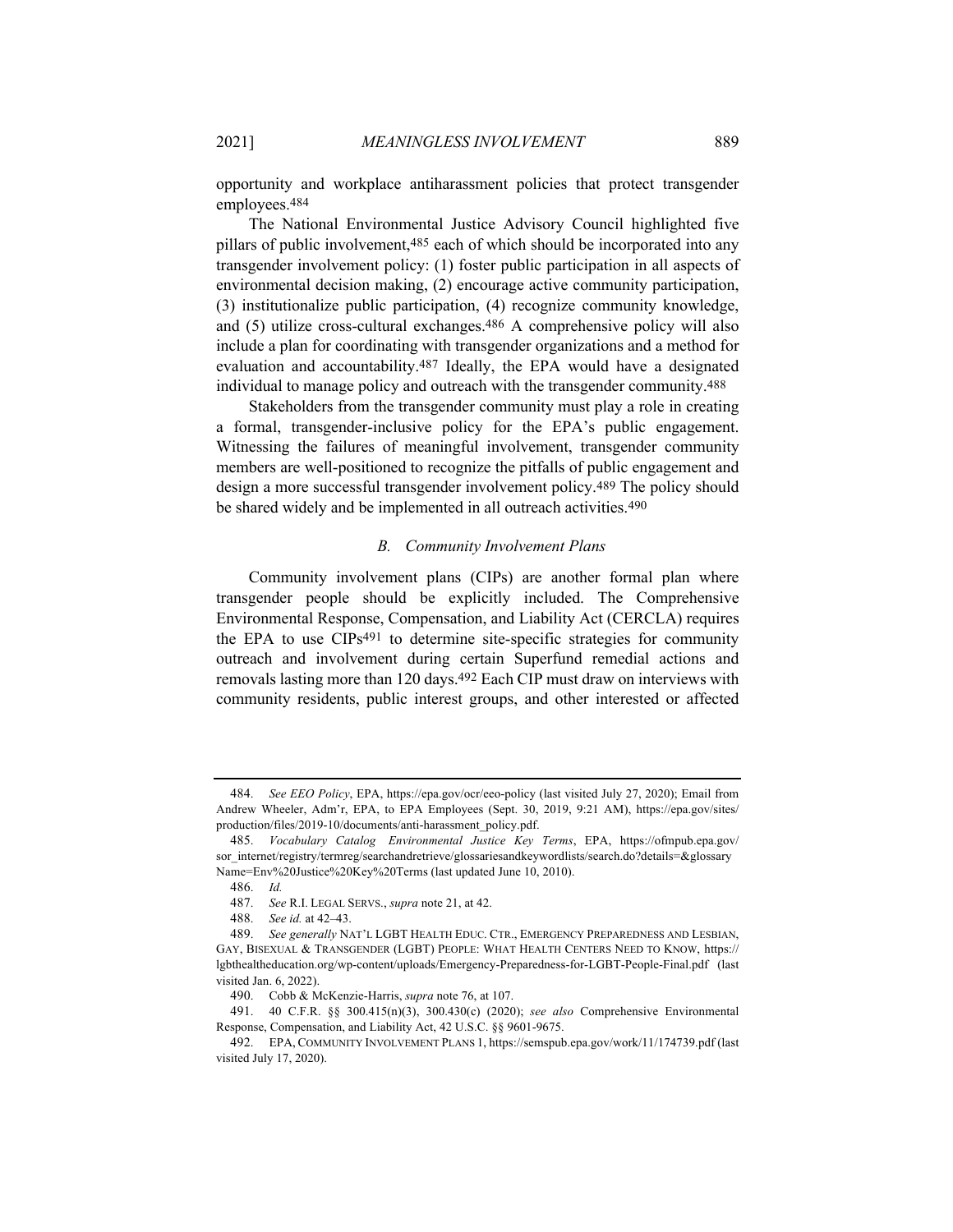parties.493 These interviews are aimed at collecting information and learning how best to involve the public in responding to their concerns.494

CIPs should require that interviews involve transgender residents and interest groups so that EPA can learn the specific needs of the transgender community. CIPs are already created to reach specific racial and ethnic communities; transgender people should be no different.495 Developing each CIP should also involve demographic analyses that include transgender people. As living documents throughout the Superfund process, CIPs should be updated and revised to best address the needs of all affected parties, especially the transgender community.496

#### *C. Messaging and Communications*

Public communications are a primary means by which transgender individuals learn of an environmental concern or organization. Because transgender individuals often assess inclusiveness—and, by extension, their likelihood of engagement—through behavioral and messaging cues, communication on matters of public environmental concern should be as inclusive as possible.497 Specifically, public notices and information should be tailored to address the feedback of the transgender community implicated.498 Specific environmental justice resources, like factsheets, written guidance, and toolkits, should also be created for transgender members of the community.499 For example, the Office of Patient Care Services at the Department of Veterans Affairs provides fact sheets specific to transgender veteran health outcomes.500 Likewise, the EPA should offer resources that provide transgender people with guidance on their environmental justice rights.

An inclusive communication strategy also demands that transgender individuals are reached in the spaces where they frequent and feel most comfortable. Larger cities and urban areas may have specific events or facilities that provide transgender or LGBTQ resources.501 But because transgender people lead multidimensional lives, they can also be found in community spaces that are not queer- and transgender-centric.502 These spaces include community fairs, churches, colleges, and parent-teacher associations.503 Inclusive churches

<sup>493. 40</sup> C.F.R. §§ 300.415(n)(3), 300.430(c)(2) (2020).

<sup>494.</sup> *See id.* 

<sup>495.</sup> *See, e.g.*, *EPA Dewey-Burdock Class III and Class V Injection Well Draft Area Permits*, *supra*  note 434, at 61–65.

<sup>496.</sup> *See* EPA, *supra* note 492, at 1.

<sup>497.</sup> *See Outreach Connecting to the Transgender Community*, *supra* note 174.

<sup>498.</sup> NAT'L LGBT CANCER NETWORK ET AL., *supra* note 279, at 2.

<sup>499.</sup> *See Outreach Connecting to the Transgender Community*, *supra* note 174.

<sup>500.</sup> *VA LGBTQ+ Outreach*, U.S. DEP'T OF VETERANS AFFS.: PATIENT CARE SERVS., https:// patientcare.va.gov/LGBT/VA\_LGBT\_Outreach.asp (last visited July 15, 2020).

<sup>501.</sup> *Outreach Connecting to the Transgender Community*, *supra* note 174.

<sup>502.</sup> *Id.*

<sup>503.</sup> ZENO ET AL., *supra* note 305, at 3.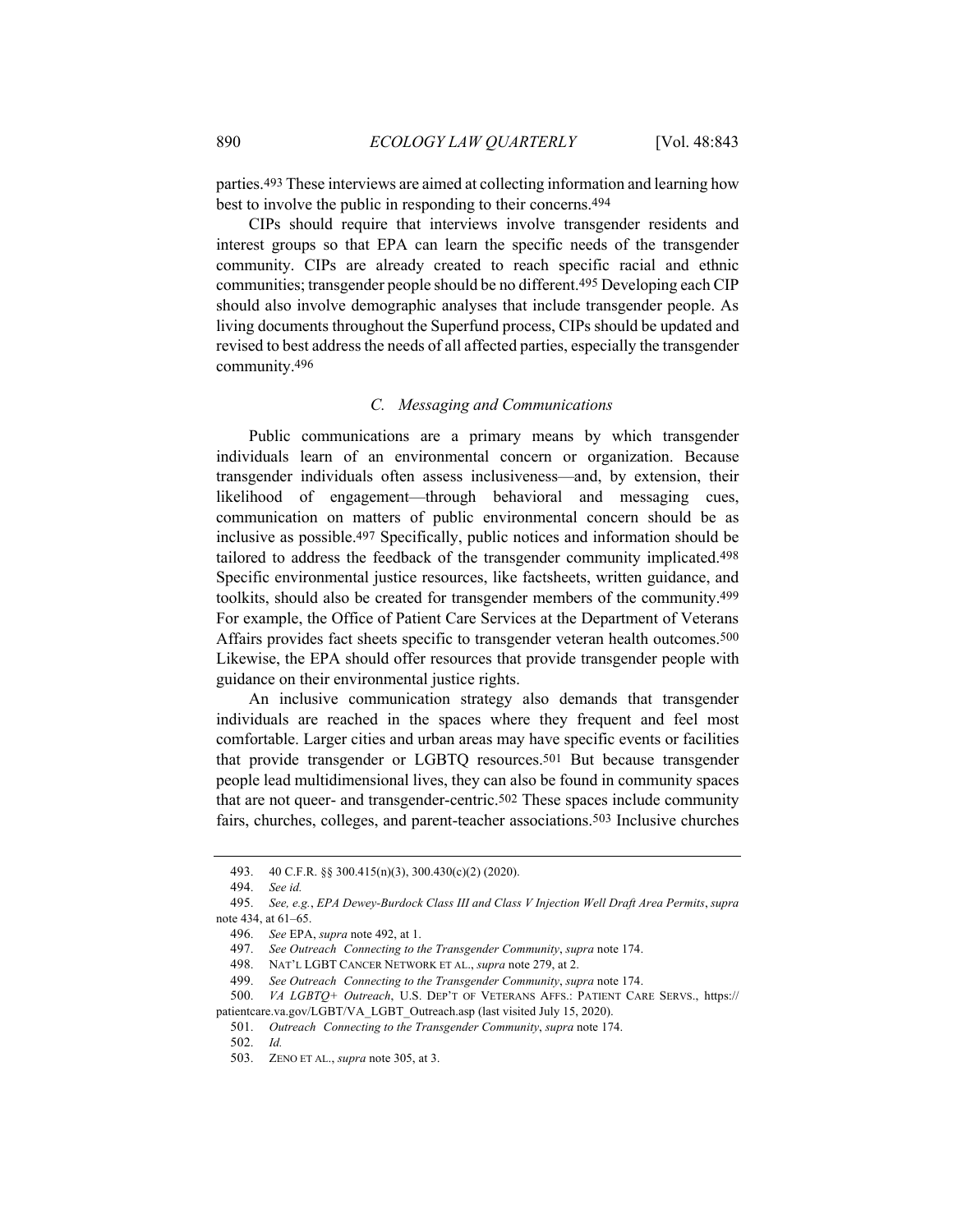may have LGBTQ-specific events, and there may be bars, bookstores, and other business that cater to LGBTQ patrons.504 Community centers for LGBTQ people may have bulletin boards and literature racks available to house informational materials.505 Staffing informational booths at Pride events in June, when many LGBTQ people feel is safest to attend public events, can also reach transgender audiences.506

Finding LGBTQ organizations with insight into communicating effectively with transgender communities is also critical.<sup>507</sup> These include LGBTQ-specific media sources and healthcare providers who specialize in serving transgender patients.508 Local colleges and universities may have organizations dedicated to LGBTQ and transgender resources, and large employers in the community may have dedicated LGBTQ groups.509

Meaningful access to information, on their own terms, is important to meaningfully involve transgender people. Digital communication, particularly social media, enables anonymously accessible information online, where transgender individuals who are still exploring their identity or who feel unsafe in public spaces can safely navigate.510 The EPA already communicates public notices and public service announcements through listservs, hotlines, and digital newsletters, which also offer safe formats to receive information; using social media will help broaden the scope of safe and meaningful access to information.511 Traditional avenues, such as television and radio, can also reach transgender audiences broadly.512

Finally, public communication should be as diverse as the communities who receive it, including the transgender community. Not all transgender individuals speak English or use English as a first language, so information should be shared in all languages necessary,513 especially Spanish. Inclusion for transgender individuals goes hand-in-hand with the inclusion of all communities. Messaging that overtly or subliminally casts all white, cisgender, and heterosexualappearing people also does not convey inclusivity.514

505. *Id.*

<sup>504.</sup> *Outreach Connecting to the Transgender Community*, *supra* note 174.

<sup>506.</sup> *Id.;* ZENO ET AL., *supra* note 305.

<sup>507.</sup> *Outreach Connecting to the Transgender Community*, *supra* note 174.

<sup>508.</sup> *Id.*

<sup>509.</sup> *Id.*

<sup>510.</sup> U.N. DEV. PROGRAMME ET AL., *supra* note 78, at 51, 55; R.I. LEGAL SERVS., *supra* note 21, at 53.

<sup>511.</sup> *See* BERGER, *supra* note 475, at 32–33; EPA REGION 2, *supra* note 32, at 4-4 to 4-5.

<sup>512.</sup> *See* EPA, COMMUNITY INVOLVEMENT PLAN: BJAT, LLC SUPERFUND SITE FRANKLIN, MA 14 (2017), https://semspub.epa.gov/work/01/621179.pdf.

<sup>513.</sup> *See* U.N. DEV. PROGRAMME ET AL., *supra* note 78, at 55; KAHIHIKOLO, *supra* note 23, at 6–9; R.I. LEGAL SERVS., *supra* note 21, at 53–54.

<sup>514.</sup> *Outreach Connecting to the Transgender Community*, *supra* note 174.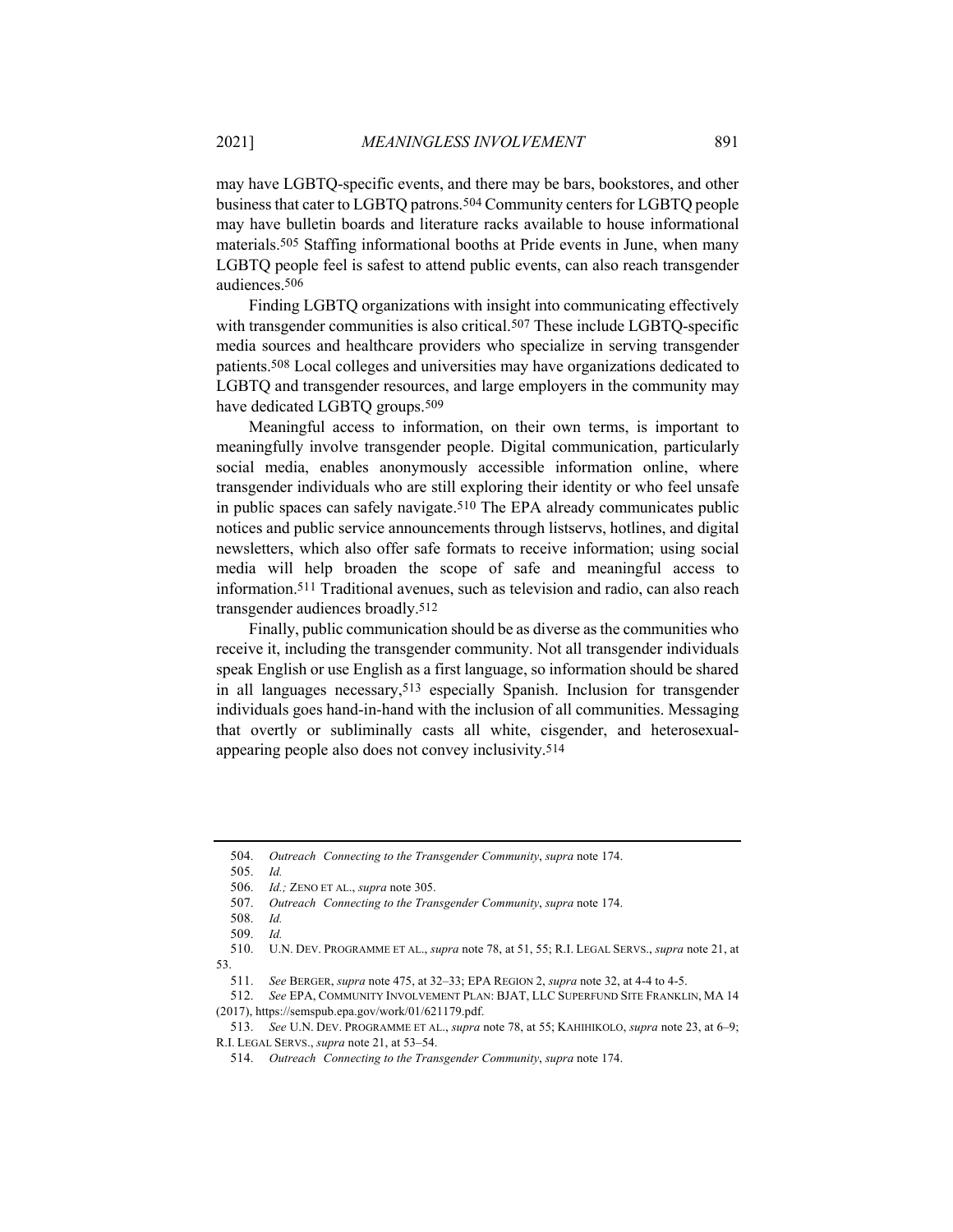#### *D. Building Relationships with Transgender Organizations*

Many recommendations in this Article involve transgender stakeholders because they are naturally the best experts on their needs and the conditions that affect them. To meaningfully involve the transgender community, relationships must then be established with organizations and people who serve and represent that community.515 These relationships must be partnerships for environmental justice, not tokens for advertising community involvement.<sup>516</sup> And because no single organization could capture every transgender interest and perspective, the EPA should diversify its connections with transgender stakeholders.517

Establishing relationships with transgender organizations is a proactive process. The EPA and other groups should obtain a baseline understanding of transgender issues and learn about the organizations that serve transgender populations,518 and ensure that contact is ongoing.519 These relationships should also be cultivated with the knowledge that transgender organizations usually operate with limited resources.520

Once these relationships are made, the EPA should involve transgender stakeholders at all important stages of decision making.521 For instance, transgender organizations should be afforded the same information about environmental impacts of proposed projects as provided to the general community, and they should be consulted for transgender-specific outreach when developing a CIP.522 Decisionmakers must incorporate the feedback into their ultimate decisions, reflecting a process that meaningfully involves the transgender community.523

# *E. Holding Safe and Accessible Meetings*

Because public meetings are essential to the EPA's engagement with community members, they must also be safe for transgender residents. Public forums, hearings, or other events, when held, should give "all residents an opportunity to attend."524 Forums should thus be held at locations that are affirming of—or at least, not hostile to—an individual's gender identity.525

<sup>515.</sup> *Id.*; HAZELTON ET AL., *supra* note 469, at 13.

<sup>516.</sup> *See* Tapu & Copeland, *supra* note 481, at 22; HAZELTON ET AL., *supra* note 469, at 13.

<sup>517.</sup> *Id.*

<sup>518.</sup> *Outreach Connecting to the Transgender Community*, *supra* note 174.

<sup>519.</sup> R.I. LEGAL SERVS., *supra* note 21, at 46, 50, 61–62.

<sup>520.</sup> *Id.* Many transgender- and intersex-focused organizations operate on budgets less than \$10,000 a year. HAZELTON ET AL., *supra* note 469, at 13. While resources may be limited, the involvement of these organizations is nonetheless critical.

<sup>521.</sup> *See* R.I. LEGAL SERVS., *supra* note 21, at iii, 52–53.

<sup>522.</sup> U.N. DEV. PROGRAMME ET AL., *supra* note 78, at 50.

<sup>523.</sup> R.I. LEGAL SERVS., *supra* note 21, at 55–56.

<sup>524.</sup> EPA, *supra* note 269, at 6.

<sup>525.</sup> Lang, *supra* note 348.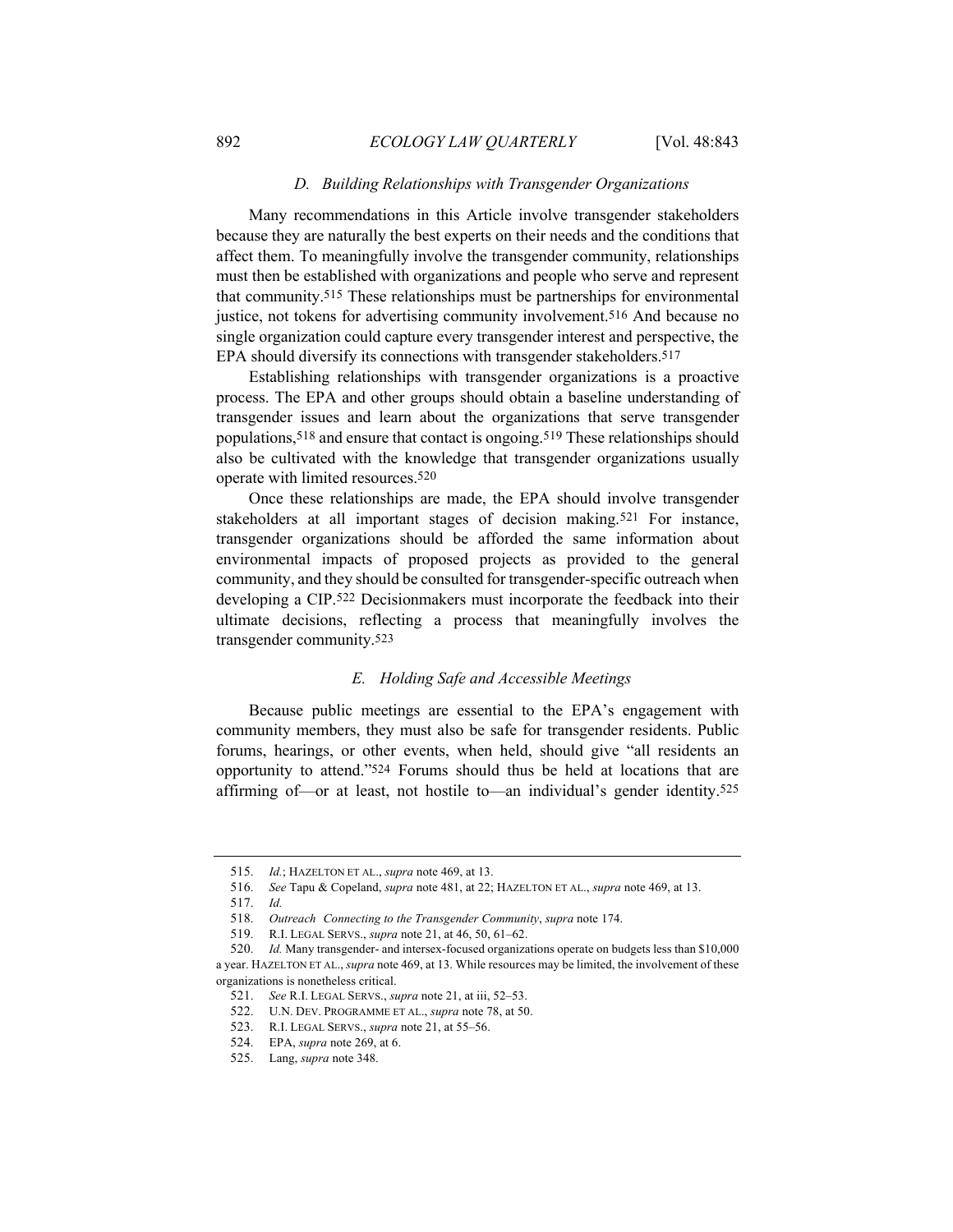Access to gender-affirming bathrooms helps provide a safe and welcoming environment for transgender people to attend.

Given the hostility some churches have exhibited toward the transgender community, religious spaces may deserve more scrutiny.526 Attention should be given to statements of faith, social media presence, and past pronouncements and practices around transgender people. Special attention should also be given to LGBTQ prejudice in general, as transgender individuals may not be delineated from prejudice against queer people more broadly.527

While forum safety is key for accessibility, alternatives to in-person attendance can further provide transgender individuals an opportunity for safe and meaningful involvement.528 Because many transgender people do not own personal vehicles, public transit can be the only option to reach distant public forums. By riding public transit, however, transgender individuals must often risk their physical safety.529 Online access, on the other hand, offers the transgender community a safe alternative to meaningfully participate in public meetings. Live online feeds of meetings with interactive capabilities are ideal because they enable a dialogue and empower transgender participants to voice their concerns in real time. The California EPA already provides live feeds of its public meetings.530 Similarly, the Ohio EPA used virtual meetings since at least July 2020 until June 2021 due to COVID-19, providing a model for lasting online accessibility.531

#### *F. Affirming Access to Bathrooms*

One of the most critical yet controversial components of meaningful involvement for transgender Americans is bathroom access. Throughout the history of U.S. civil rights movements, bathrooms have been a pivotal battleground for minority access to public spaces.532 Today, "[b]athroom inequality [remains] one of the greatest barriers to full integration of transgender people in American life."533 Whether in EPA public forums, in shelters housing disaster survivors, or simply in offices of outreach organizations, fears of confrontation in gender non-affirming bathrooms lead transgender individuals to

<sup>526.</sup> EPA REGION 2, *supra* note 401, at 16; *see also* discussion *supra* Subpart IV.C.

<sup>527.</sup> Sandstrom, *supra* note 419.

<sup>528.</sup> U.N. DEV. PROGRAMME ET AL., *supra* note 78, at 55.

<sup>529.</sup> Lang, *supra* note 348; CHUNG ET AL., *supra* note 164, at 19; U.N. DEV. PROGRAMME ET AL., *supra* note 78, at 53.

<sup>530.</sup> *See Public Meeting Live Webcasts*, CAL. ENV'T PROT. AGENCY, https://video.calepa.ca.gov/ (last visited Jan. 3, 2022).

<sup>531.</sup> *See Public Meeting Calendar*, OHIO ENV'T PROT. AGENCY, https://web.archive.org/ web/20200813205803/epa.ohio.gov/calendar (last visited July 25, 2020); *Public Meeting Calendar*, OHIO ENVTL. PROT. AGENCY, https://web.archive.org/web/20200813205803/epa.ohio.gov/calendar (last visited June 4, 2021).

<sup>532.</sup> McCabe & Kinney, *supra* note 61, at 442–43.

<sup>533.</sup> Velte, *supra* note 40, at 29.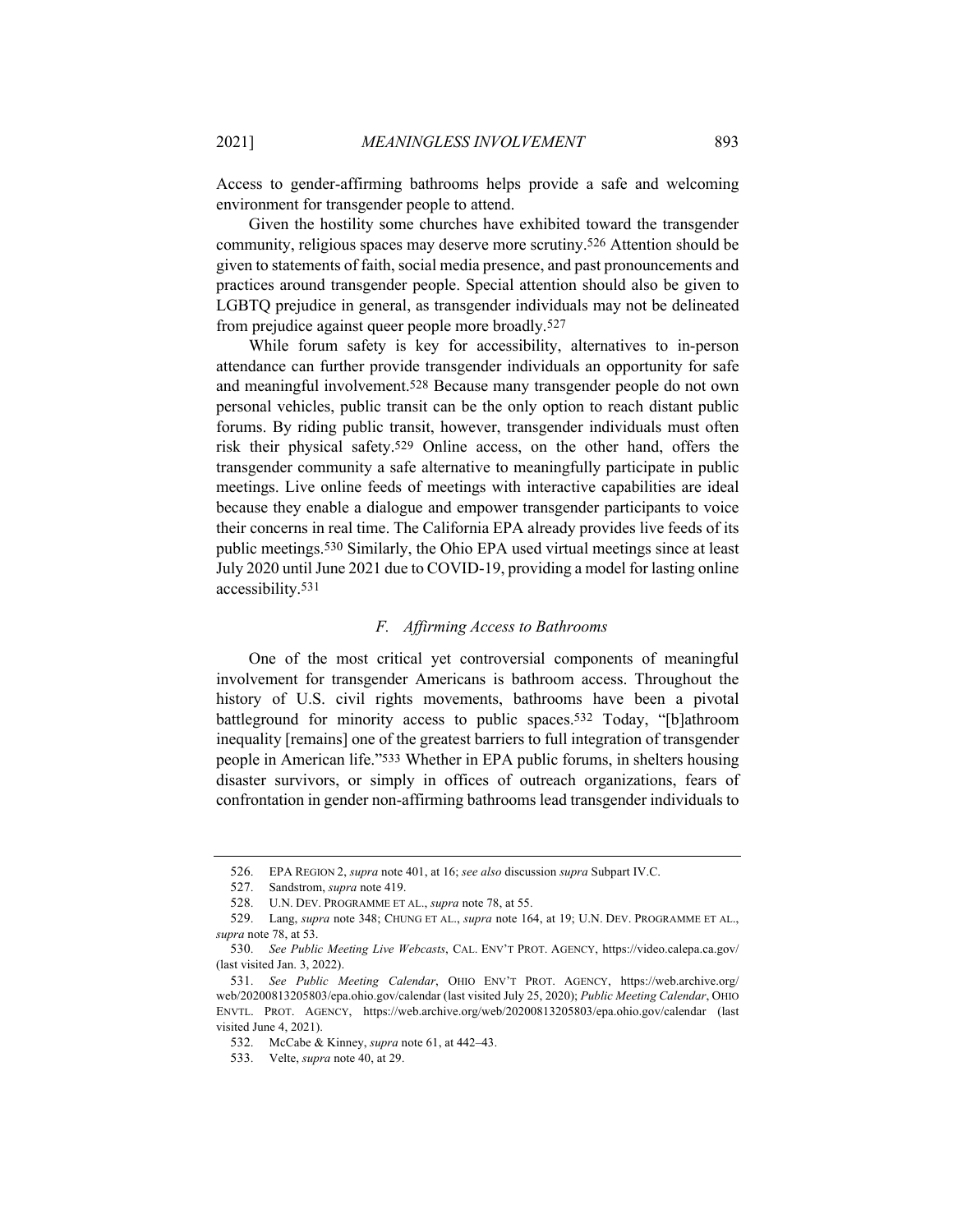avoid these public spaces.534 Ensuring bathroom access, while not a complete solution, is thus vital for reducing the anxieties that inhibit meaningful involvement.535

No identification or proof of sex should ever be required of an individual trying to use a restroom;536 a person's self-identified gender should be absolute.537 The EPA, a community group hosting an event, or a disaster response organization sheltering survivors must ensure gender-affirming bathrooms are accessible.538 Availability of gender-neutral bathrooms are also important,539 especially in facilities with single-stall bathrooms.540 In shelters, stall doors and shower curtains must be available as a safeguard to harassment or violence from others who might observe transgender individuals' genitals and physical features.541

# *G. Disaster Response Practices*

The need for safe and accessible spaces is only multiplied in the disaster context.542 Although most survivors of natural disasters become houseless and reliant on shelters, survivors who are transgender are likelier to have been homeless and carrying few resources from the start,<sup>543</sup> so they are more reliant on the support shelters provide. Therefore, disaster shelters must be welcoming and safe for transgender individuals, who are more vulnerable and have fewer survival resources if forced out.544

Shelters should follow the same practices that meaningfully involve transgender individuals in all domains, even in the fraught aftermath of natural disasters. Identification with affirming gender markers should not be required of survivors in shelter housing because IDs may not be up to date.<sup>545</sup> All facilities should have access to gender-affirming facilities, and transgender individuals should not be segregated into separate spaces.546 Taking steps to reduce

535. *Outreach Connecting to the Transgender Community*, *supra* note 174.

<sup>534.</sup> *See* Clarke, *supra* note 45, at 981; McCabe & Kinney, *supra* note 61, at 442–44.

<sup>536.</sup> NAT'L AERONAUTICS & SPACE ADMIN., *supra* note 91, at 7.

<sup>537.</sup> NAT'L CTR. FOR TRANSGENDER EQUAL., MAKING SHELTERS SAFE FOR TRANSGENDER EVACUEES, https://transequality.org/issues/resources/making-shelters-safe-transgender-evacuees (last updated Sept. 2013).

<sup>538.</sup> *See Saint Paul Police Department to Hold Community Meeting*, *supra* note 483.

<sup>539.</sup> NAT'L CTR. FOR TRANSGENDER EQUAL., *supra* note 537.

<sup>540.</sup> Tapu & Copeland, *supra* note 481, at 23; Clarke, *supra* note 45, at 981-83.

<sup>541.</sup> NAT'L CTR. FOR TRANSGENDER EQUAL., *supra* note 537.

<sup>542.</sup> Thuringer, *supra* note 178.

<sup>543.</sup> NAT'L CTR. FOR TRANSGENDER EQUAL., *supra* note 537.

<sup>544.</sup> *Id.*

<sup>545.</sup> *Id.*; *see generally* LA. TRANS ADVOCS., MEETING THE NEEDS OF TRANSGENDER PEOPLE IN DISASTER SITUATIONS, https://transequality.org/sites/default/files/docs/blog/Meeting%20the%20Needs %20of%20Trans%20People%20in%20Disaster%20Situations-2.pdf (last visited Jan. 3, 2022).

<sup>546.</sup> *See generally* LA. TRANS ADVOCATES, *supra* note 545.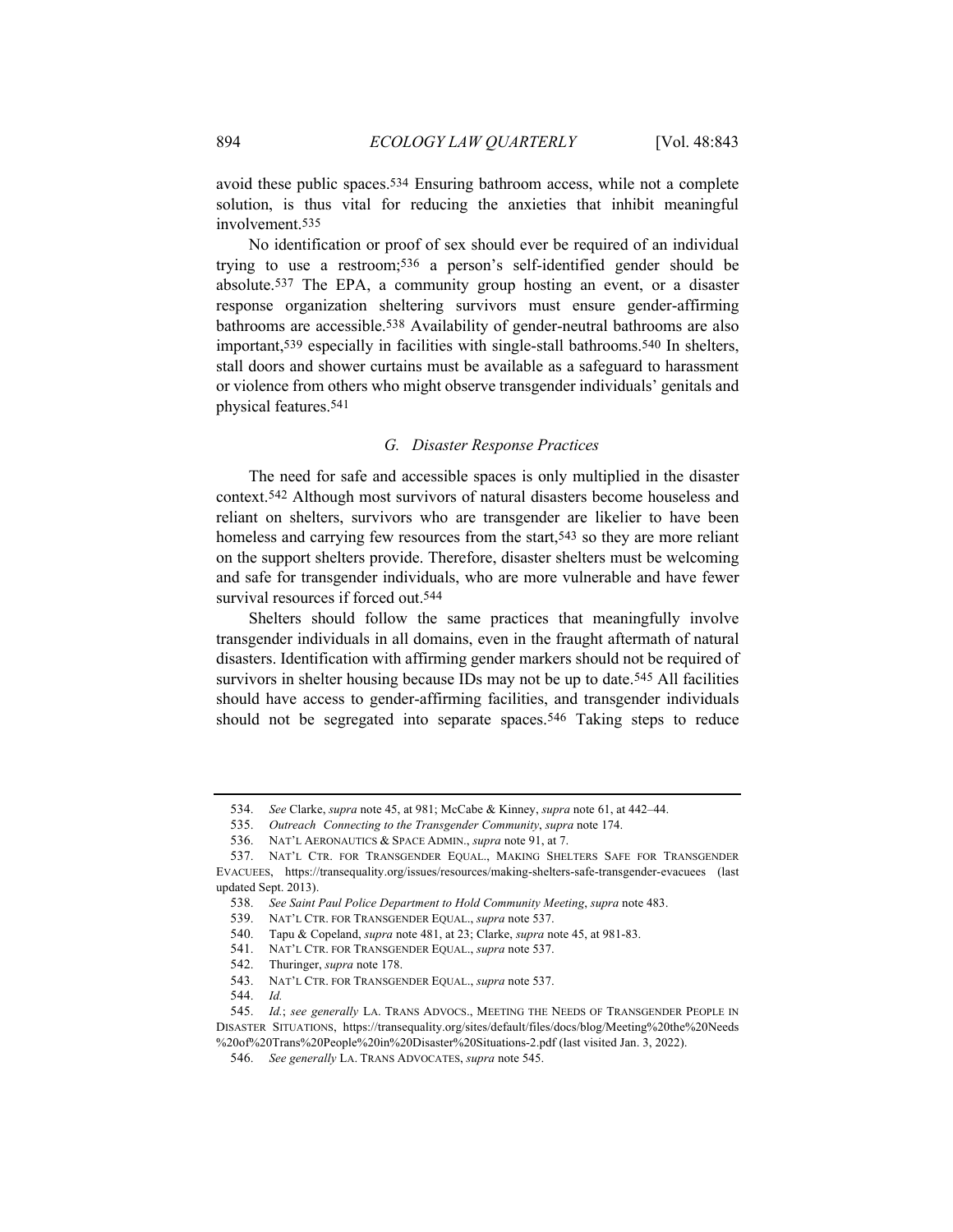unnecessary attention to transgender survivors,<sup>547</sup> such as offering private clothing areas,548 can minimize their endangerment.

The medical and mental health care shelters provide are crucial, especially hormones and HIV and AIDS medication transgender individuals depend on.<sup>549</sup> Survivors who rely on gender-affirming hormones and life-saving medicine should never have their prescribed medication confiscated at shelters, which can happen for trivial or even discriminatory reasons.<sup>550</sup> Shelters should also be sensitive to and offer counseling services for the uniquely traumatic and violent disaster experiences of transgender individuals.551

But even before a disaster strikes, transgender stakeholders should be involved in the planning for response, rescue, relief, and recovery. Disaster response organizations, in turn, must buy in to stakeholders' concerns.552 Planning should also include specific efforts to reduce disaster risks that disparately affect transgender people, such as the breakdown in available health and psychological services.553 Implementing these plans prior to disasters will save transgender lives.554

#### *H. Using Inclusive Language*

While larger policy reforms are critical for meaningful involvement in the long term, modest behavioral steps are as important in fostering transgender acceptance and inclusivity.555 The EPA and other groups should use inclusive language to promote safe and engaging forums that invite transgender participation.556 Simply replacing cis-heteronormative expressions with transinclusive language can make strides in meaningfully involving the transgender community.557 These actions can reduce the stigma around transgender participants in environmental outreach and activism.558

<sup>547.</sup> *Id.*

<sup>548.</sup> *See generally* LA. TRANS ADVOCATES, *supra* note 545.

<sup>549.</sup> *See* NAT'L LGBT HEALTH EDUC. CTR., *supra* note 489, at 2.

<sup>550.</sup> *See generally* LA. TRANS ADVOCATES, *supra* note 545.

<sup>551.</sup> NAT'L LGBT HEALTH EDUC. CTR., *supra* note 489, at 2.

<sup>552.</sup> *See id.*; BHALLA ET AL., *supra* note 444, at 22, 53.

<sup>553.</sup> Tabary, *supra* note 445.

<sup>554.</sup> *See* LAVERACK ET AL., *supra* note 179, at 9.

<sup>555.</sup> Tapu & Copeland, *supra* note 481, at 22; *LGBTQ+ Communities and Disasters*, *supra* note 362.

<sup>556.</sup> *See* Tapu & Copeland, *supra* note 481, at 21; Hall & Suddick, *supra* note 47, at 22.

<sup>557.</sup> Tapu & Copeland, *supra* note 481, at 22; *Outreach Connecting to the Transgender Community*, *supra* note 174; NAT'L LGBT HEALTH EDUC. CTR., *supra* note 489, at 1–2; LA. TRANS ADVOCS., *supra* note 545, at 1–2; ORG. FOR REFUGE, ASYLUM & MIGRATION, *supra* note 58, at 9.

<sup>558.</sup> Lisa Neel, *IHS Hosts Third Public Meeting to Address LGBT2-S Health Issues*, INDIAN HEALTH SERV. (May 9, 2016), https://ihs.gov/newsroom/ihs-blog/may2016/ihs-hosts-third-public-meeting-toaddress-lgbt2-s-health-issues/.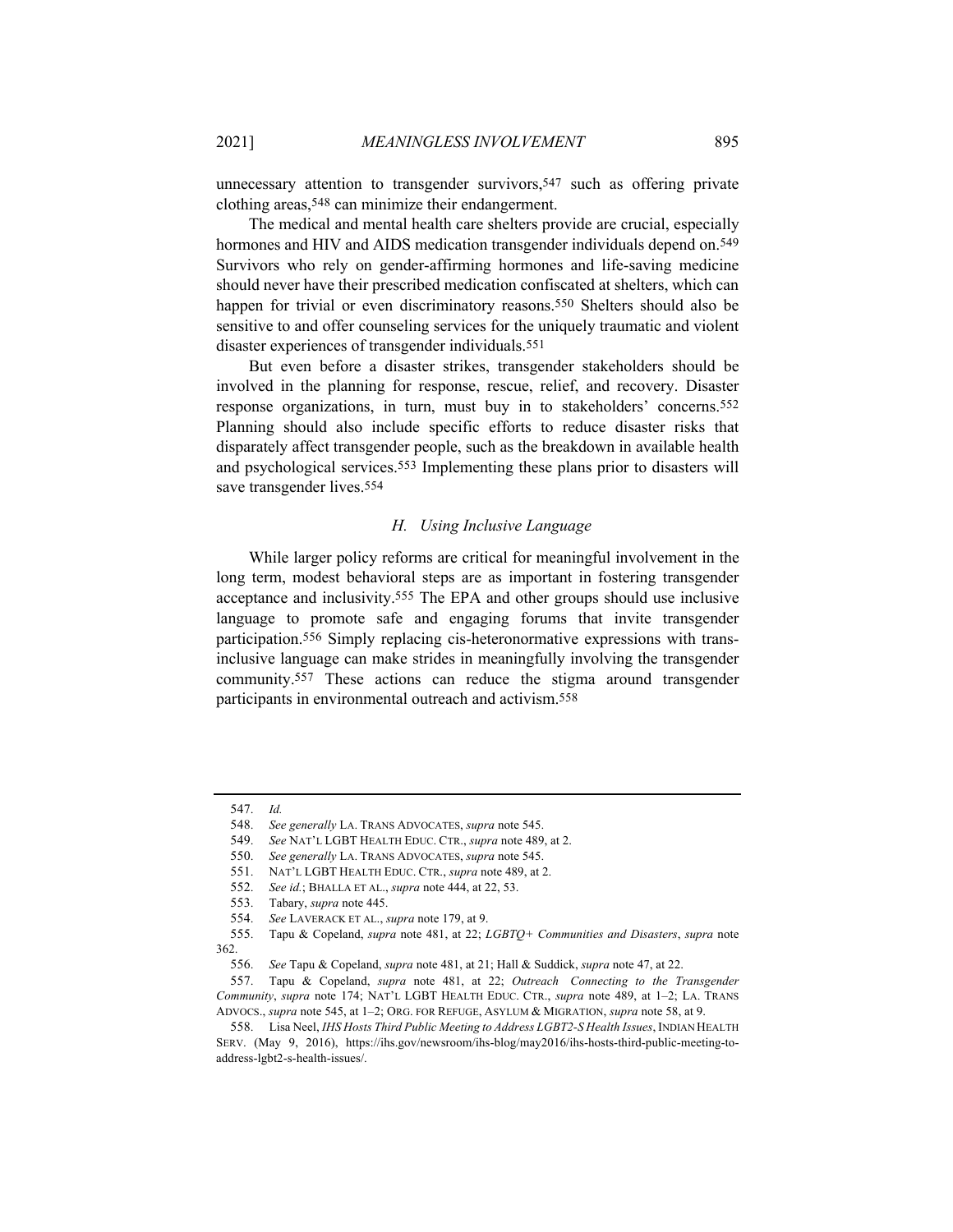Routinely using and asking for the pronouns of stakeholders and members of the public is beneficial in creating inclusive forums.559 Normalizing the inclusion of pronouns in email signatures and verbal introductions promotes awareness of transgender involvement.560 Forms and applications should provide an option for people who identify outside either binary gender, or a box for diverse gender identity collection.<sup>561</sup> Presently, all federal agencies, including the EPA, use the FOIAonline system that offers only male and female gendered salutations.562 An option should be provided for the Mx. salutation, the common gender-neutral alternative to Mr., Ms., and Mrs.

Inclusive language also avoids inappropriate questions or offensive terminology. Questions should not be asked about one's biological sex,563 nor gender identity. Pointing out that someone's appearance differs from the stereotypical expectations of gender expression should not be accepted.564 These questions are deeply personal and invasive, and go beyond information necessary to respect how a person identifies. Staying informed of terminology that becomes outdated is important, especially as voices in the transgender community become better acknowledged.565

## *I. Training and Cultural Competency*

Beyond formal guidelines and written policy, the EPA should also train their publicly interfacing employees to be competent in transgender issues.566 Training can instill cultural and intersectional competency,567 dispel myths and

563. *See generally* LA. TRANS ADVOCS., *supra* note 545.

<sup>559.</sup> *See* Hall & Suddick, *supra* note 47, at 23; Tapu & Copeland, *supra* note 481, at 22; Neel, *supra*  note 558; *Saint Paul Police Department to Hold Community Meeting*, *supra* note 483; NAT'L CTR. FOR TRANSGENDER EQUAL., *supra* note 537; *Outreach Connecting to the Transgender Community*, *supra* note 174; NAT'L LGBT HEALTH EDUC. CTR., *supra* note 489, at 1–2; LA. TRANS ADVOCS., *supra* note 545, at 1–2; NAT'L AERONAUTICS & SPACE ADMIN., *supra* note 91, at 6–7; ORG. FOR REFUGE, ASYLUM & MIGRATION, *supra* note 58, at 9.

<sup>560.</sup> Hall & Suddick, *supra* note 47, at 23; Tapu & Copeland, *supra* note 481, at 23; *LGBTQ+ Communities and Disasters*, *supra* note 362.

<sup>561.</sup> Tapu & Copeland, *supra* note 481, at 22; *LGBTQ+ Communities and Disasters*, *supra* note 362; *Outreach Connecting to the Transgender Community*, *supra* note 174.

<sup>562.</sup> *New Request*, FOIAONLINE, https://foiaonline.gov/foiaonline/action/public/request (last visited July 28, 2020).

<sup>564.</sup> *Id.;* NAT'L CTR. FOR TRANSGENDER EQUAL., *supra* note 537. It should go unsaid, slurs or offensive language about transgender people, including "tranny," "hermaphrodite," "shemale," "transsexual," "transvestite," or "it" must be avoided. Tapu & Copeland, *supra* note 481, at 22–23. Some transgender individuals may identify with terms listed here, and movements to reclaim slurs do exist. However, these terms are still considered outdated, derogatory, or offensive by many, if not almost all, members of the transgender community. Mayer Nissim, *Transvestite, Transsexual, Transgender Here's What You Should Actually Call Trans People*, PINKNEWS (March 19, 2018), https://pinknews.co.uk/ 2018/03/19/transsexual-transgender-transvestite-what-should-you-call-trans-people/.

<sup>565.</sup> Tapu & Copeland, *supra* note 481, at 22-23

<sup>566.</sup> *See* McCabe & Kinney, *supra* note 61, at 440–41; U.N. DEV. PROGRAMME ET AL., *supra* note 78, at 37, 39, 42–43, 46, 53.

<sup>567.</sup> Cobb & McKenzie-Harris, *supra* note 76, at 110–11; McCabe & Kinney, *supra* note 61 at 440– 41; *Outreach Connecting to the Transgender Community*, *supra* note 174; CHUNG ET AL., *supra* note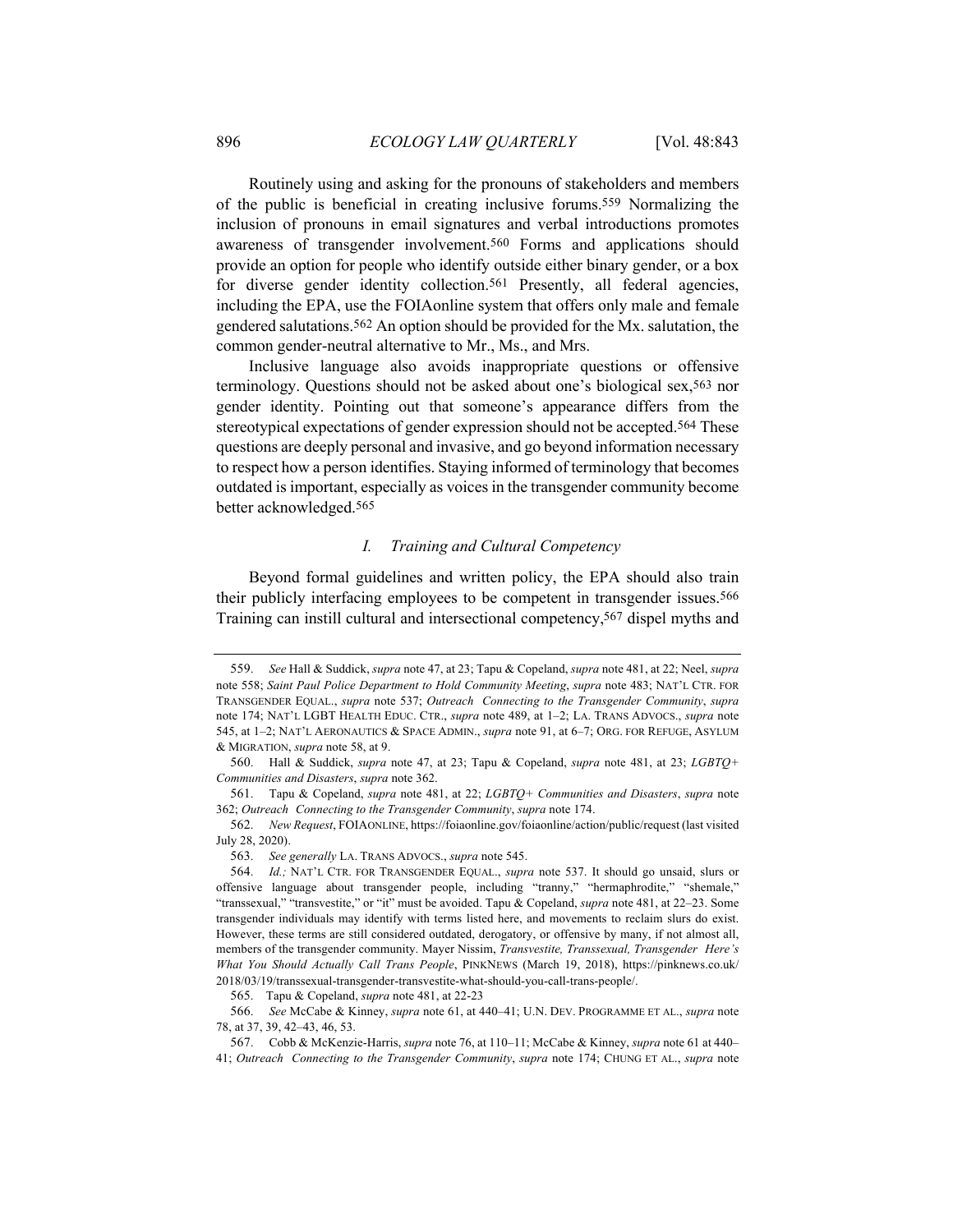stereotypes,568 and ultimately improve the engagement with and participation of transgender people. Because a single prejudicial remark can cause transgender individuals to withdraw entirely from environmental community planning, staff training is critical to generating meaningful involvement.569 Training in environmental justice can aid in fostering cultural competency. As recently as 2018, the EPA proposed training staff on its affirmative action program around transgender employment.570

#### **CONCLUSION**

*"One of the ideals of environmental justice—that people should have a meaningful voice in the decisions that affect them—isn't intended just as a respectful courtesy; it also leads to better decisions."*571

This Article has discussed the many avenues in which transgender people face discrimination and health and environmental disparities. Because the EPA and many community groups have not committed themselves to providing for the meaningful involvement of gender minorities in their outreach, transgender people are discouraged and excluded from many avenues in which procedural environmental justice can be pursued. These influences combine to silence the voices of the transgender community.

However, the noticeable lack of study around the environmental health outcomes for transgender people is a tremendous barrier to appreciating the extent of environmental disparities, and thus, to bringing environmental justice to the transgender community. To bridge this gap, gender identity should be sought in routine data collection in all studies of health and environmental impacts.572 Transgender engagement in outreach should be tracked as part of regular statistics and metrics.573 Research that includes the transgender community should be expanded,574 as should research that exclusively studies transgender communities' experiences.575 Conducting such research at the EPA is also not unheard of, as a program to collect data on sexual orientation and

<sup>164,</sup> at 21; U.N. DEV. PROGRAMME ET AL., *supra* note 78, at 50, 52; NAT'L CTR. FOR TRANSGENDER EQUAL., *supra* note 537, at 1-2; NAT'L AERONAUTICS & SPACE ADMIN., *supra* note 91, at 6.

<sup>568.</sup> MOVEMENT ADVANCEMENT PROJECT ET AL., *supra* note 55, at 31.

<sup>569.</sup> *Outreach Connecting to the Transgender Community*, *supra* note 174.

<sup>570.</sup> EPA, EPA-190-K-17-002, FISCAL YEAR 2018: JUSTIFICATION OF APPROPRIATION ESTIMATES FOR THE COMMITTEE ON APPROPRIATIONS 214 (2017), https://epa.gov/sites/production/files/2017- 06/documents/fy18-cj-04-environmental-programs.pdf.

<sup>571.</sup> CLARK, *supra* note 391, ch. 12, § III.

<sup>572.</sup> SCHEIM ET AL., *supra* note 52, at 22–24; ZENO ET AL., *supra* note 305, at 5; HUM. RIGHTS CAMPAIGN, *supra* note 113, at 27.

<sup>573.</sup> *LGBTQ+ Communities and Disasters*, *supra* note 362; ZENO ET AL., *supra* note 305, at 5; U.N. DEV. PROGRAMME ET AL., *supra* note 78, at 60.

<sup>574.</sup> MOVEMENT ADVANCEMENT PROJECT ET AL., *supra* note 55, at 29–30.

<sup>575.</sup> SCHEIM ET AL., *supra* note 52, at 24.